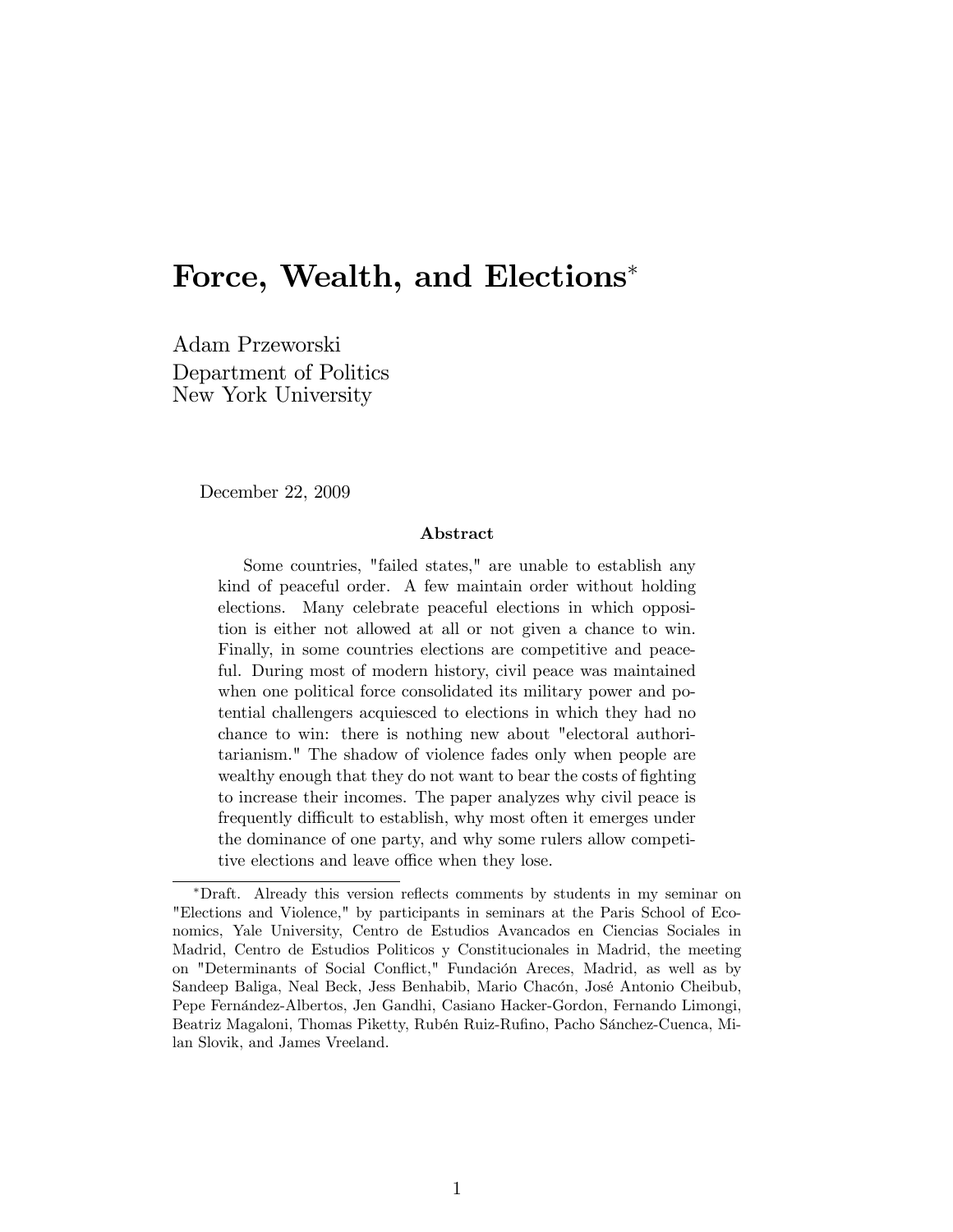"The 'normal' exercise of hegemony on the now classical terrain of parliamentary regime is characterized by a combination of force and consent, which balance each other reciprocally, without force predominating excessively over consent. ... Between consent and force stands corruption/fraud (which is characteristic of certain situations when it is hard to exercise the hegemonic function, and when the use of force is too risky)." (Antonio Gramsci, Prison Notebooks)

#### 1 Introduction

Some countries, "failed states," are unable to establish any kind of peaceful order. A few maintain order without holding elections. Many celebrate peaceful elections in which opposition is either not allowed at all or not given a chance to win. Finally, in some countries, those that we identify as democracies, elections are competitive and peaceful. Consolidation of state power is often a protracted process and even when the state becomes sufficiently powerful to ward off potential challengers, elections take place under the shadow of violence. During most of modern history, civil peace was maintained when some political forces consolidated their military power to the point that potential challengers were sufficiently intimidated to acquiesce to elections in which they had little of a chance to win: there is nothing new about "electoral authoritarianism." The shadow of violence fades only when people are wealthy enough not to care much about whatever they can gain by fighting.

The purpose of this analysis is to understand why civil peace is frequently difficult to establish, why most often it emerges under the dominance of a single political force, and finally why some rulers allow competitive elections and leave office when they lose.

Here is the core of the argument. Parties participate in elections to determine some policy over which they have conflicting interests. The probability that the current incumbent would win is p. Having observed the result of an election, parties decide whether to respect the outcome or to try to impose their will by force. The probability that the incumbent would prevail in a violent conflict is  $q$ . Hence, political actors face two lotteries, with different stakes and different probabilities.

A general conclusion follows already from this generic formulation. A party that loses an election may be prone to revert to force if it expects the defeat to be permanent or just indefinite, yet it may respect the result if it believes that at some future time it will have a chance to win. Hence, the mechanism by which elections induce peace is that they enable inter-temporal horizons (Przeworski 1991, 2005). A peaceful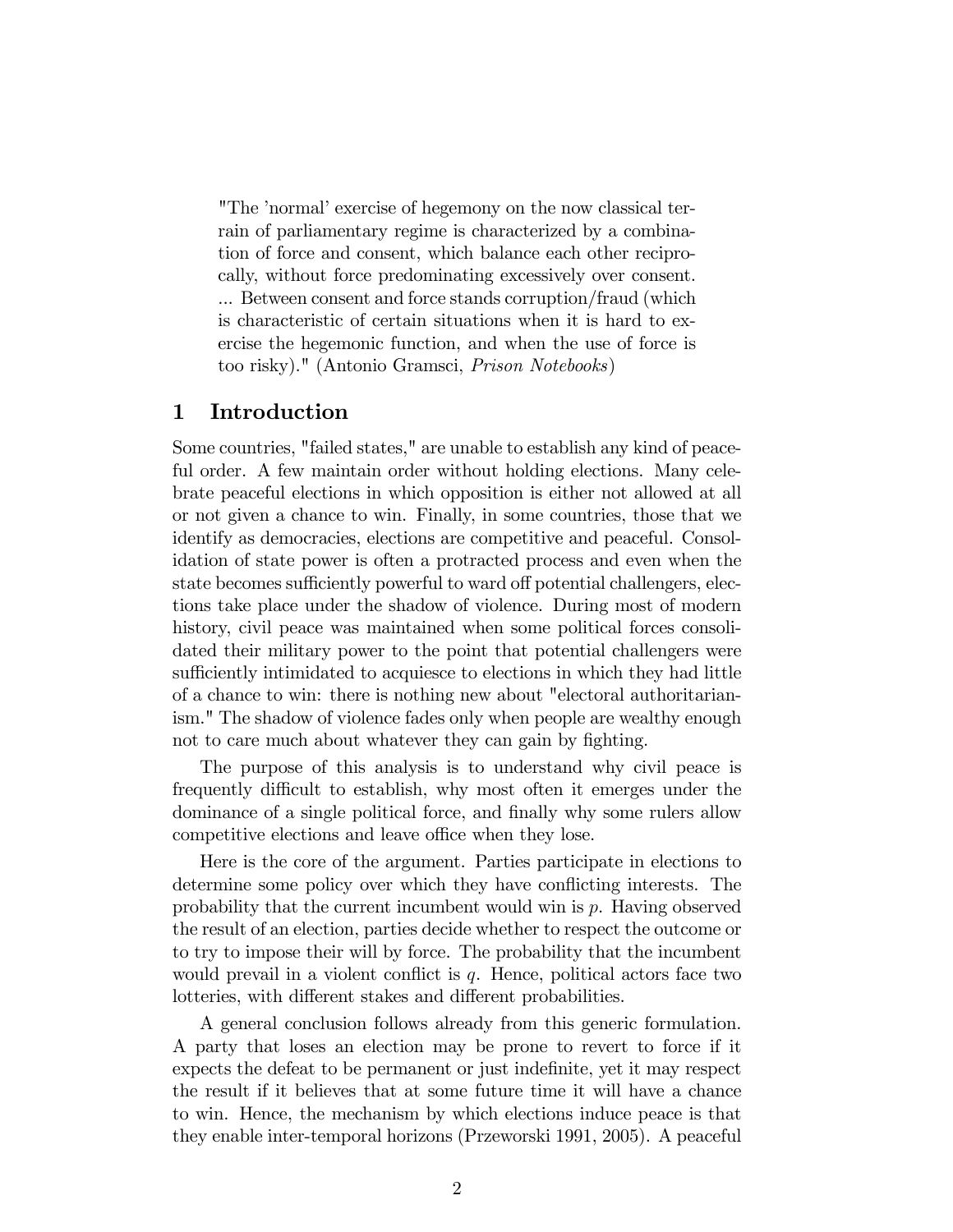outcome, however, requires at least one of two conditions. One is that outcomes of elections are obeyed only if electoral chances reflect relative military prowess, which means that if one party dominates militarily it must also dominate electorally. Already Herodotus (quoted in Bryce 1921: 25-26) thought that in a democracy "physical force of the citizens coincides (broadly speaking) with their voting power," while Condorcet  $(1986: 11)$  observed that in the ancient, brutal times, "for the good of peace and general utility, it was necessary to place authority where the force was.î Yet the relation between military force and electoral chances becomes less important when people value less whatever they can acquire by fighting. Hence, if conflicts concern income, peace is easier to maintain in wealthier societies.

Note that in this barebone sketch the military strength of the ruler is the only exogenous feature of the environment in which incumbents make decisions whether to hold an election or rule without them, whether or not to allow opposition, whether or not to give the opposition a chance to win, and whether or not to yield power if they happen to lose: exactly the features by which we distinguish political regimes. I argue below that this environment is richer, namely, that we should distinguish the coercive power of the state from the coercive power of the particular incumbents. But this rudimentary formulation is sufficient to see that regimes are structured by the relations of physical force and the kind of elections they hold, if any, is endogenous. Regimes are autocratic when rulers can govern by force alone; they are authoritarian when rulers can muster enough force to hold elections which they are certain to win; they are democratic when rulers are compelled to tolerate a chance that they may lose and are forced to leave when they do.

The paper is structured as follows. The section that follows summarizes some historical patterns and offers some intuitions. The central intuitions are further developed in a simple framework and the model is placed in the context of the relevant literature. The subsequent section is an analysis of the conditions under which elections are peaceful when everyone shares the belief about the military prowess of the incumbent. This model is then extended to situations in which these beliefs diverge, so that some political actors may miscalculate. A brief summary and some caveats close the paper.

### 2 Some history and intuitions

One striking pattern visible in examining political history of several countries from 1788 until recently is that many experienced long periods during which successive governments were elected and completed their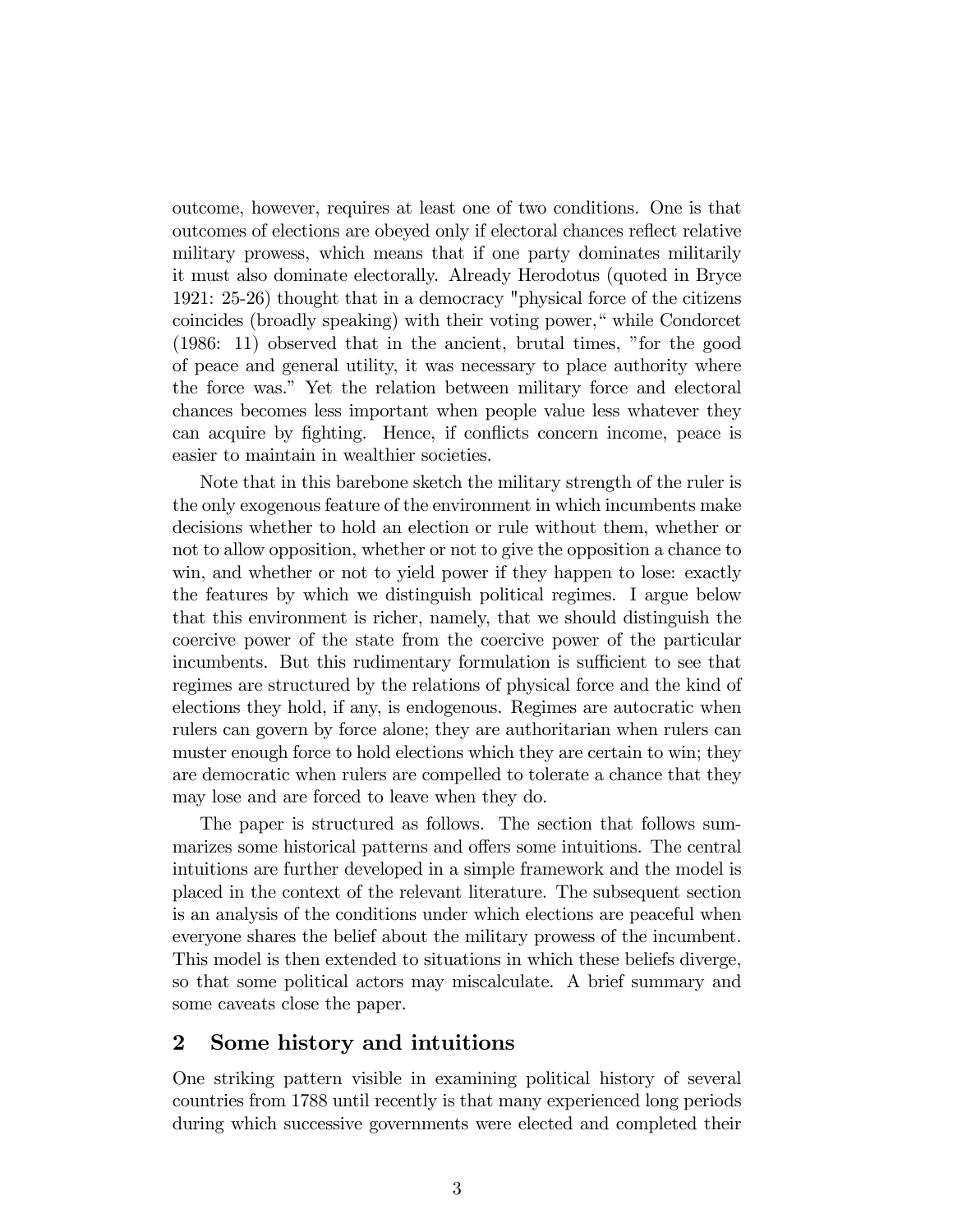constitutionally specified terms, interrupted by periods during which governments, elected or not, were repeatedly overthrown by force.<sup>1</sup> To get a flavor of such histories, here are some examples (Continuous lines with a value of 1 indicate years that belong to periods of completed terms and with a value of 0 otherwise; successful coups are indicated by isolated points with value of 1 or 2):



Here is an intuition of how such patterns may emerge. Several political actors contest political power. At some time one contender, thought

<sup>&</sup>lt;sup>1</sup>All the data used in this section are from Przeworski et al. (2007). Please note that the data are still being cleaned.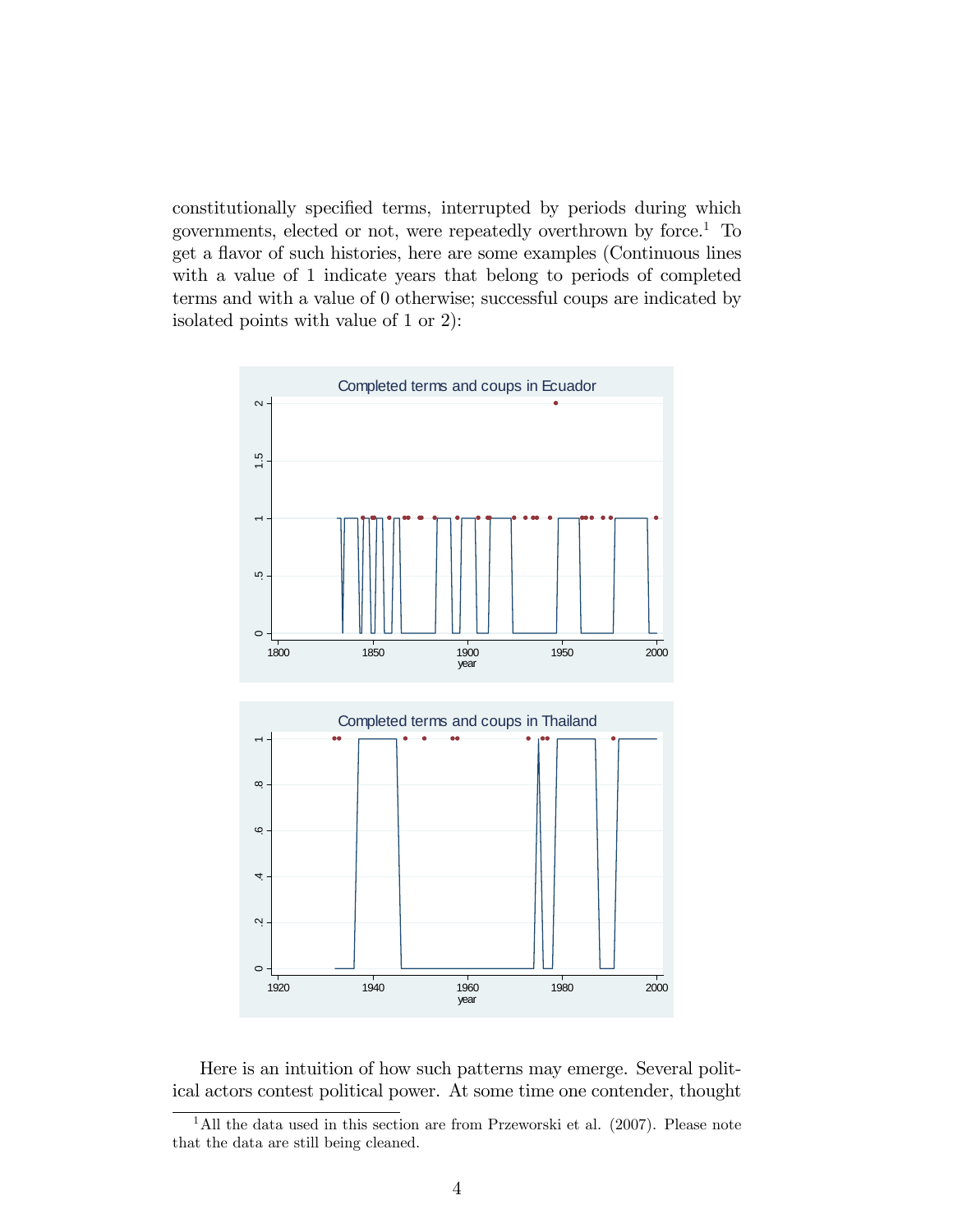by everyone to have military power  $q(0)$ , becomes the ruler. If the potential challengers believe that the military power of the incumbent is low, one of them revolts, seeking to overthrow the incumbent by force. What it often meant in 19th century Latin America was that a local caudillo, who called himself "general," recruited a bunch of his peones ("soldiers") and invaded the capital or claimed independence for his region. If the incumbent is defeated, the challenger becomes the incumbent, with  $q = q(0)$ . But if the incumbent defends himself successfully, everyone updates upward their beliefs about his military prowess. When these beliefs pass some critical value, that is, when the potential opponents have learned that an incumbent is proficient in defending himself, they are willing to participate in elections in which they do not have much of a chance to win. A period of peace thus ensues. But this is peace supported by the threat of violence.

Hence, we should expect elections to be often non-competitive and the opposition to be sufficiently intimidated to obey their results. While some voices claim that we are currently witnessing an emergence of a qualitatively new phenomenon, "electoral authoritarianism," such regimes were the prevalent form of political organization throughout history. The idea of an official government list submitted to voters for a plebiscitary approval was present already in France under the Directorate (Crook 1996), used under Restoration, and perfected under Napoleon III (Zeldin 1958). The Spanish monarchy gained in this way such a complete control over voters that between 1876 and 1917 it was able to orchestrate a system in which governments alternated in every elections according to a pre-arranged agreement between parties. The same was true in Portugal between 1851 and 1869. Promoting government candidates was not a transgression but a duty of public officials: the French Prime Minister, de Vilèlle, issued in 1822 a circular instructing "All those who are members of my ministry must, to keep their jobs, contribute within the limits of their right to the election of M.P.s sincerely attached to the government" (quoted in Zeldin 1958: 79). Partisan use of public administration was ubiquitous in Latin America as well as in Europe. Following Chile after 1831 (about which see Valenzuela 1995), several Latin American countries established stable systems of succession in which incumbent presidents completed their terms, faithfully obeying term limits, chose their successors and used governmental power to assure their victory at the polls. The stability of such systems of oligarchical pluralism  $\sim$  Chile between 1831 and 1891 and again until 1924, Nicaragua between 1856 and 1890, Brazil between 1894 and 1930, Argentina between 1897 and 1916, Uruguay between 1898 and 1932, Mexico between 1934 and 2000 – was remarkable. Indeed, in the entire history of Latin America only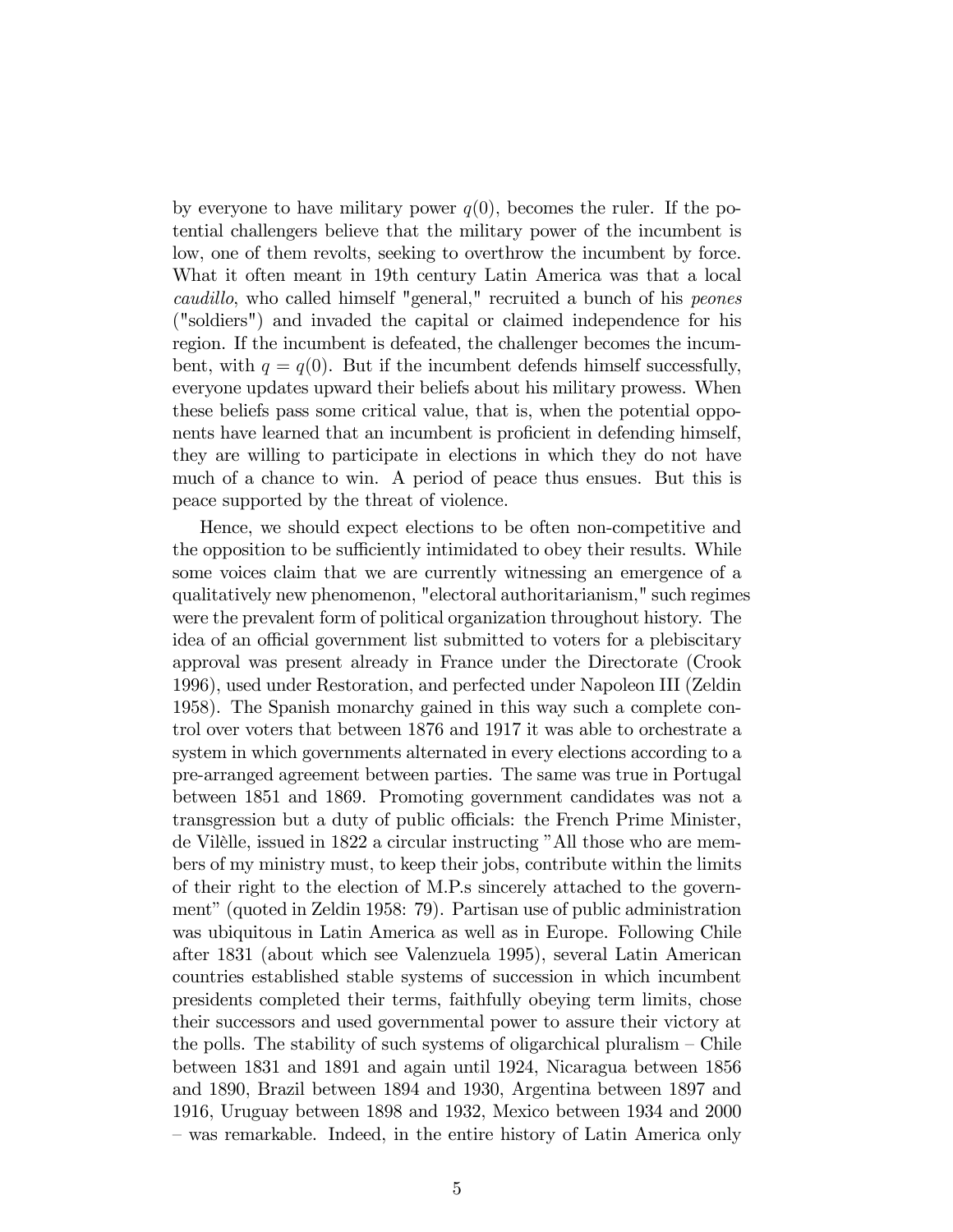three incumbent presidents who presented themselves for reelection ever lost. As Halperin-Donghi (1973: 116) observed, "Among the many ways of overthrowing the government practiced in postrevolutionary Spanish America, defeat at the polls was conspicuously absent." Nothing is new about Putinism.<sup>2</sup>

This history poses an intriguing question about civil wars in Africa, namely, whether they are exceptionally frequent or just reflect the length of period since independence. After all, civil wars were frequent in 19th century Latin America, and many among them were related to elections (Posada-CarbÛ 1994, Alonso 2000, Malamud 2000, Sabato and Littieri 2003, Sabato 2008).<sup>3</sup> Here is a comparison of average proportion of countries with completed electoral terms on the two continents, by years since independence.



If we treat completed terms as an indication of civil peace, Africa appears not to have been less peaceful than Latin America during the Örst fifty years of independence. True, many African countries maintained peace under one-party rule, while Latin American elections tended to be contested. But these patterns suggest that consolidation of any kind of stable political regime may just take time and there may be nothing

<sup>&</sup>lt;sup>2</sup>Here is how the governor of Murmansk, Jurij Jewdokimow, described the practices of his own party, Only Russia, in the municipal election of March 15, 2009: "Employees of municipal enterprises are being forces to staff mailboxes with fliers calling for voting for the 'proper' candidate. Pre-school teachers have to distribute to parents agitational materials...." (Gazeta Wyborcza, Warsaw, Poland, March 17, 2009).

<sup>&</sup>lt;sup>3</sup>Malamud (2000: 9) observes that "... an important part of the revolutions, civil wars, and other types of coups were often related to electoral processes, in order to attempt to change the rules of the game before voting took place or to modify the popular verdict."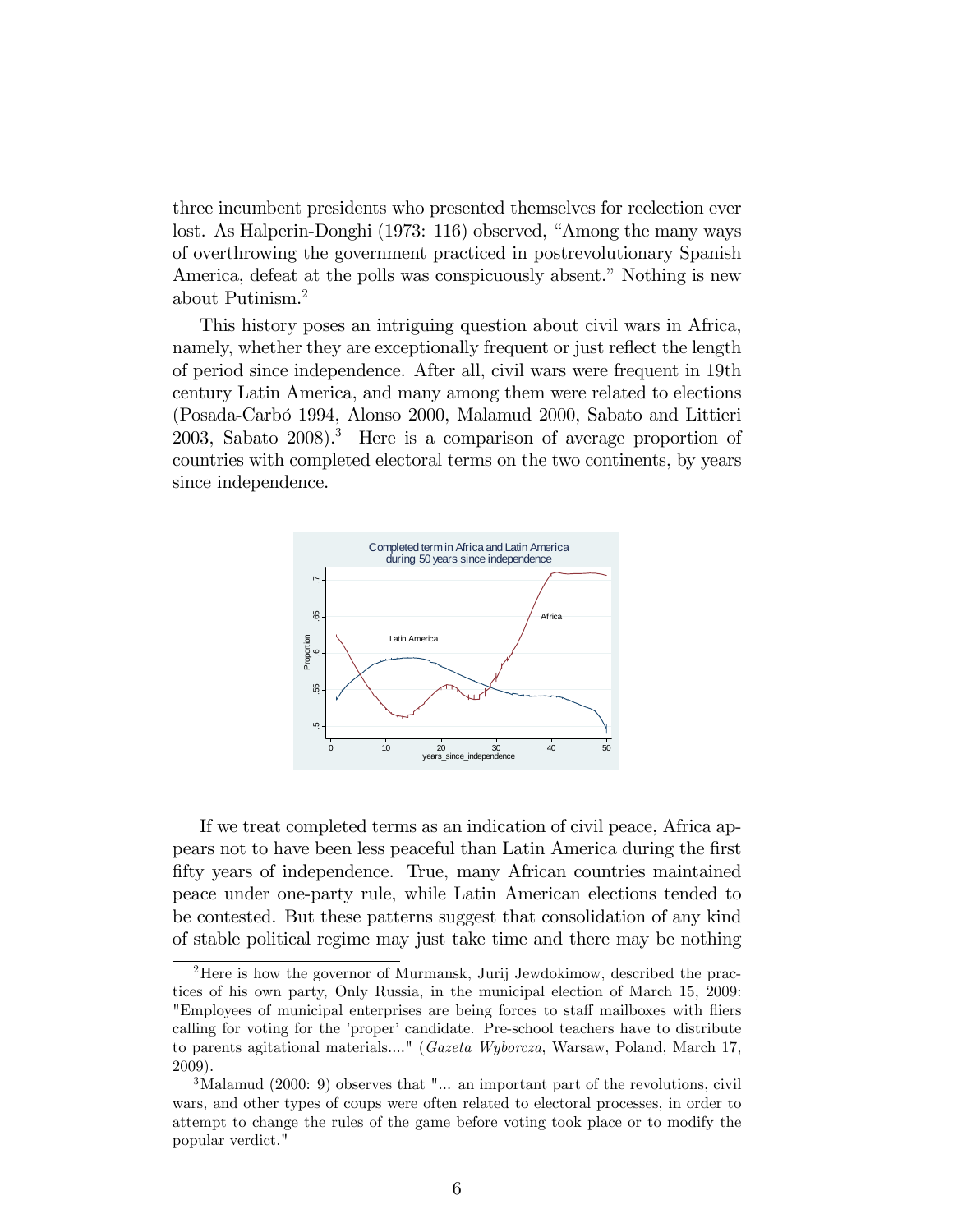specific about Africa. Moreover, the role of ethnicity in sparking conflicts in Africa becomes doubtful. Perhaps the mechanism is the same as it was in Latin America  $\sim$  local "caudillos" invade the capital or proclaim independence of their region  $\sim$  only that in Africa local happens to coincide with "ethnic."

Why, however, would periods of lasting peace be shattered by violence, which happened in several Latin American countries after 1925 and in Africa in the late 1980s? The most frequent reason, I suspect, is that when entrenched incumbents lose elections they do not accept the defeat. Another possibility is that having won several consecutive elections incumbents become overconfident about their power. Finally, it may well be that the partisan postures of the military change exogenously.

The outcomes of elections are eloquent in showing that electoral defeats of incumbents have been historically rare and peaceful alternations in office even more so. Table 1 summarizes outcomes of elections in which the office of the chief executive was at stake and the subsequent events. The "incumbent" is not necessarily the same person: he or she may be a member of the same party or an otherwise designated successor. "Winner," as well, may be a person or a party. Note that if the incumbent won, he is the winner; if the incumbent lost, the winner is someone else. "Assumed indirectly" stands for sequences of events in which the winner assumed office but only after someone else  $-$  the  $\log$  loser or a third party – held it unconstitutionally in the immediate aftermath of an election. "Assumed," whether directly or not, indicates that the winner held office for at least one year, but not necessarily that he completed the constitutionally specified term.

| Incumbent   |          | Winner     |         |         | Total |
|-------------|----------|------------|---------|---------|-------|
|             | assumed  | assumed    | did not | unclear |       |
|             | directly | indirectly | assume  |         |       |
| won         | 1999     | 9          | 95      |         | 2103  |
| lost        | 473      | 19         | 53      |         | 545   |
| total ran   | 2472     | 28         | 148     |         | 2648  |
| did not run | 84       | 6          | 22      |         | 112   |
| unclear     | 15       | 3          | 8       | ⇁       | 33    |
| Total       | 2571     | 37         | 178     | 7       | 2793  |

Table 1: Events surrounding elections

Most of the time, in  $2472/2648 = 0.93$  cases, results of elections were obeyed: someone won, someone lost, and the winner assumed office.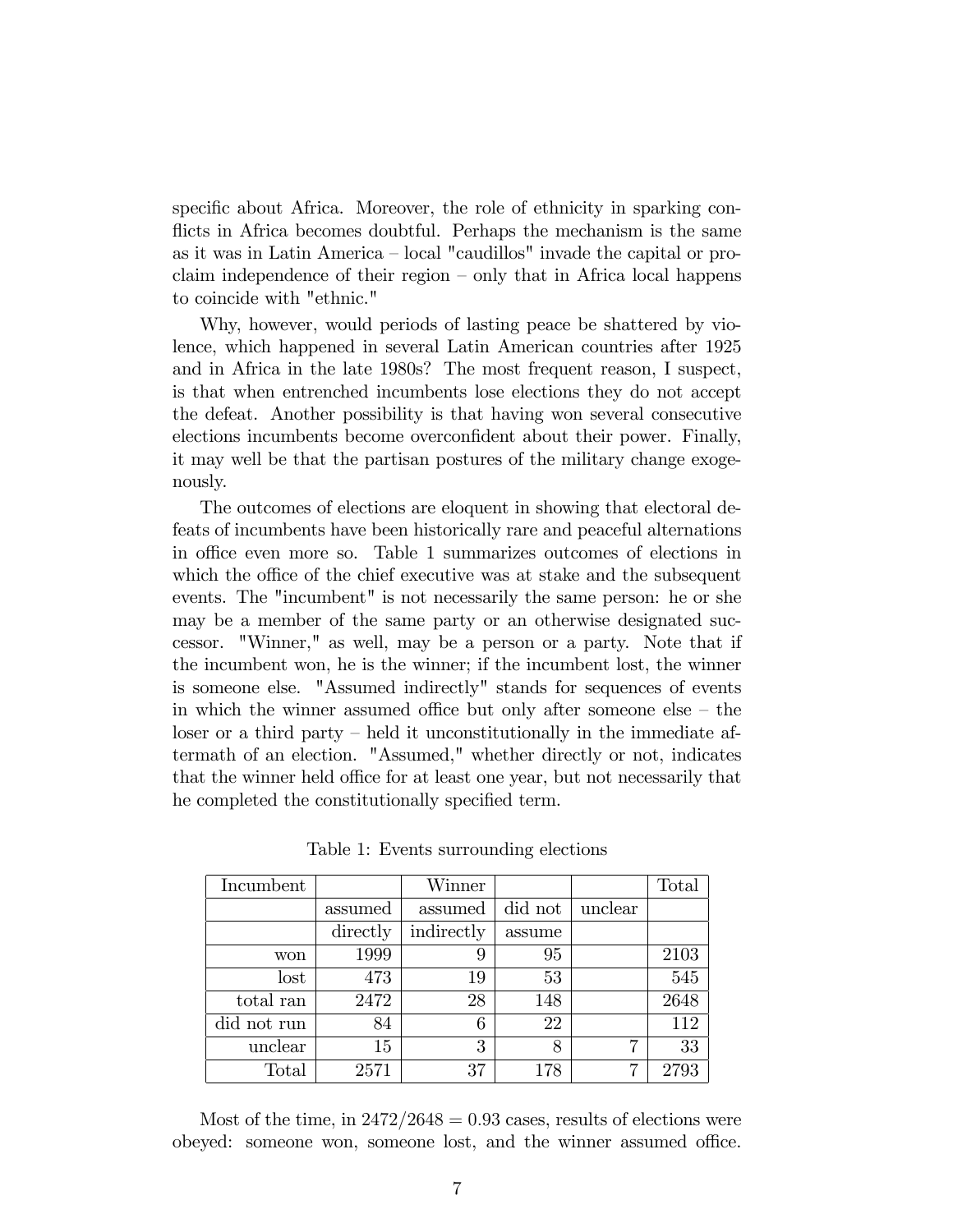Yet most striking is the frequency with which incumbents won elections: 2, 103 out of 2, 648 cases in which they ran, which gives  $p = 0.79$ , and 4 : 1 odds of winning. In the remaining 176 cases, 0:07 of elections, the winner either never made it into office or had to overcome some usurper Örst.

These data suggest that parties are willing to obey outcomes of elections even when current incumbents enjoy an overwhelming advantage. Given the estimate of  $p$ , the expected tenure in office is five electoral terms, implying that partisan alternations have been infrequent. Note that partisan alternations are peaceful only if the incumbent loses and the winner assumes office, which occurred in  $473/2648 = 0.18$  cases, one in 5:6 elections. Moreover, even though the Örst partisan alternation in history occurred in the United States in 1801, peaceful alternations have been rare until the last quarter of the past century.



There is also strong evidence that the frequency of peaceful alternations rises steeply in per capita income. The intuitive explanation is that when incomes are higher people care less about increasing them through violence, and if the cost of violence is constant, above some income level they obey even if they lose (Benhabib and Przeworski 2006, Przeworski 2005).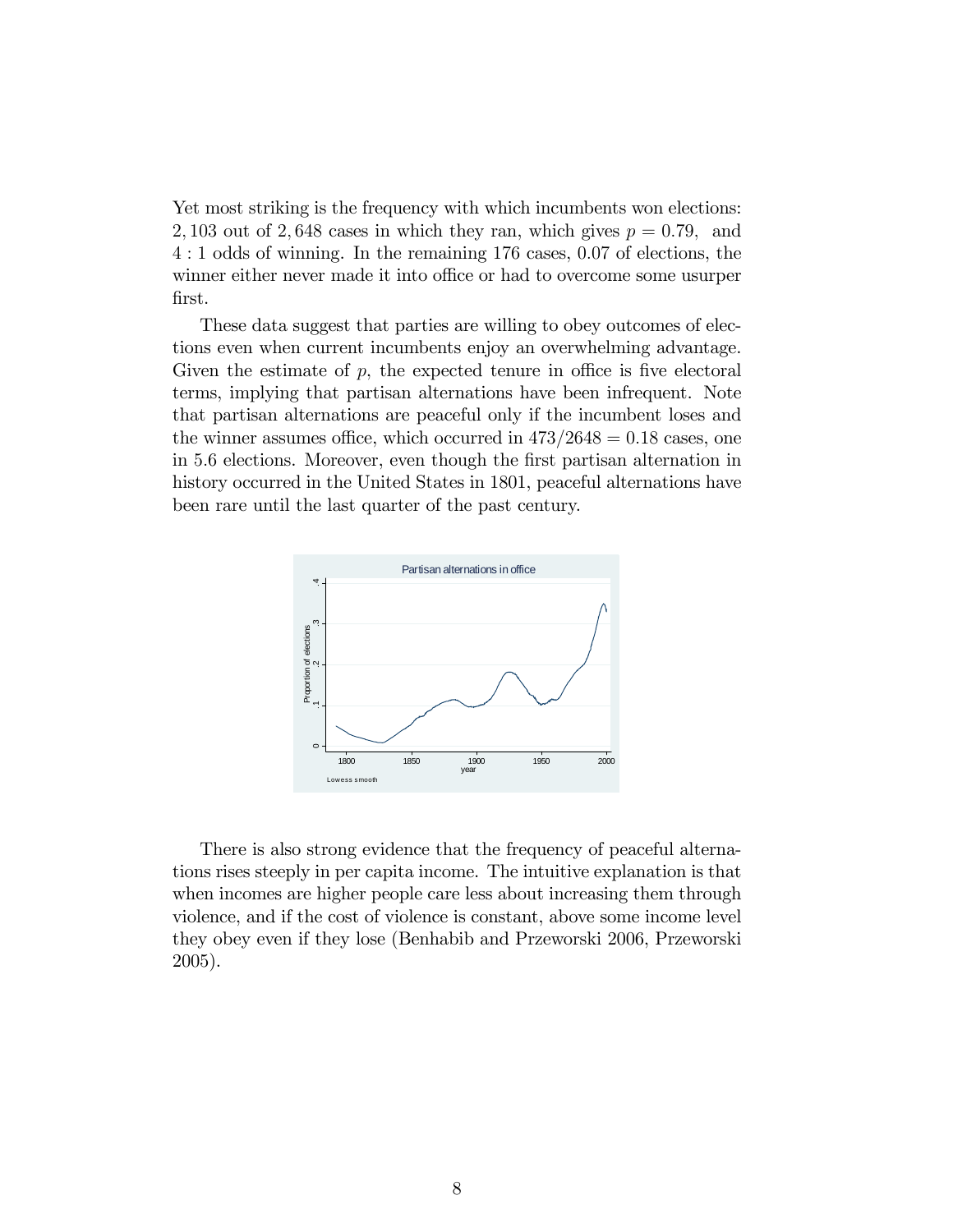

#### 3 Generic model and related literature

To develop the central intuitions, consider the relation between electoral chances and the relations of military force in a highly simplified context.

Suppose two parties are in conflict over some policy. The policy can be determined by an election, in which one party has a probability  $p$ of winning, or by fighting, in which this party has a probability  $q$  of prevailing. If the policy is determined by the election, this party gets W when it wins and L when it loses. In an armed conflict, it gets  $W^*$ when it wins and  $L^*$  when it loses. Because in elections both parties must move toward the center, it must be true that  $W^* > W > L > L^*$ . Hence, this party faces two lotteries, with expected values given by

$$
E_p U(Election) = pW + (1 - p)L
$$

and

$$
E_q U(Fight) = qW^* + (1-q)L^*.
$$

Some conclusions are already obvious. If the party expects to gain more from fighting than from electoral victory,  $E_aU(Fight) > W$ , it reverts to force even if it would win the election, so it may not even bother to hold the election as the incumbent. Simple algebra shows that this will be true if  $q > (W - L^*)/(W^* - L^*) \equiv \overline{q}$ . In turn, the party rebels against the outcome of elections when it loses if  $q > (L-L^*)/(W^* - L^*) \equiv$ q. Hence if  $q > \overline{q}$ , this party always fights, if  $q < q < \overline{q}$ , it fights when it loses but not when it wins the election, and if  $q < q$ , it obeys the result of the election even when it loses.

Comparing the two lotteries ex ante shows that this party prefers the electoral lottery if

$$
p > \frac{L^* - L}{W^* - L^*} + q\frac{W^* - L^*}{W - L}.
$$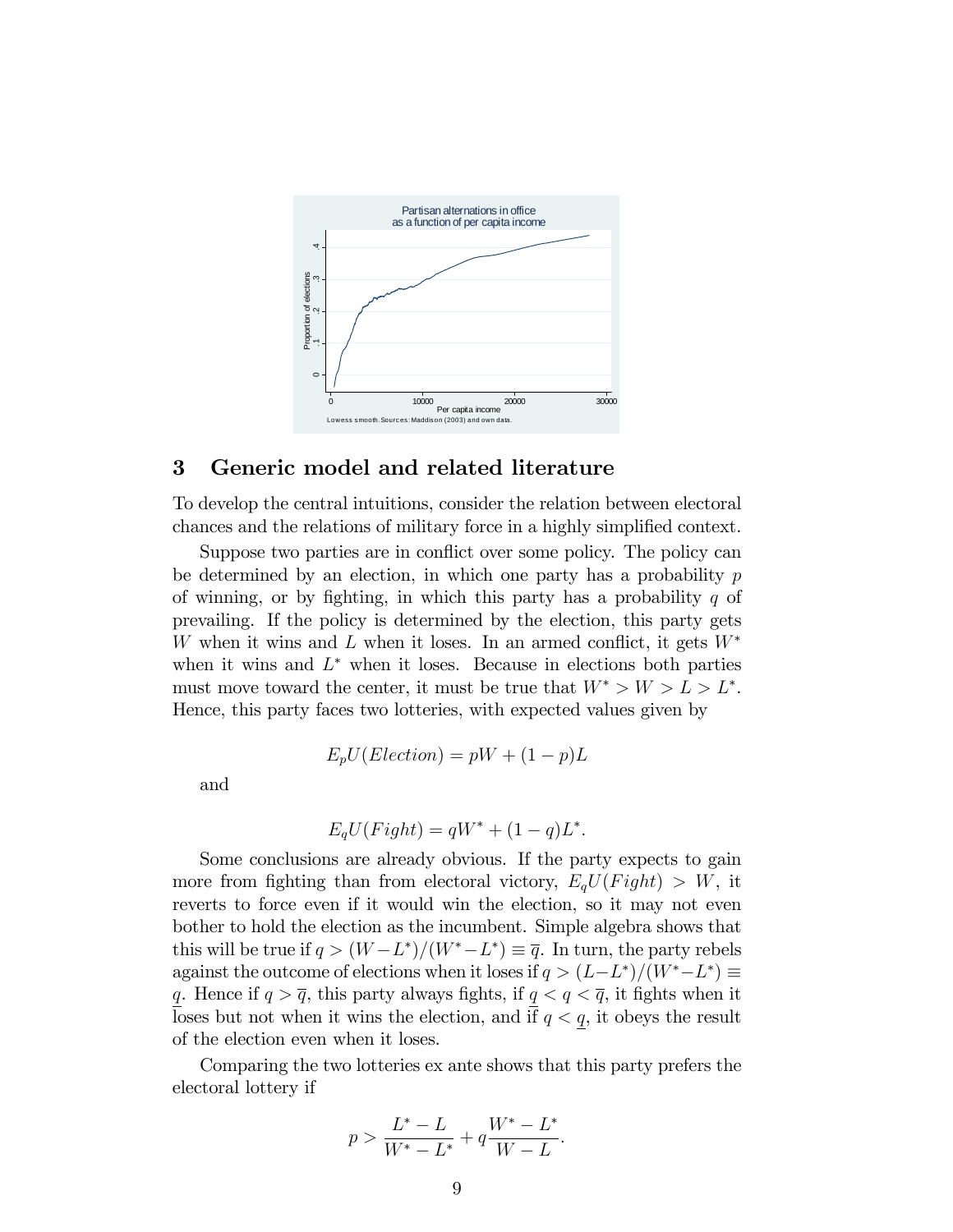Because the expression multiplying  $q$  is positive, this party prefers elections only if its chance of winning increases with its prowess to prevail in a violent conflict. And because the same is true for the other party, elections are preferred by both parties only if electoral chances remain within some interval that moves with the relative military force of the contenders. Such an interval and the associated outcomes are illustrated in Figure 1. Whether this interval exists and, if it does exist, its locus and its shape depend on the ideal points of the particular pair of contenders and on the electoral platforms they would offer.



Figure 1: The relation between q, p, and the outcomes.

To understand the role of intertemporal considerations, suppose now that the party which lost the current election knows that it may win the next one with probability p. If this party obeys the result of the current election, it gets L during the current period and can expect to get the value of the electoral lottery, discounted at  $0 < \rho < 1$ , during the next period. Hence, the value of obeying in case of electoral defeat is

$$
V_p(Obey) = L + \rho[pW + (1 - p)L].
$$

The alternative is to rebel and face the conflict lottery, the results of which last during the two periods, so that

$$
V_q(Fight) = (1+\rho)[qW^* + (1-q)L^*].
$$

The condition for the electoral loser to obey is now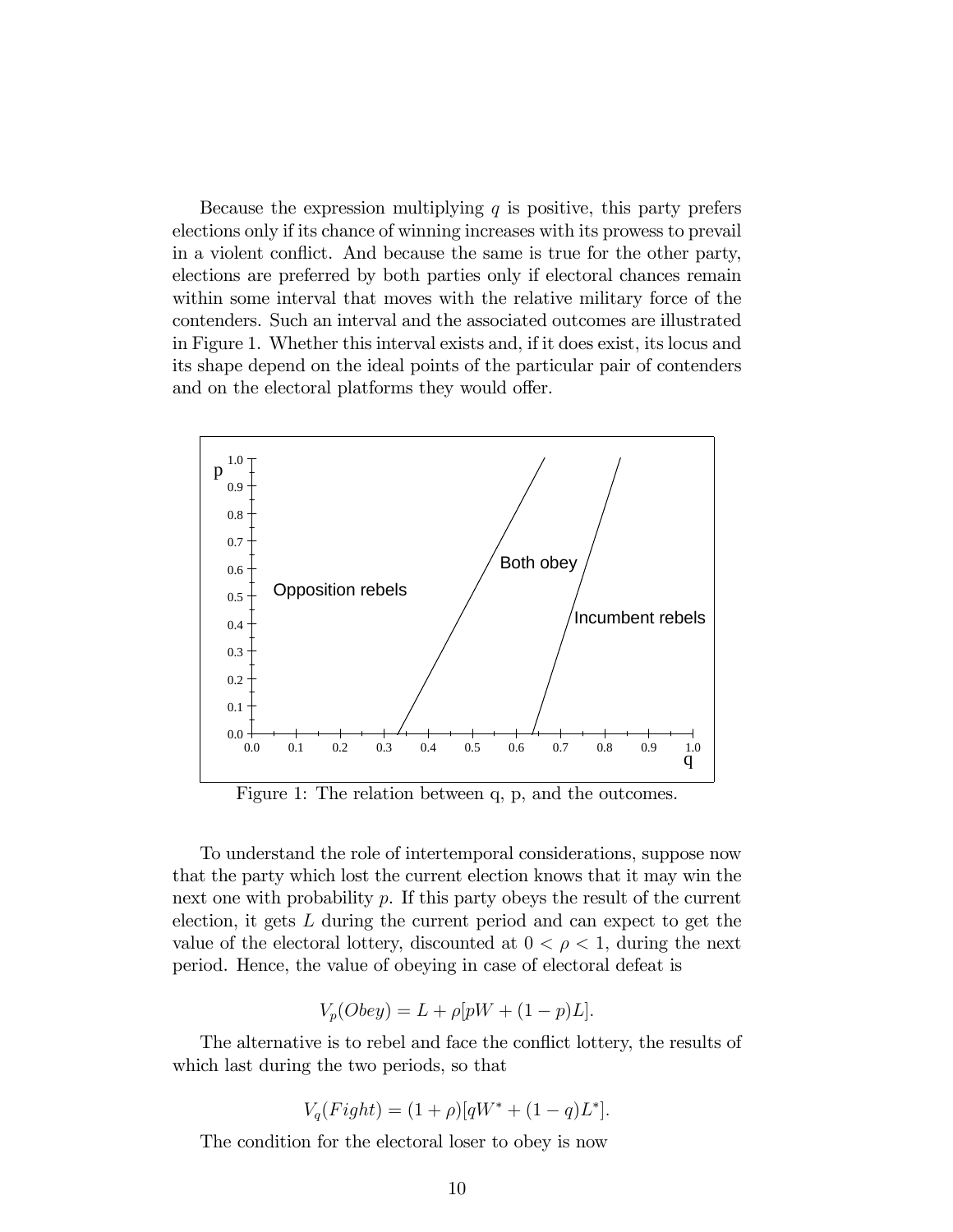$$
q < \frac{L - L^*}{W^* - L^*} + \frac{\rho}{1 + \rho} p \frac{W - L}{W^* - L^*} = \frac{\rho}{1 + \rho} p \frac{W - L}{W^* - L^*} > \frac{\rho}{1 + \rho} p \frac{W - L}{W^* - L^*}
$$

Hence, a party that would not tolerate an electoral loss if the world ended at the current period, may accept the defeat and take its chances in the next election if it has some positive chance to win. And because the same is true again of the other party, a peaceful equilibrium may ensue when parties think in intertemporal terms.

Now, in the model that follows the instrument under the control of each incumbent is the probability with which it wins the next election, while the electoral platforms and thus the resulting policies are taken as fixed. This approach differs from several models of dynamic bargaining, in which  $p$  is taken as fixed and the winner of the current election either unilaterally chooses the electoral platform (as in Alessina 1988 as well as Dixit, Grossman, and Gal 2000, where there is no rebellion alternative, or as in Fearon 2006, where there is) or makes a policy offer which the opposition can accept or reject (as in Powell 1999, Londregan and Vindigni 2006, or Little 2009, where rejecting is equivalent to rebelling). Because parties care only about the expected values, it should not make no logical difference whether one treats the probability that the incumbent wins as given and the policy as an instrument or the policy platform as fixed and the probability of reelection as an instrument. But my focus on p is premeditated.

The focus on policy choice entails an image of elections in which parties propose policies, voters choose parties, and parties assume or leave office according to the verdict of the polls. Incumbent advantage, for example, is explained in some such models (Banks and Sundaram. 1993) by the risk aversion of voters, who prefer the same platform offered by already known candidates. But the exclusive focus on the voters' choice between policy platforms is blinding. There is much more to elections than voter's choice: incumbents intimidate, manipulate the rules, and quite often revert to fraud in order to secure their victory. Unfortunately, the relative importance of platforms, of the threat of force, rules, and fraud in shaping the outcomes of elections cannot be in general distinguished empirically. Yet even if parties choose platforms and voters choose among parties, these choices are constrained and, I argue, the most binding constraint are the relations of physical force. That force is not manifest does not mean that it is absent: as someone (Sartre?) observed, "that streets are peaceful does not mean there is no violence." Thus, the intent of the paper is programmatic: to insert the study of elections in a context in which political forces have more instruments than just the choice of policies.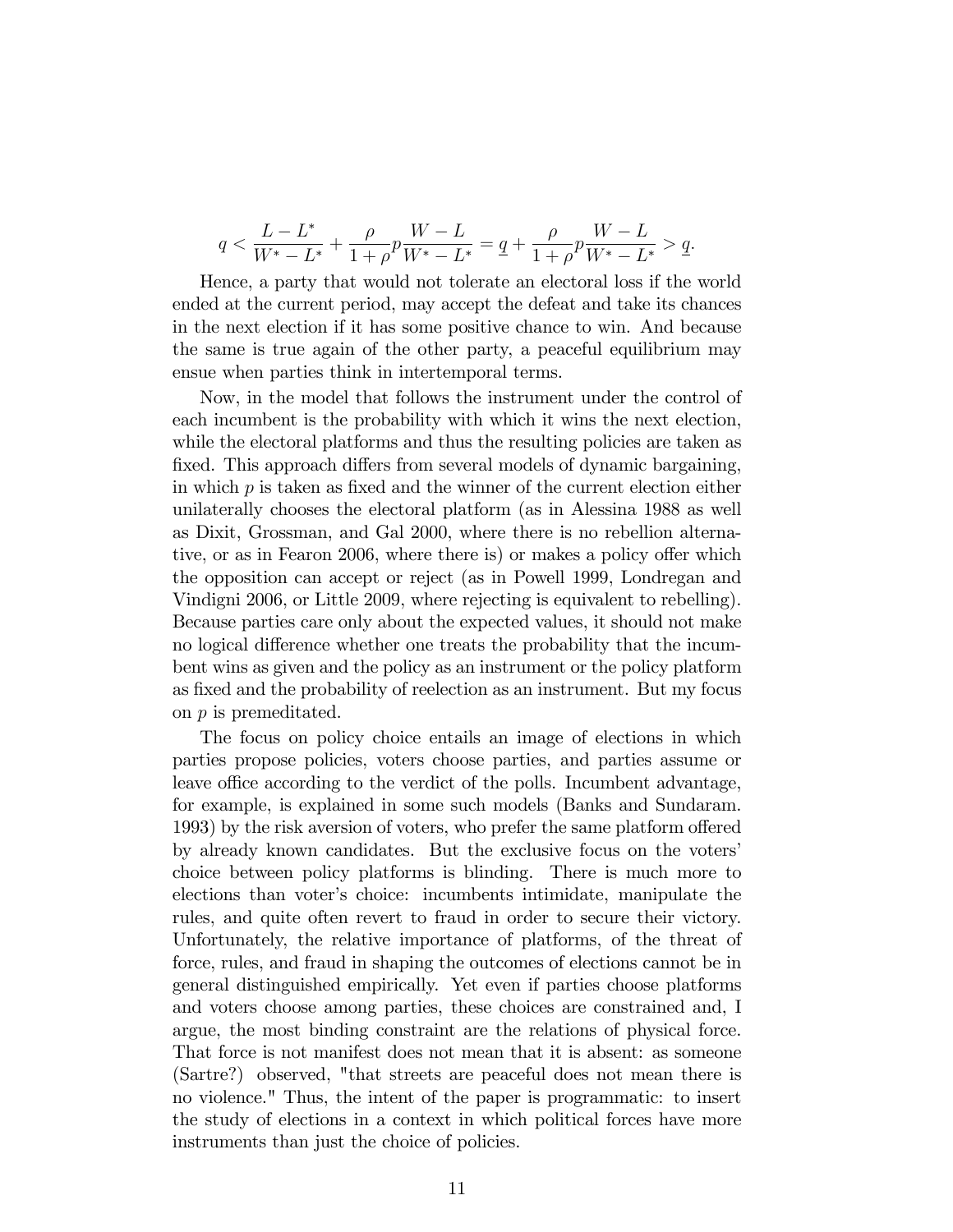Finally, one may also consider the possibility that the dictator who comes into power by force does not implement his ideal policy but makes some concessions, as in Grossman and Noh (1990), McGuire and Olson (1996), Ginkel and Smith (1999), Bertocchi and Spagat (2001), or Gandhi and Przeworski (2006). But as long as the dictator gets more than he would have received as an electoral winner  $-$  and why else would anyone want to be a dictator?  $-$  this modification would not change much.

### 4 When can elections be peaceful?

### 4.1 Assumptions

There is a set of potential contenders for power,  $j \in \{A, B, ...\}$ . Contenders have preferences over policy  $x \in R<sup>4</sup>$  Each contender is characterized by an ideal point,  $x_j^*$  drawn from some distribution  $f(x_j^*)$ with the support  $\underline{x} \leq 0 \leq \overline{x}$  and the mean  $\mu$ . Utilities depend on the distance between the ideal and the implemented policy, specifically,  $U_j(x_j^*, x) = -d(x_j^*, x) = -|x_j^* - x|$ <sup>5</sup> If a violent conflict occurs, the loser also bears the cost of being dominated by force, which is  $c > 0$ . The process occurs over discrete time,  $t = 0, 1, \dots$ 

At some initial time,  $t = 0$ , nature draws a pair of contenders and an election occurs, won by party I and lost by party  $O<sup>6</sup>$  In this election, as in all subsequent ones, parties offer platforms  $x_j$ . Regardless of the view of electoral competition one takes, it must be true that the electoral platforms are located somewhere between their ideal points: <sup>7</sup> For

 $4$ Clearly, a historically fascinating question is what political forces fight about. My impression is they have typically fought over wealth, religion, and pure power, and that in many concrete situations these motives are hard to distinguish. Unfortunately, this topic is too complex to be discussed here.

<sup>&</sup>lt;sup>5</sup>Several results reported below depend on the distance between the ideal points of particular pairs of contenders. These results hold for a class of concave utility functions but risk aversion would make the conditions for peaceful elections less stringent.

<sup>&</sup>lt;sup>6</sup>The limitation of the model to two contenders at a time has costs: the model cannot handle situations in which two parties compete in elections while some third political force wages armed conflict.

 $7$ However one thinks of electoral competition – whether parties care only about winning or also about the welfare of their constituents, whether they know everything or only something, whether there are two or more of them, whether they compete in one dimension or in several  $-\text{they}$  can win only if they propose platforms somewhere in the political center. See Downs (1957) for victory-seeking parties in one dimension, Lindbeck and Weibull (1987) for a model with uncertainty, Wittman  $(*^{**})$ for policy-oriented parties, Austen-Smith (2000) for a model with multiple parties, Roemer (2001) as well as Osborne and Slivinsky (1997) for competition in several dimensions.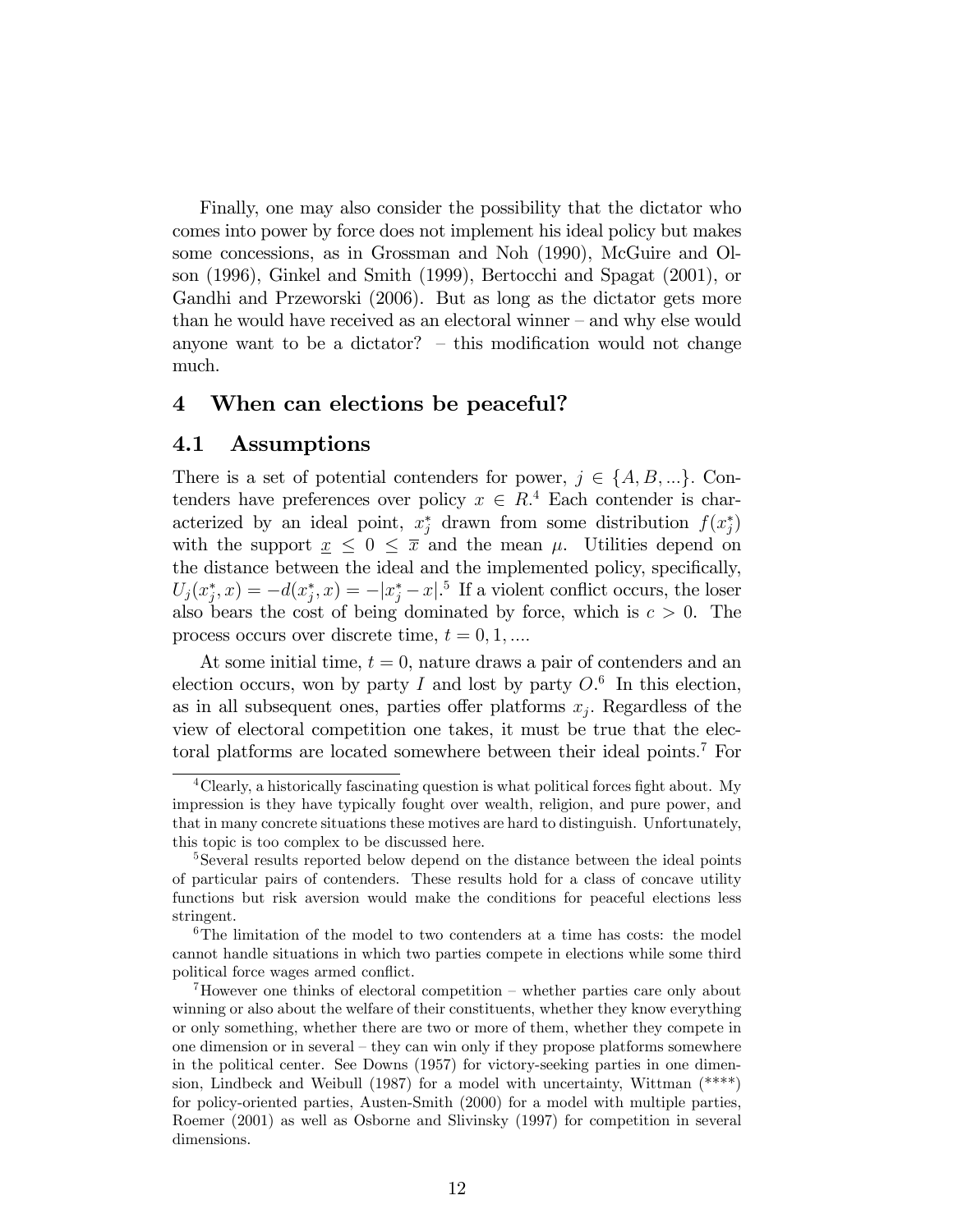simplicity, I assume that parties propose platforms<sup>8</sup>

$$
x_j = \frac{x_j^*}{\overline{x} - \underline{x}}
$$

In each election some rules determine who is the winner, given the outcome of voting.

Once the outcome of the election is revealed, each contender decides whether to obey its result or to use force ("revolt" or "rebel" or simply "fight."). If the election is not followed by a revolt, the winning platform is realized and a new election is held.<sup>9</sup> If a violent conflict occurs, the winner implements his ideal policy and may or may not hold another election. Specifically, if the current incumbent would rebel regardless of the outcome of an election, no elections are held. If no election takes place, revolts occur with the periodicity of elections. The loser of the conflict returns to the pool of contenders (or disappears: it makes no difference as long as the number of contenders is sufficiently large) and a new contender takes his place.

If an election is to be held, the incumbent chooses the probability with which he will win this election,  $p_I$ . This probability depends on the platforms  $\{x_I, x_O\}$  but also on a set of instruments,  $e_I$ , discussed below, that are controlled by the incumbent. Hence,  $p_I = p(x_I, x_O; \mathbf{e}_I)$ . The technology e is such that the incumbent can generate any  $p_I \in [0, 1]$ .

Each incumbent is characterized by the military capacity  $q_I$ , which is probability that the incumbent defeats any challenger in the eventuality of a revolt. This capacity is not observed but everyone, including the incumbent, believes that it is  $q$ , which need not equal  $q_I$ . Each new incumbent who enters power by force is believed to have  $q = q(0)$ , not necessarily the same for different entrants. Each time the current incumbent defeats a new challenger, all contenders, including the incumbent, update their beliefs according to

$$
q(n+1) \ge q(n),
$$

<sup>&</sup>lt;sup>8</sup>I also assume that  $x_I \neq x_O$ : platforms do not converge and elections make a difference. If they do converge,  $p$  plays no role in decisions whether to obey or revolt. Hence, this model is more general than those of Przeworski (2005) and Benhabib and Przeworski (2006). In turn, it is shown below that as long as the platforms bear some monotonic relation to the ideal points, the specifics of the electoral equilibrium do not matter for the qualitative conclusions.

<sup>9</sup>As will become apparent below, platforms are credible because probabilities of winning are chosen optimally by incumbents given the platforms of both parties and parties care only about expected values, which depend on these probabilities and the platforms.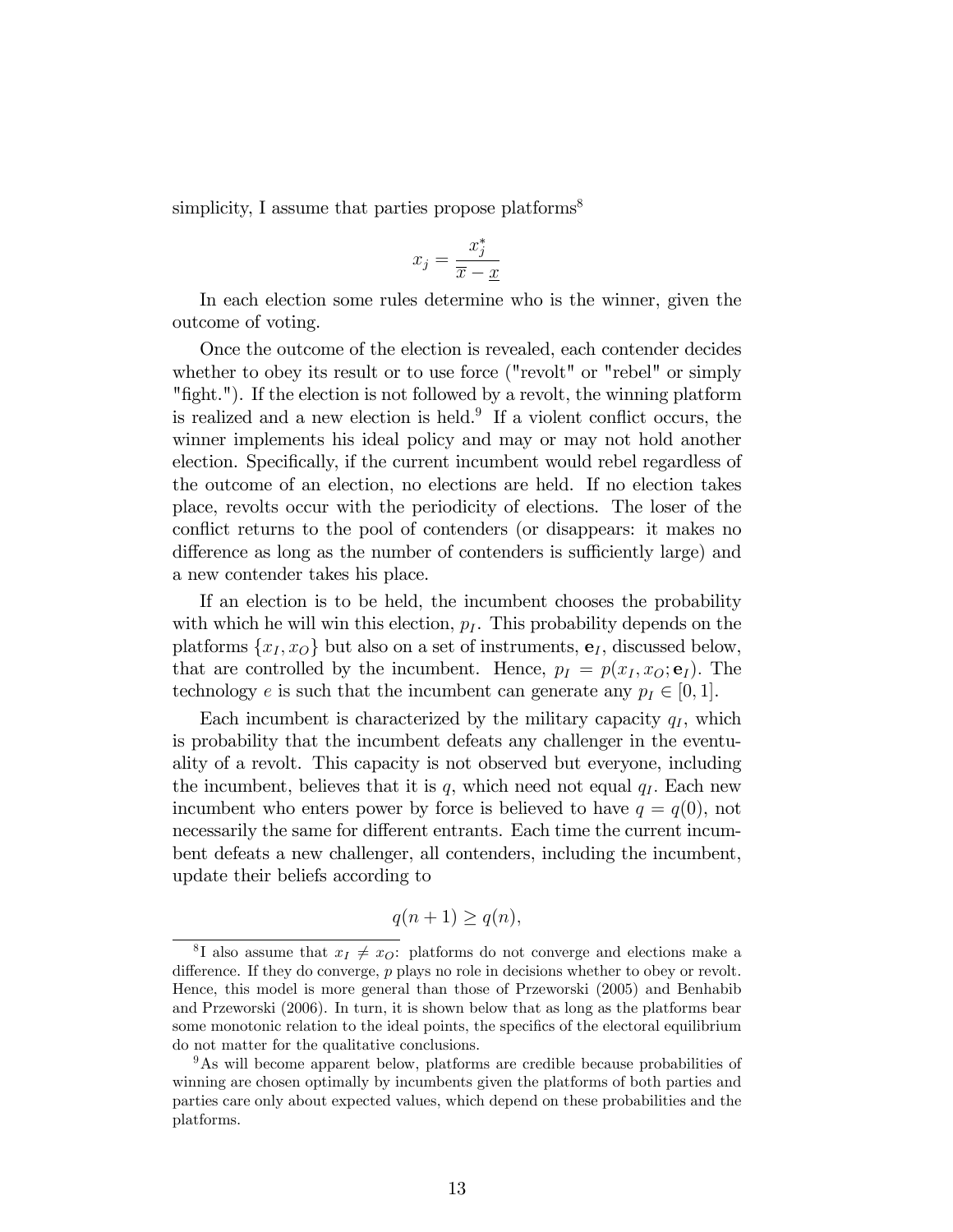where  $n$  is the number of challengers the incumbent already defeated. The specific updating rule does not matter at this point.<sup>10</sup>

Everyone is forward-looking but myopic, in a specific sense that actors do not anticipate that their beliefs may change. As a consequence, when calculating the expected value of revolt, the contenders do not consider the possibility that if the current incumbent defeats successive revolts, elections may occur without revolts.

The first strategic problem of the incumbent is thus to decide with what probability of winning he wants to run the election, given that the opposition may rebel if this probability is excessively high. But unless  $p = 1$ , the opposition may win and become the new incumbent. Hence, while choosing his own probability of winning, the current incumbent must anticipate the probability that the opposition would choose as the incumbent. Because the same is true for the current opposition, both the current incumbent and the current opposition can determine the values they can expect to receive by obeying. Once these values are determined, the incumbent and the opposition decide whether to obey or to rebel. The timing diagram is attached at the end.

Let  $j \in \{I, O\}$  now indicate the current and  $k \in \{I, O\}$  the hypothetical incumbency status. The strategy of each contender is an action  $a_j^k \in \{Obey, \text{Re } bel\}, \{o, r\}$  for short, and the probability with which they win as incumbents,  $p_j^I$ .

### 4.2 Value functions

To ease the language, it is useful to distinguish the contenders independently from their incumbency status. Let the current pair of contenders be  $j \in \{L, R\}$  and their incumbency status  $k \in \{I, O\}$ . In principle, values must be defined for each party in each incumbency status given its own actions and the actions of the other party in each incumbency status. These values are thus  $V_j^k(a_L^I, a_L^O; a_R^I, a_R^O)$ . For example, one such value is  $V_L^I(o_L^I, r_L^O; r_R^I, o_R^O)$ : the value of L as the incumbent if he obeys as an incumbent and rebels in opposition given that  $R$  rebels as an incumbent and obeys in opposition. There are  $2 \times 2^4 = 32$  such values for each party. I first focus on situations in which the actions of both parties in both incumbency statuses are the same and denote the values in such situations by  $V_i(a)$ ,  $a \in \{o, r\}.$ 

Letting  $p_i$  be the probability party j wins the next election, the values for party  $L$  when both parties obey in both incumbency statuses are then given by

<sup>&</sup>lt;sup>10</sup>For example, let  $q \sim Beta(a, b; n)$  and let the updating process be Bayesian, with the expected value  $E(q|n) = (a + n)/(a + b + n)$ .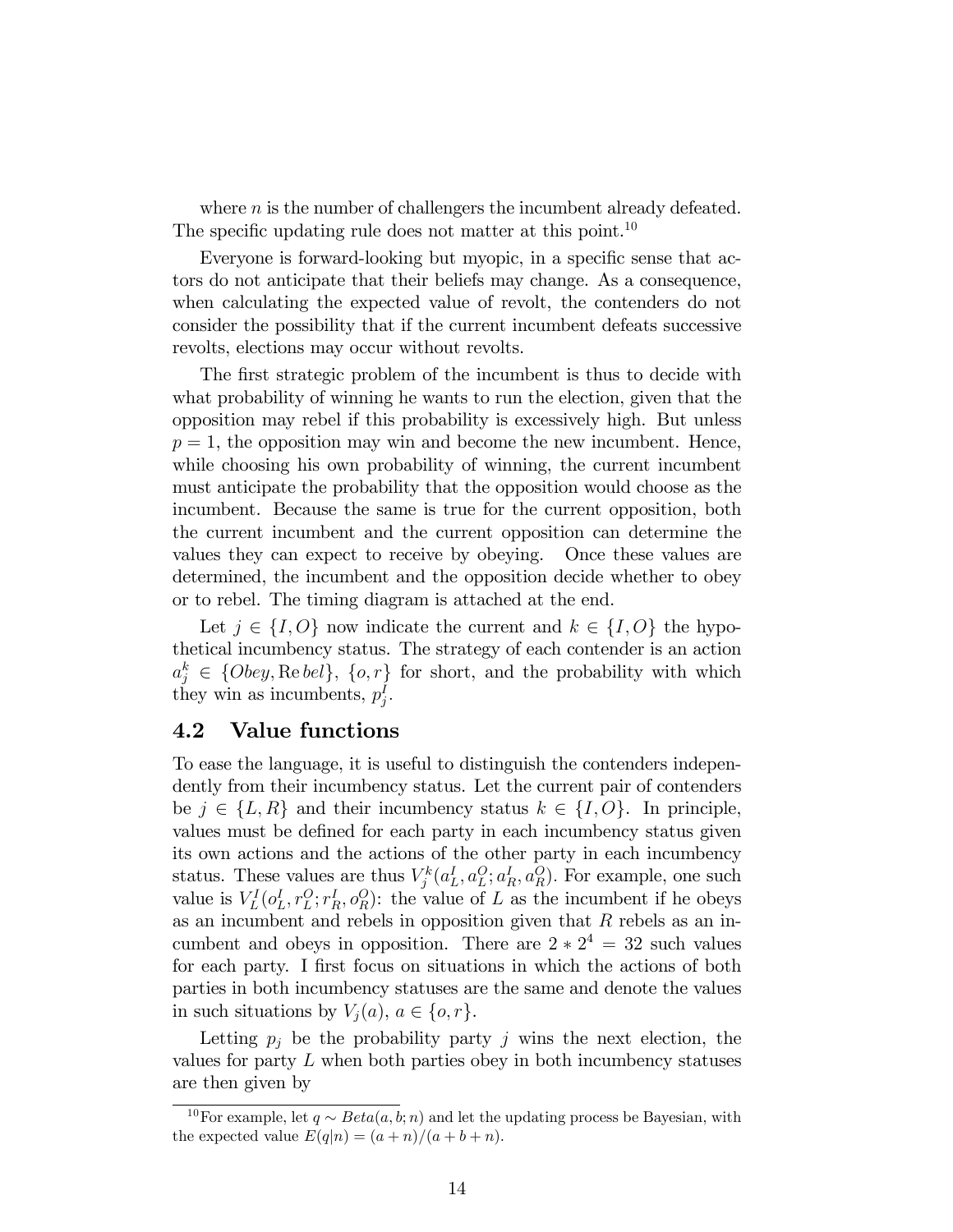$$
V_L^I(o) = U_L(x_L) + \rho p_L V_L^I(o) + \rho (1 - p_L) V_L^O(o)
$$
 (1)

$$
V_L^O(o) = U_L(x_R) + \rho (1 - p_R) V_L^I(o) + \rho p_R V_L^O(o)
$$
 (2)

If L is the incumbent and both parties obey, L gets  $U_L(x_L)$  during the current period and then faces an electoral lottery in which it remains the incumbent with the probability  $p<sub>L</sub>$  and becomes the opposition with the probability  $(1 - p_L)$ . In turn. if L is currently in opposition, it gets  $U_L(x_R)$  during the current period and faces a lottery in which it may become the incumbent with the probability  $1 - p_R$ , chosen by party R.

Solving for the present values yields

$$
V_L^I(o) = \frac{U_L(x_L) + \rho (1 - p_L) V_L^O(o)}{1 - \rho p_L} \tag{3}
$$

$$
V_L^O(o) = \frac{U_L(x_R) + \rho(1 - p_R)V_L^I(o)}{1 - \rho p_R}
$$
\n(4)

and making the substitutions

$$
V_L^I(o) = \frac{(1 - \rho p_R)U_L(x_L) + \rho (1 - p_L)U_L(x_R)}{(1 - \rho)[(1 - \rho p_R) + \rho (1 - p_L)]}
$$
(5)

$$
V_L^O(o) = \frac{\rho(1 - p_R)U_L(x_L) + (1 - \rho p_L)U_L(x_R)}{(1 - \rho)[(1 - \rho p_R) + \rho(1 - p_L)]}
$$
(6)

Note that if  $x_L = x_R = x$ , that is, parties adopt the same platform, the probabilities of winning elections do not matter and  $V_L^I(o)$  =  $V_L^O(o) = U_L(x)/(1 - \rho).$ 

To derive the value of rebelling, think as follows. If L wins the current rebellion, it gets  $U_L(x_L^*)$  during the current period and a discounted continuation value. If it loses, it is out of power and  $R$  is in, so that during this period L gets  $U_L(x_R^*)$ . But R can be deposed and replaced by someone else. And because the someone else can be deposed as well,  $L$  can expect that over the long run it will be governed by a contender with the expected ideal policy  $x_j^* = \mu$ . Because losers in a rebellion also suffer a cost  $c$  in each period after they had lost,  $L$  can thus expect to get approximately  $U(\mu - c)$  if he rebels and is defeated.<sup>11</sup> Thus,

$$
V_L(r) = \frac{qU_L(x_L^*) + (1-q)U_L(\mu - c)/(1 - \rho)}{1 - \rho q}
$$

<sup>11</sup>One can either think that a defeat in a rebellion costs the loser some instantaneous quantity  $C = \sum \rho^t c$ , so that  $c = (1 - \rho)C$  or that being ruled by force costs c per period.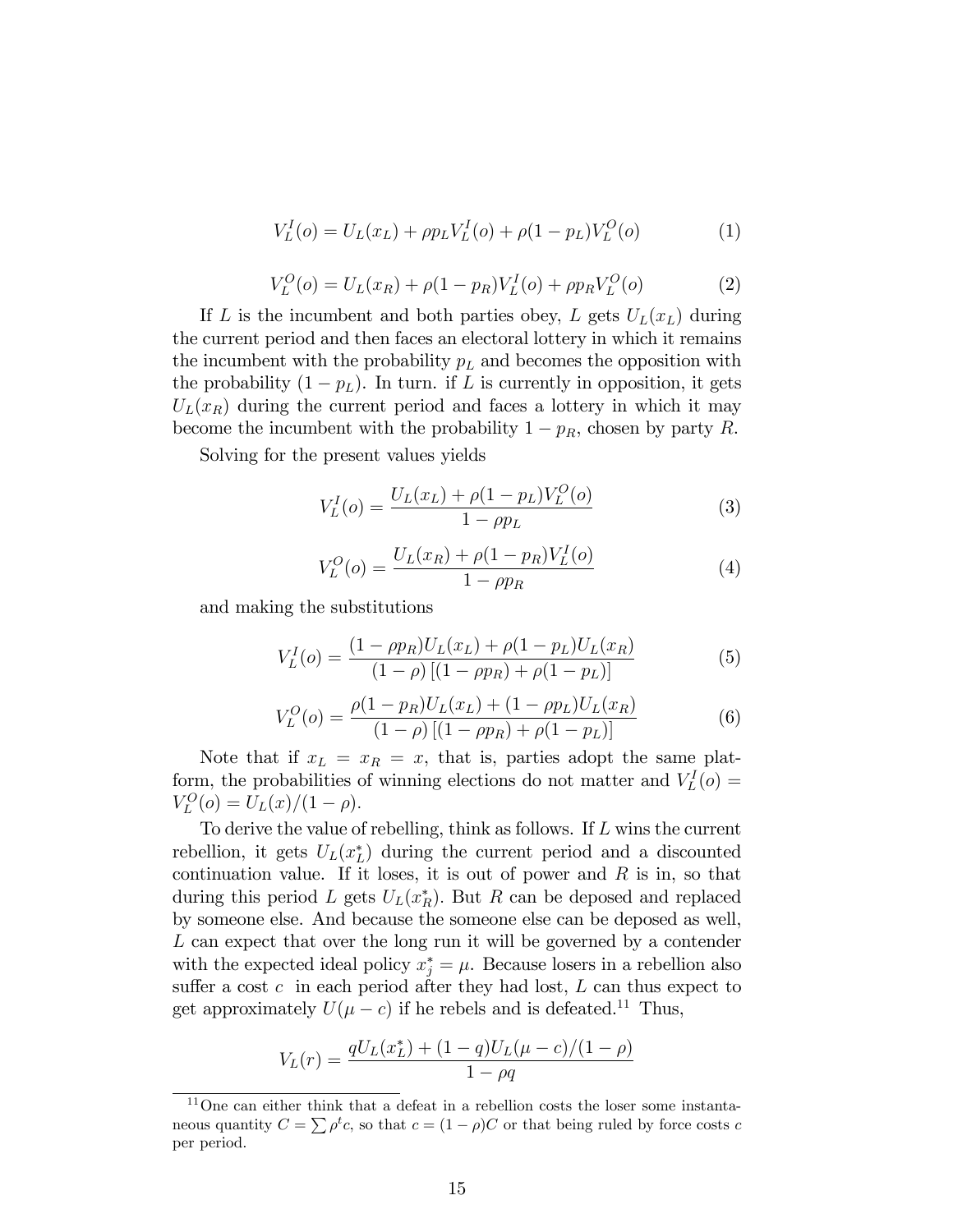But  $U_L(x_L^*)=0$ . Hence,

$$
V_L(r) = \frac{1 - q}{1 - \rho q} \frac{U_L(\mu - c)}{1 - \rho} \tag{7}
$$

Analogously for R; skipping some steps,

$$
V_R^I(o) = \frac{U_R(x_R) + \rho(1 - p_R)V_R^O(o)}{1 - \rho p_R}
$$
\n(8)

$$
V_R^O(o) = \frac{U_R(x_L) + \rho(1 - p_L)V_R^I(o)}{1 - \rho p_L}
$$
\n(9)

$$
V_R(r) = \frac{q}{1 - \rho(1 - q)} \frac{U_R(\mu - c)}{1 - \rho} \tag{10}
$$

### 4.3 Equilibrium

Each contender must make three decisions, namely, to choose  $p$  and actions as the incumbent and as the opposition. Formally, the problem of the current incumbent is

$$
\max_{p_I, a_I^I, a_I^O} V_I(p_I, a_I^I, a_I^O; a_O^O, a_O^I, p_O)
$$
  
s.t. $V_O = \max_{p_O, a_O^I, a_O^O} V_O(p_O, a_O^I, a_O^O; a_I^O, a_I^I, p_I)$  (11)

and the problem of the current opposition is symmetrical.

Each current incumbent solves this problem anticipating the reaction of the current opposition to each of its actions. Hence, each party is a Stackelberg leader as the incumbent. The solutions do not depend on past history, because only the current value of  $q$  enters in determining these values. Hence, the solutions to this dynamic game are pairs of subgame-perfect asymmetric Nash-Markov equilibria.

Characterizing these equilibria requires several steps.

(1) The current incumbent I knows the value of  $p_I$  for which the current opposition  $O$  is indifferent between obeying and rebelling. Let this value be max  $p_I$ . This value depends, in turn, on the value of p that the current opposition chooses as the incumbent,  $p<sub>O</sub>$ . Because max  $p<sub>I</sub>$  is the best reply to any  $p_O$ , it must be true that  $p_I = \max p_I$ . And the current opposition cannot commit itself not to use  $\max p_O$ , which is the best reply to any  $p_I$ . Hence, this part of the equilibrium is  $\{\max p_I, \max p_O\}$ . Because the functions  $\max p_I(p_O)$  and  $\max p_O(p_I)$  are linear, this equilibrium is unique, although not necessarily bounded by [0; 1]. If either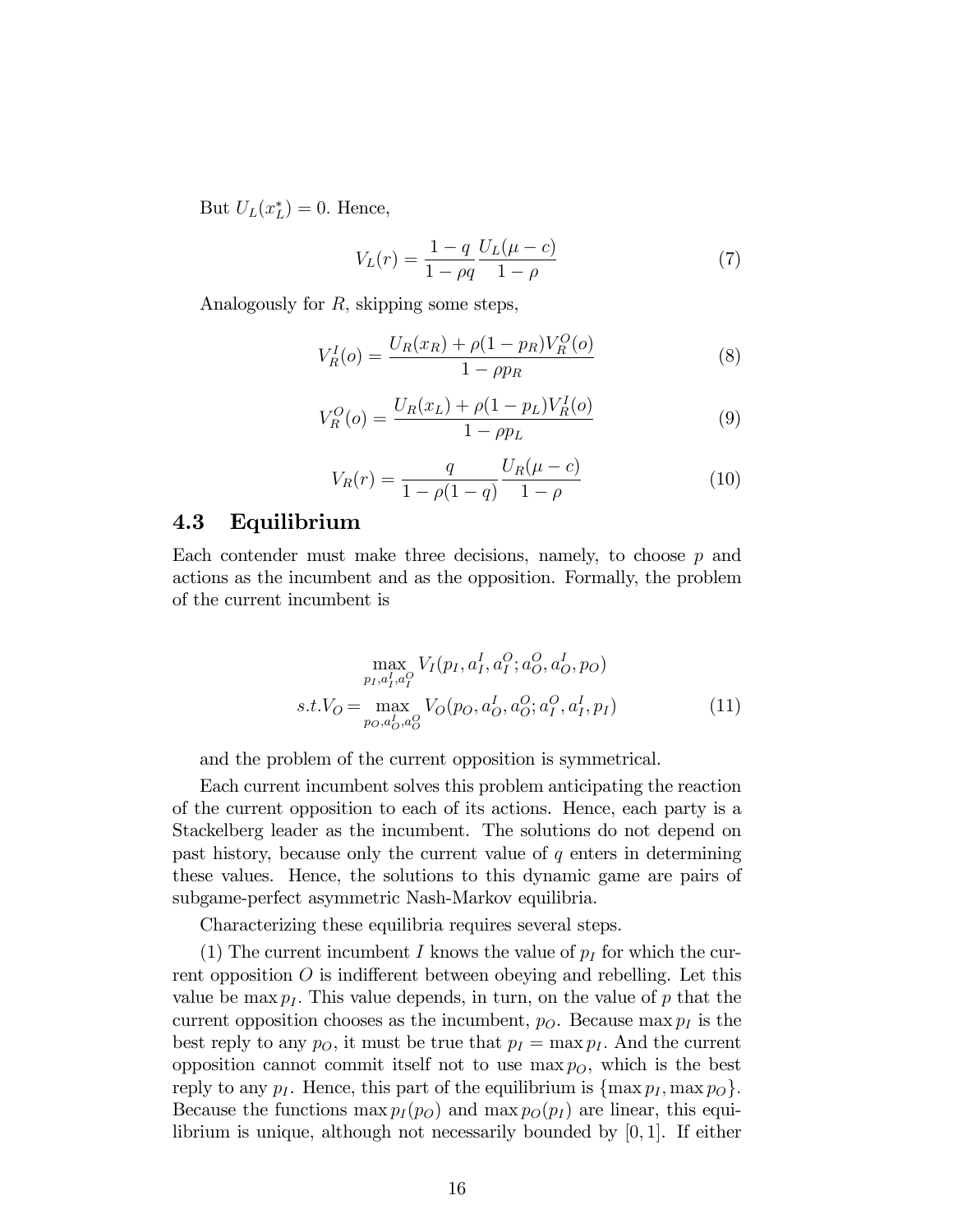$\max p \geq 1, p = 1$ , and the incumbent establishes a one-party system. If either max  $p < 0$ ,  $p = 0$ , and the opposition rebels.

 $(2)$  While by construction the current opposition is indifferent between obeying and rebelling when  $p_I = \max p_I$ , these values are not sufficient to guarantee that the incumbent obeys or that the opposition would obey as the incumbent. To decide whether to obey or rebel the incumbent must consider what action the opposition would take as the incumbent as well as its own action in response to each action of the opposition as the incumbent. Potentially, there are nine values to compare, $12$  but the current incumbent knows the best reply of the opposition to its actions as the incumbent,  $a_O^O(a_I^I)$ , the action of the opposition as the incumbent given the action of the current incumbent,  $a_O^I(a_I^I)$ , as well as his own reaction in opposition in response to the action of the current opposition as the incumbent,  $a_I^O(a_O^I)$ . Because all these best replies are known, the incumbent must compare only two values:  $V_I(o_I^I, p_I; o_O^O(o_I^I), a_O^I(o_I^I), a_I^O(a_O^I))$  and  $V_I(r_I^I; a_O^O(r_I^I), a_O^I(r_I^I), a_I^O(a_O^I))$ . Hence, each incumbent compares the values of obeying and rebelling given the anticipated actions of the current opposition as the opposition and as the eventual incumbent as well as his own actions when in opposition. Because the same reasoning applies to the current opposition as the incumbent, these comparisons determine the actions  $a_j^I$  and because all other actions are direct or indirect functions of  $a_j^I$ , they are all determined. It may seem farfetched that anyone would engage in such calculations but this is precisely what the Algerian government must have done when it annulled the second round of the 1992 election which the Islamic party, FIS, appeared to be winning.

**Definition 1** The equilibrium consists of two pairs of actions  $\{a_j^I, a_j^O\}$ that are best replies to each other and, if elections are held, of probabilities with which incumbents win elections  $\{\max p_I, \max p_O\}$ . Hence, the equilibrium is characterized by  $\{(a_I^I, a_O^O), (a_I^O, a_O^I); \max p_I, \max p_O\}$ .

# 4.4 Conditions for an electoral equilibrium

We can now characterize different equilibria that are of substantive interest and identify the conditions under which they occur. First the definitions:

<sup>12</sup>They are:  $V_I(o_I^I, o_O^O; o_O^I, o_I^O), V_I(o_I^I, o_O^O; r_O^I, o_I^O), V_I(o_I^I, o_O^O; r_O^I, r_I^O)$  $V_I(r_I^I,o_Q^O; o_Q^I,o_Q^O), V_I(r_I^I,o_Q^O;r_Q^I,o_Q^O), V_I(r_I^I,o_Q^O;r_Q^I,r_Q^O)$  $V_I(r_I^I, r_O^O; o_O^I, o_I^O), V_I(r_I^I, r_O^O; r_O^I, o_I^O), V_I(r_I^I, r_O^O; r_O^I, r_I^O)$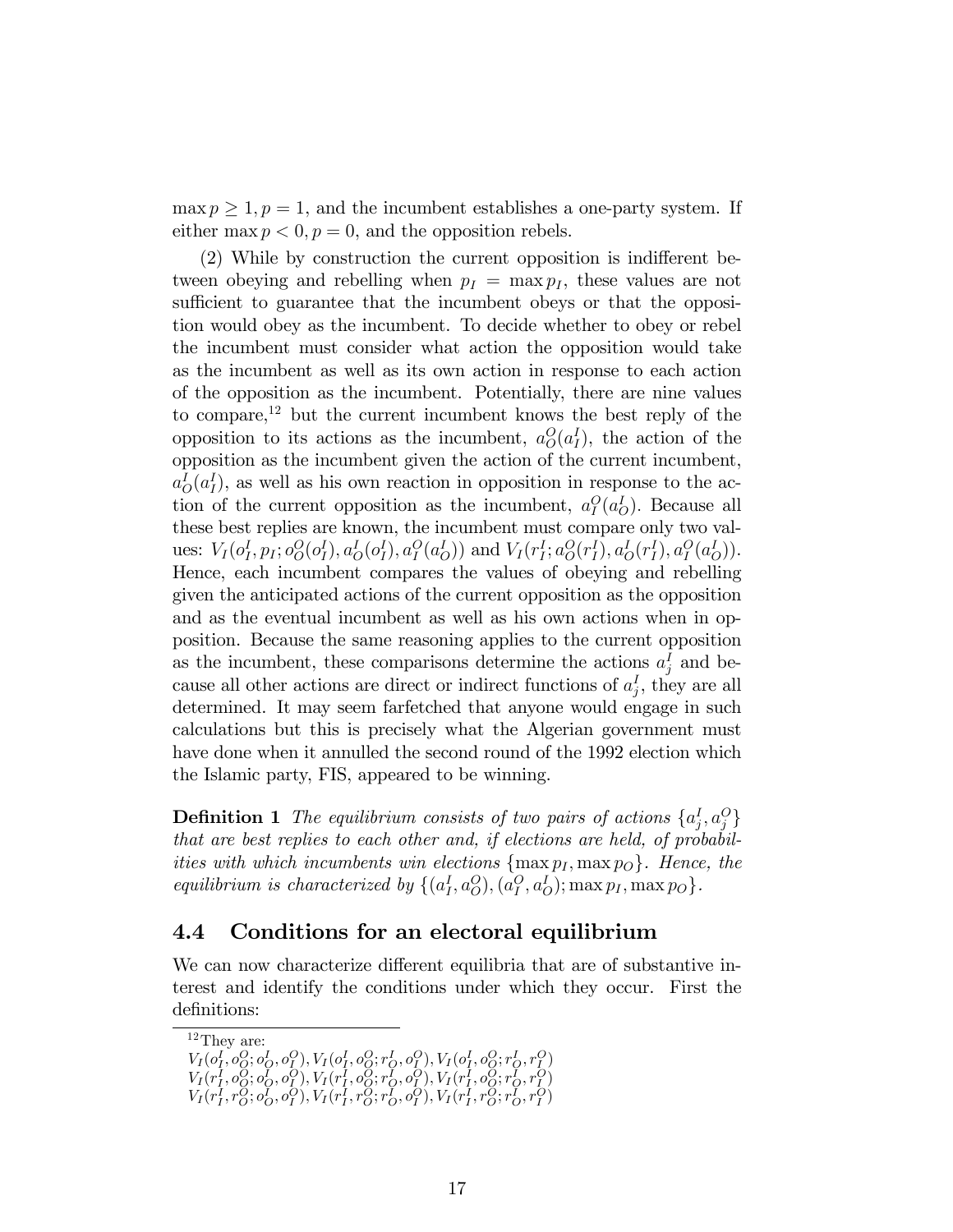**Definition 2** An equilibrium is peaceful if at least one contender obeys in both incumbency statuses. Otherwise it is violent.

Note that an equilibrium is peaceful either if both parties obey in both incumbency statuses or if one party imposes itself by force and the other party accepts it without fighting.

**Definition 3** An peaceful equilibrium is electoral if both parties obey results of elections in both incumbency statuses.

Hence peaceful electoral equilibria are a subset of peaceful equilibria in which elections are held. Yet events called "elections" can be held even when the opposition has no chance to win.

**Definition 4** An electoral equilibrium is competitive if  $\max p_i < 1$  for both parties.

Each of these equilibria occurs within some range of the relative military strength of the incumbent,  $q$ . To identify these ranges, we need to determine first the thresholds that define them and then to examine under what conditions these ranges are non-empty. In the rest of this section, it is assumed that  $q$  characterizes the current incumbent whether he wins or loses an election, that is, as the incumbent and in opposition. Also, just as a convention, let  $\underline{x} \leq x_I^* < \mu < x_O^* \leq \overline{x}$ , where  $\mu$  is the mean of the distribution of  $x_j^*$ .

**Lemma 1** (1) If  $q'' < q < q^*$ , the current incumbent holds an election and the current opposition obeys. (2) If  $q^{**} < q < q'$ , the current opposition would hold an election as the incumbent and the current incumbent would obey.

**Proof.** All longer proofs are in the Appendix.  $\blacksquare$ 

Here is the intuition. The current incumbent, which is party  $I$ , holds an election implementing max  $p_I$ , unless it can safely impose itself by force, which is true when  $q > q^*$ . The opposition, party O, may not obey the result even when  $I$  is ready to abdicate after one term, that is, when max  $p_I = 0$ , if I is militarily weak, namely, if  $q < q''$ . The reason is that when I is so weak, O does not want to suffer from policy  $x_I$  even during one period. The same is true when  $O$  is the incumbent.  $O$  would hold an election if I is sufficiently strong,  $q > q^{**}$  (remember that q characterizes the original incumbent in and out of office). In turn,  $I$  would rebel even if max  $p_Q = 0$  when it is sufficiently strong, namely, if  $q > q'.^{13}$ 

<sup>&</sup>lt;sup>13</sup>One may think that this result is due to the fact that  $p \in [0, 1]$  while  $x_I$  is fixed and that a peaceful equilibrium could be always reached if the incumbent were allowed to make policy compromises. There are, however, conditions on  $q$  when this is not true: given  $q$ , the incumbent would rather rebel than make such compromises.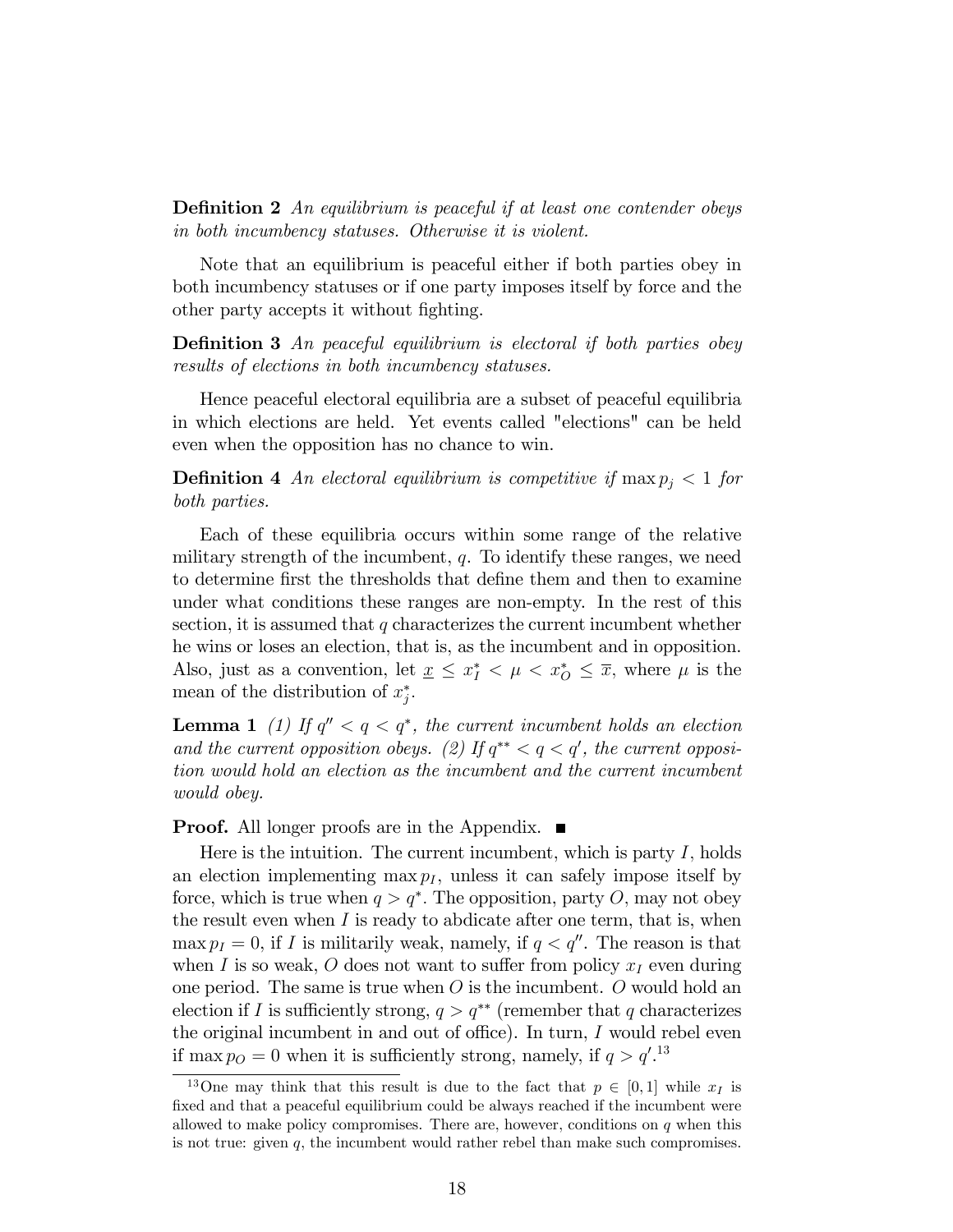**Lemma 2** A sufficiently extreme current incumbent,  $x_I < -c$ , establishes a one-party system, setting  $\max p_I = 1$ , at some  $q^{\hat{ }} \leq q^*$ . The corresponding condition for the current opposition is that  $\max p_O = 1$  at some  $q^{\hat{ }} > q^{\ast\ast}$  if  $x_Q > c$ .

To remind, a non-competitive electoral equilibrium is not the same as a peaceful equilibrium in which one party imposes itself by force and the other obeys. Even in one-party systems, the incumbent who conducts elections gets only the value of his electoral platform, while if the incumbent rules by force it gets its ideal policy. Hence, the incumbent may rebel even if it is sufficiently strong to maintain a one-party rule. Note that, following the pioneering study by Gandhi (2009), there is rapidly accumulating evidence that dictatorships that hold elections are less exploitative than those that do not.

Proposition 1 just puts these partial results together.

**Proposition 1** If q does not depend on outcomes of elections and if  $q^{**} < q < q^*$ , incumbents hold elections, implementing  $\{\max p_I, \max p_O\}$ , Election results are obeyed by both parties in opposition if  $q'' < q < q'$ The electoral equilibrium is competitive if  $q^{\hat{ }}$  <  $q < q^{\hat{ }}$ .

Suppose that  $0 < q^{**} < q'' < q^{\hat{ }} < q^{\hat{ }} < q' < q^* < 1$ . Both incumbents hold elections, if  $q^{**} < q < q^*$ . Both parties obey the outcome of the election, that is, the electoral equilibrium is peaceful if  $q^{**} < q'' < q < q^*$ . A peaceful electoral equilibrium is competitive if  $q^{**} < q'' < q^{\hat{ }} < q < q^{\hat{ }} < q < q''$ .

Which equilibria exist depends on the relative ordering of these threshold values. Consider first the relation between  $q^*$  and  $q^{**}$ .

**Lemma 3** A necessary condition for  $q^{**} < q^*$  is that the range of ideal points from which the contenders are drawn,  $D(x_j^*) = \overline{x} - \underline{x}$ , is not too large. In particular, if a defeat in a revolt is costless,  $c = 0$ , then  $q^{**} < q^*$ only if  $D(x_j^*) < \frac{2-\rho}{1-\rho}$  $\frac{2-\rho}{1-\rho}$ . If  $c > 0$ , this range is broader and it also depends on the policy distance between the particular contenders.

Hence, an electoral equilibrium does not exist if the polity from which the contenders are drawn is highly polarized and the costs of fighting are low. The reason the range of support of ideal points,  $D(x_j^*)$ , matters is that defeated contenders must expect that the current victor may be in turn deposed by someone with more extreme preferences. In turn,  $q^* \to 1$  as  $x_I^* \to \mu$  and  $q^{**} \to 0$  as  $x_O^* \to \mu$ , which implies that if both the incumbent and the opposition are sufficiently moderate (their ideal points are close to the mean ideal point), they never rebel as incumbents.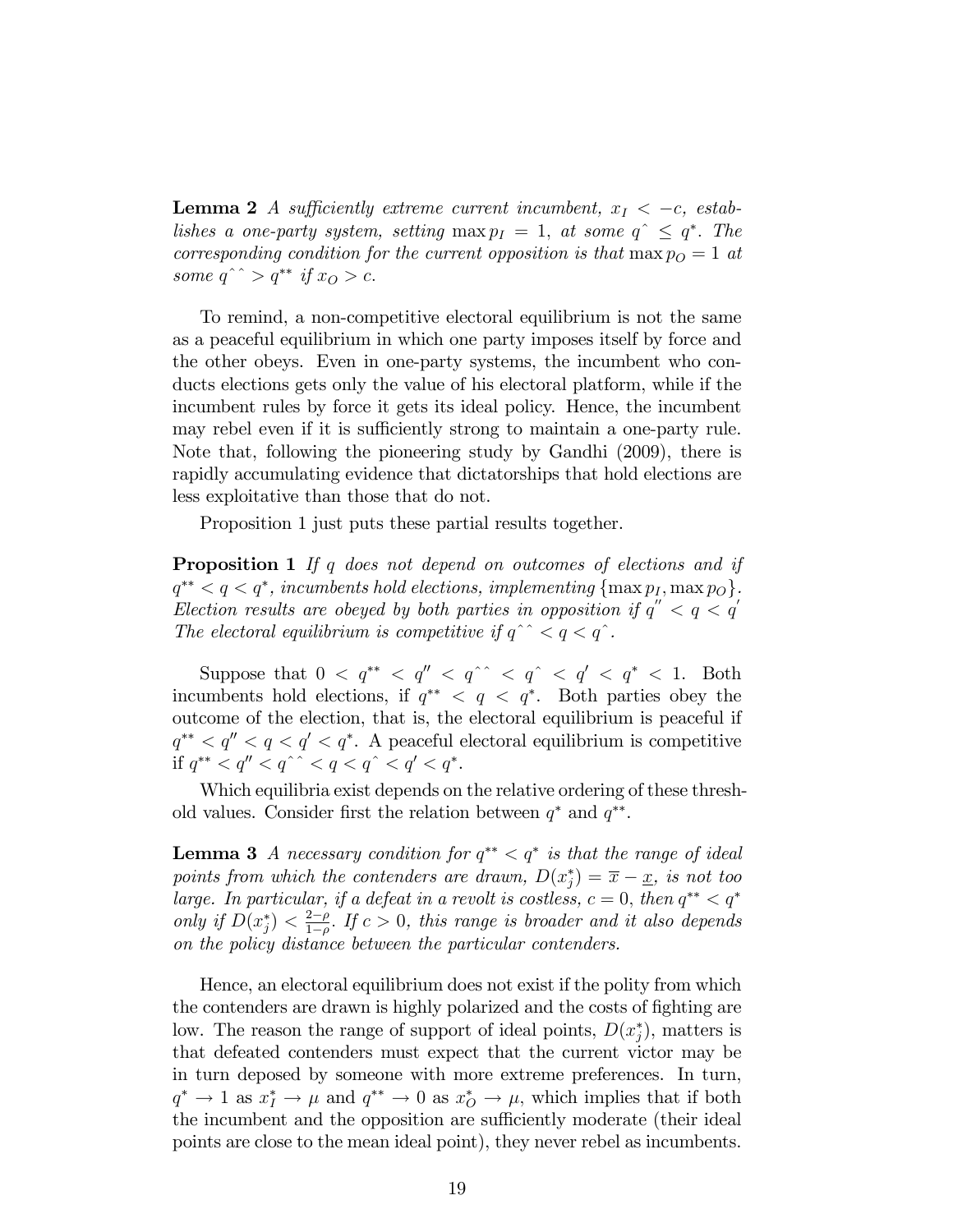Now, it is obvious that  $q' < q^*$  and  $q^{**} < q''$ : because each party is worse off in opposition than as the incumbent, it is willing to take the gamble of violent conflict with a lower chance of prevailing. But it may or may not be true that  $q' > q''$ . Suppose that  $q^{**} < q' < q'' < q^*$ . If  $q'' < q < q^*$ , the current incumbent holds an election and the current opposition obeys, but the current incumbent does not obey when in opposition. Hence, elections are peaceful only as long as the current incumbent continues to win. In turn, if  $q' < q < q''$ , both parties hold elections as incumbents but neither obeys as opposition.

Whether peaceful electoral equilibria exist depends on the ideal points of the particular pairs of contenders. Specifically, it can be shown that  $q' \rightarrow 1$  and  $q'' \rightarrow 0$  as the two parties become less extreme. Hence,

#### **Lemma 4**  $q' > q''$  if at least one contender is moderate.

The two lemmas imply that a polity can hold peaceful elections if the range of policy preferences is not too large and if one of the particular contenders is not too extreme in relation to the other. Moreover, we know that elections are competitive if  $q^{\hat{ }}$  <  $q$  <  $q^{\hat{ }}$ . Conversely, the same values of q can lead to different – peaceful or violent – equilibria, depending on the degree of political polarization and the postures of the current contenders.

**Proposition 2** A peaceful electoral equilibrium exists if the polity is not too polarized and if at least one party is moderate.

Note that as long as the electoral platforms are some monotonic function of the ideal points all the above results hold for any electoral equilibrium in which platforms do not converge.

To get a sense of the dynamic process, assume that the initial state is  $q(0) < q'' < q^*$ , in which the current incumbent holds an election but the opposition rebels. If the incumbent defeats some number of consecutive revolts, the challengers learn that it is stronger than they had thought and the process moves to a state  $q'' < q < q^*$ , in which election results are obeyed. Here is a numerical example.

**Example 1** Suppose  $q(0) = 0.4, q'' = 0.54, q^* = 0.75$ , the incumbent is A; the opposition B. A holds an election and the opposition rebels. Suppose that A defeats B, q increases to  $q(1) = 0.5$ ,<sup>14</sup> and a new contender,  $C$ , emerges to take  $B$ 's place. A holds another election and a revolt occurs

<sup>&</sup>lt;sup>14</sup>This will be true if  $q \sim Beta(2, 3; n)$ , generating posteriors  $E(q|n) = (2+n)/(2+n)$  $3 + n$ ).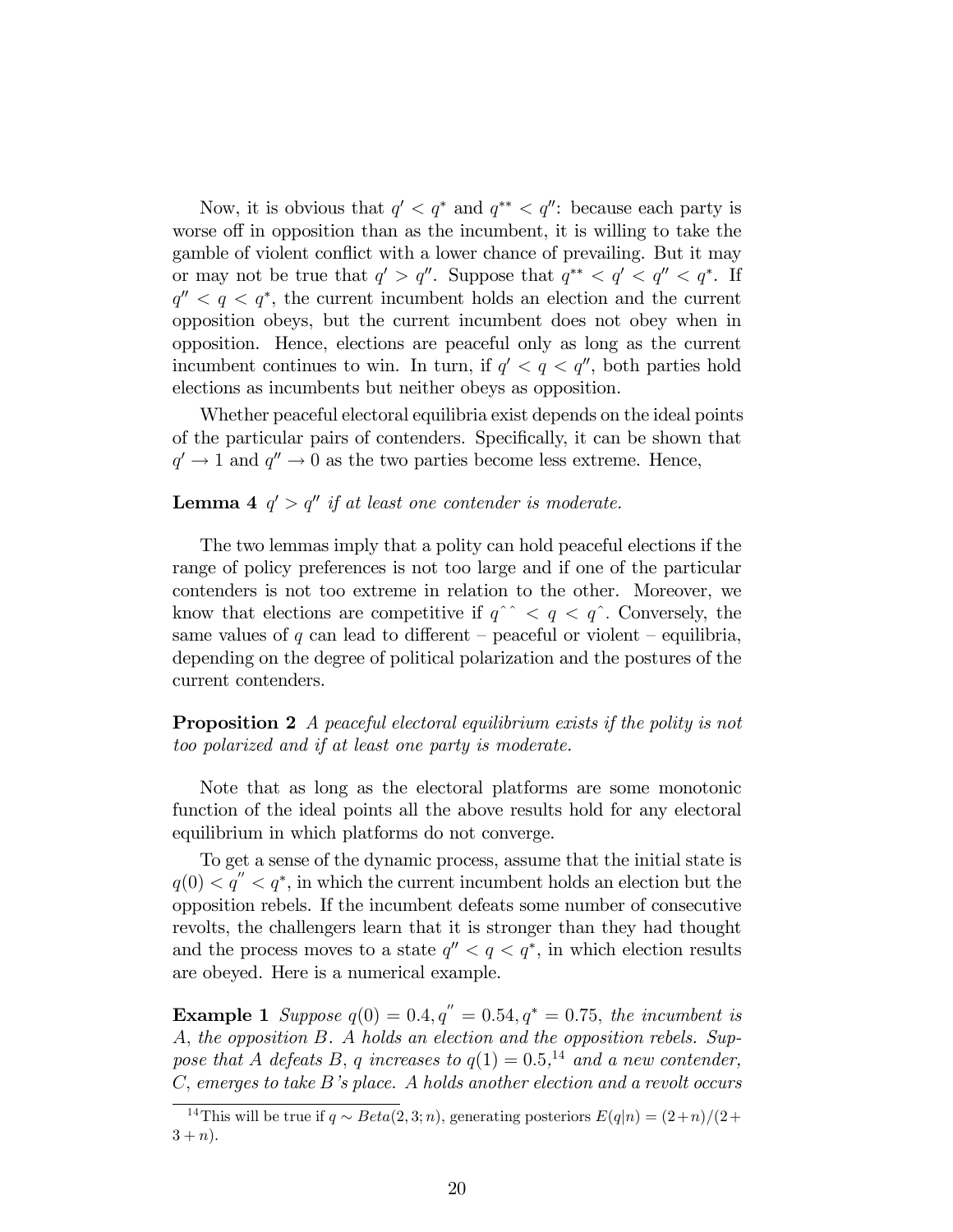again. Now C defeats A; becomes the new incumbent, with beliefs about his power reverting to  $q(0)$ , and D is the new opposition. This process continues until the incumbent L defeats two successive contenders and when the current challenger is R, q rises to  $q(2) = 0.55 > q''$ . Given  $q(2)$ , an election occurs with  $\max p_L = 0.8$ ,  $\max p_R = 0.76$  and everyone obeys. The incumbent L wins  $1/(1 - \max p_L) = 5$  successive elections.

# 4.5 Other equilibria

Suppose that  $q > q^*$  or  $q < q^{**}$ , so that either the current incumbent rebels or the current opposition would rebel as the incumbent. If the opposition obeys when the current incumbent rebels, the opposition gets  $U_O(x_I^*)/(1-\rho)$ ; if the current incumbent obeys in opposition when the current opposition rebels as the incumbent, the current incumbent would get  $U_I(x_O^*)/(1-\rho)$ . If they rebel, they get their expected values of revolt.

Lemma 5 If costs of defeat are relatively high and if the rebelling incumbent is relatively moderate, the opposition accepts the rule of the incumbent without elections.

The intuition is that if either contender rebels in opposition and is defeated, someone else may revolt and replace the current ruler. If the current ruler is moderate, it may be better for the opposition to tolerate this ruler than to risk being defeated at the cost c and face the prospect of a more extreme ruler.

Now, suppose that the current incumbent knows that it will obey if the current opposition rebels as the incumbent. Will the current incumbent obey as the incumbent?

Lemma 6 If the costs of defeat are relatively high and if the current opposition is relatively moderate, the current incumbent obeys even if the current opposition would rebel as the incumbent and the current incumbent would obey in opposition. If costs are lower or the opposition is more extreme, the current incumbent rebels as the incumbent.

We can now establish the conditions when equilibria are peaceful and violent.

**Proposition 3** If the power of the incumbent is very high or very low,  $q > q^*$  or  $q < q^{**}$ , and (1) if the party that rebels is moderate, equilibrium is peaceful,  $(2)$  if the party that rebels is more extreme, the equilibrium is violent.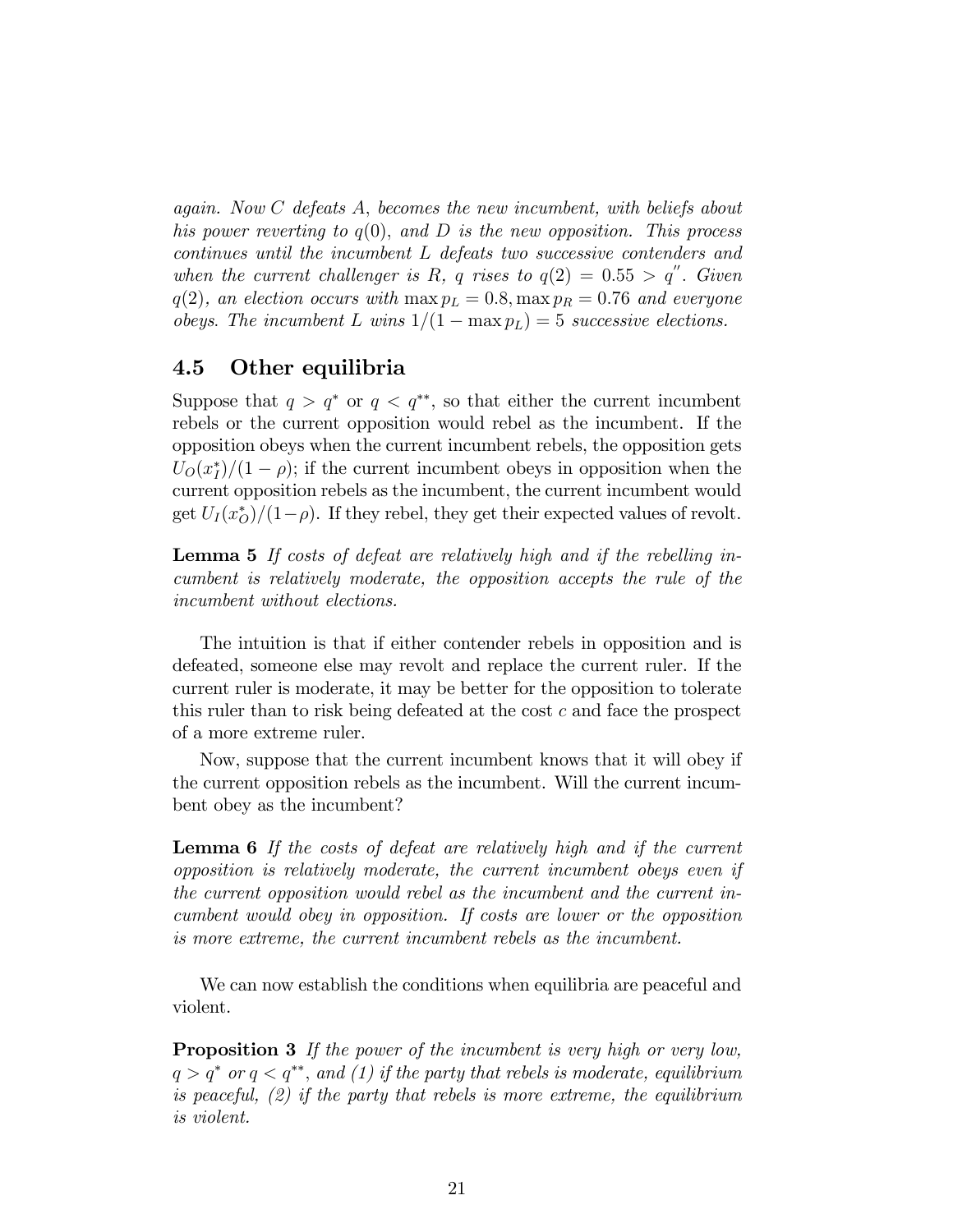This proposition says that if one of the parties is militarily strong and moderate in terms of its policy preferences, it imposes its rule by the mere threat of force without having to apply it, because the opposition does not want to engage in a potentially costly Öght that may result in a more extreme ruler taking power. If the current incumbent is more extreme, however, then the opposition takes the risk of rebelling if the incumbent rebels.

# 4.6 Partisanship of the military

The analysis above was based on the assumption that the military power of the incumbent is not affected by outcomes of elections. But one can easily imagine that an electoral defeat changes the actual relations of force and the beliefs about them.

Let the first time when an election does not generate a revolt be  $t = T$ , such that everyone believes that  $q^{**} < q'' < q' < q = q_T < q^*$ . Under these conditions the current incumbent holds an election  $(q_T < q^*)$ and the opposition obeys  $(q_T > q'')$  but if the opposition were to win it would hold an election  $(q_T > q^{**})$  and the former incumbent would rebel  $(q_T > q')$ . As long as the incumbent wins, there is no reason for beliefs to change, so that the incumbent could repeatedly hold elections which the opposition would obey. But suppose the incumbent loses. What are the contenders to believe about their respective military strength? This question matters because there may be situations in which elections are peaceful only if the same party always wins, so that partisan alternation in office cannot be peaceful.

Consider two extreme possibilities. In one, beliefs do not change: in all subsequent elections not followed by a revolt everyone continues to believe that the original incumbent's strength is  $q_T$ . This is what we assumed thus far. At the other extreme, all winners of elections are believed to have the same coercive power. Hence, if the original incumbent entered with  $q_T$  and is defeated, everyone believes that the power of the new government is  $q_T$ .

Let s be the, common knowledge, loss of coercive power that an incumbent suffers from a defeat in an election, so that when it loses everyone believes that its strength is  $q_T - s$ . If an electoral defeat does not affect relations of military power,  $s = 0$ . In turn, if all winners of elections have the same coercive power, the defeated incumbent knows that the power of the new government must be  $q_T$  and, because it must be true that  $1 - (q_T - s) = q_T$ ,  $s = 2q_T - 1$ . Hence,  $0 \leq s \leq 2q_T - 1$ characterizes the loss of coercive power experienced by a government defeated in an election.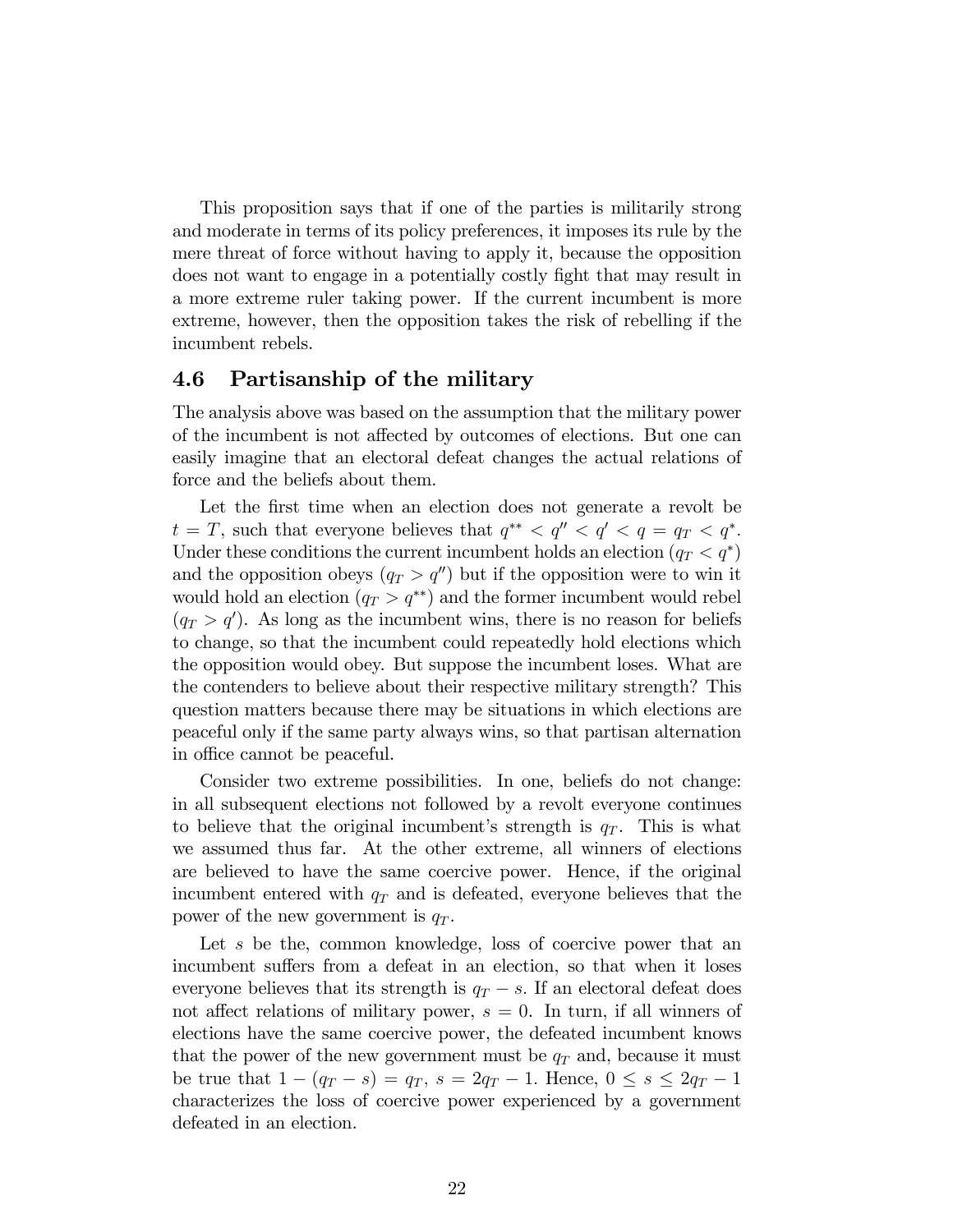An electoral defeat may reduce the coercive power of the incumbent because it enables citizens to coordinate their resistance. In Fearon's (2006) view, an electoral defeat reveals to isolated individuals that some large numbers of others are dissatisfied with the incumbent and thus provides a signal that a coordinated revolt would be effective when the incumbent seeks to remain in power. Tucker (2009) applied this logic to explain "color revolutions." An alternative mechanism is that electoral defeats induce splits within the ruling block (Magaloni 2007). When a ruler holds an election and is unable to secure a victory, members of the coercive apparatus must envisage the possibility that the ruler may fall and they may be held individually responsible for repression. Hence, they become hesitant to take this risk (Przeworski 1988): after General Pinochet lost the 1989 plebiscite to extend his term, the other members of the Chilean junta refused to override the result by force (Barros 2002).

While either or both mechanisms may be at work, I interpret the loss of power in terms of the postures of the repressive apparatus. Thus, incumbents lose no power when the repressive apparatus is completely partisan, standing behind the same party in or out of office. In contrast, all elected incumbents have the same power when the coercive forces are perfectly neutral. Under this interpretation, s measures the partisan neutrality of the coercive forces (or, if they are divided along partisan lines, the balance of force between them).

Suppose the military are unconditionally partisan,  $s = 0$ . The incumbent loses an election and is now in opposition, so that under the conditions stipulated above it rebels. In turn, suppose that the military are perfectly constitutionalist,  $s = 2q_T - 1$ . Now it may be true that even though  $q^{**} < q'' < q' < q_T < q^*$ , when the military shift their support the condition becomes  $q^{**} < q'' < q_T - s < q' < q^*$  and the defeated incumbent obeys.

There is thus a range of s such that results of all elections are obeyed, so that partisan alternations are peaceful.

**Proposition 4** (1) If the posture of the military is such that  $q_T - q' \leq$  $s \leq 2q_T - 1$ , the incumbent which enters with  $q_T$  obeys the result of an election in which it is defeated. (2) The party that entered as opposition accepts its electoral defeat as the incumbent if  $s \leq q_T - q''$ . (3) Hence, if  $q_T - q' \leq s \leq q_T - q''$ , all subsequent alternations are peaceful. (4) This state is absorbing.

**Proof.** Obvious. Note only that this state is absorbing because once elections are obeyed, the contenders do not change, so that although threshold values depend on the ideal points of particular contenders, they also remain the same.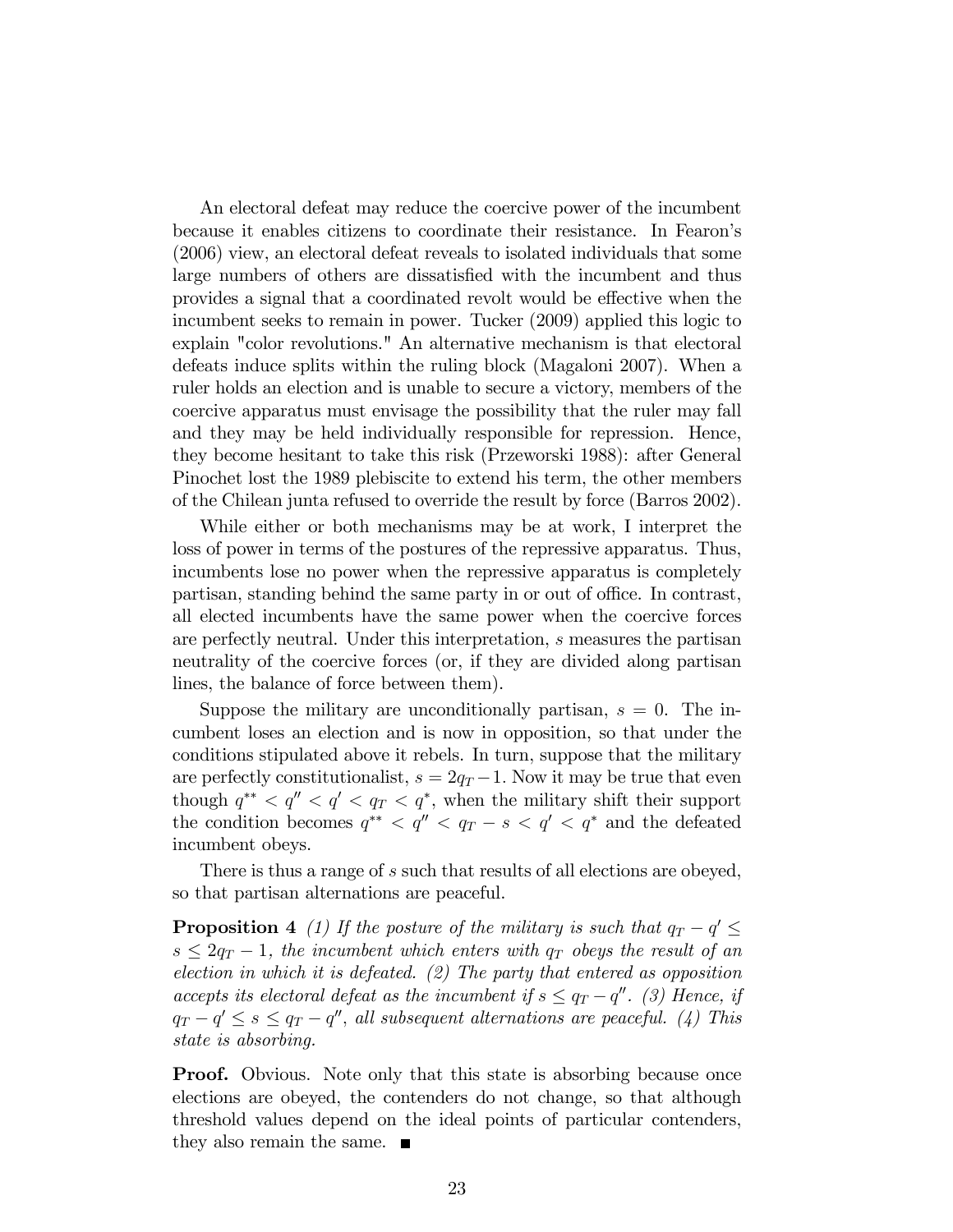**Example 2** Suppose the incumbent L loses an election when  $q_T = 0.55$ and  $q' = 0.5$ . Then if the military continue to support the defeated incumbent,  $s < 0.05$ , the incumbent rebels. If, however, the military are sufficiently neutral,  $0.05 < s < 0.10$ , the incumbent accepts the defeat. In turn, if the former opposition loses a subsequent election, it accepts the defeat as long as  $q'' \leq 0.55 - s$ .

Partisanship of the coercive apparatus thus places a wedge between the coercive power of the state and the repressive capacity of the particular incumbents. States may be highly effective in organizing and monopolizing the coercive force, yet those who wield this force may be non-partisan, constitutionalist, so that the control over the repressive apparatus rests in the hands of elected civilian governments: such states are characterized here by a high  $q$  and a high  $s$ . For example, General Fidel Ramos in the Philippines supported Corazon Aquino after President Ferdinand Marcos was caught at having committed fraud in the election of 1985 and peaceful competitive elections ensued. In turn, other states may be able to utilize powerful repressive forces for partisan purposes: they have a high  $q$  and a low  $s$ . An example is the Russian army executing the order of President Boris Yeltsin to shell the parliament. But some states are just coercively weak. "Failed states" are precisely those whose military power can be easily contested: they have a low  $q$  and thus necessarily a low s. In such states the electoral incumbents cannot prevent armed challenges even if the military forces are partisan, simply because the state as an organization cannot muster enough physical force.

Facing "unreliable" coercive apparatus, however, the incumbent is less prone to hold competitive elections.

**Proposition 5** When an electoral defeat of the incumbent causes his military power to fall, the incumbent does not hold elections at  $q^*(s)$  <  $q < q^*$ .

Here is the intuition. The incumbent knows that if he loses an election, in opposition he will obtain the equivalent of the value of rebellion. But this value will reflect the loss of his coercive power. Hence, if the incumbent was exactly indifferent between holding an election and rebelling with his original power intact – the equality that defines  $q^*$  – he will be indifferent at a lower value of  $q$  when he faces the prospect of losing s. Moreover, the larger the s, the lower the  $q^*(s)$ . Hence, rulers in states that have a centralized, effective coercive apparatus but who fear that their control would be eroded if they lose an election are less inclined to hold elections at all.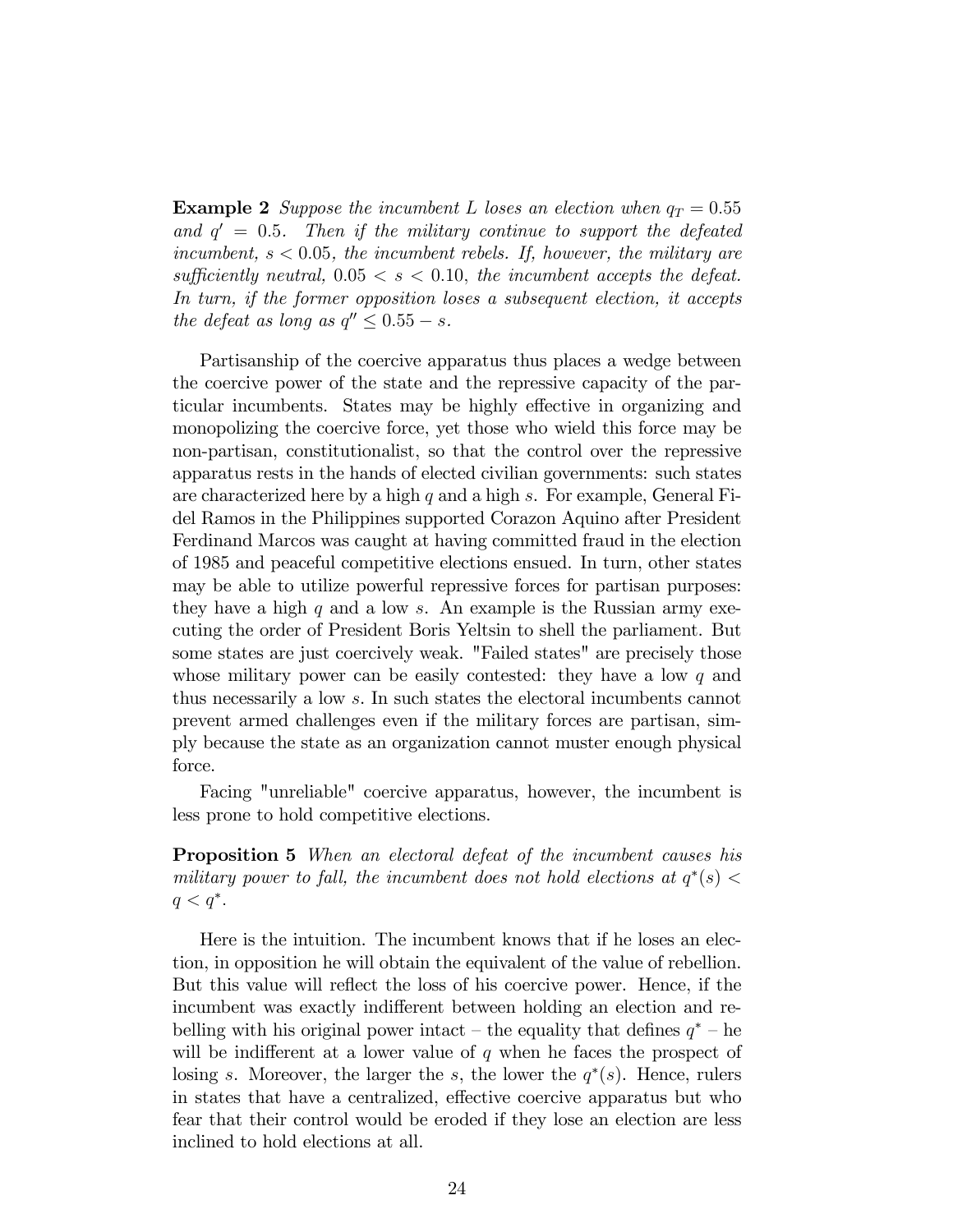### 4.7 Income dependence

Suppose that the utility functions  $U_j(x_j^*, x; y, c)$  are of the form  $-d_j(x_j^*, x)/y$  $\delta c$ , where  $\delta$  indicates whether a contender lost in a violent conflict. Intuitively, this assumption says that the distance to the ideal point matters less in countries with higher per capita income, y.

**Proposition 6** Given  $U_j(x_j^*, x; y, c) = -d_j(x_j^*, x)/y - \delta c$ ,  $q^* = q^*(y)$  and  $q^{**} = q^{**}(y)$ , where  $\partial q^{*}/\partial y > 0$  and  $\partial q^{**}/\partial y < 0$ . Moreover,  $\lim_{y\to\infty} q^{*} = 0$ 1 and  $\lim_{y\to\infty} q^{**} = 0.$ 

As income increases, the incumbent obeys when he has more military power and the opposition obeys when it believes that the incumbent has less military power. When income is sufficiently high, both obey regardless of their military power. Note that because both thresholds depend on  $x_j^*$ , some contenders may obey while others would rebel, at the same income level. But the shadow of violence fades in economically developed societies.

The intuition behind this result is that when the contenders are wealthier, they value less whatever they can gain by violence. Because violence is potentially costly, at some income level the cost of fighting becomes larger than its marginal benefit (Przeworski 2006).

Here is a story. There was an election in Costa Rica in 1948, when that country had per capita income of about \$1,500 (1985 PPP, from PWT5.6). The election was technically tied: the two candidates received almost the same number of votes and there were widespread allegations of fraud, so that it was impossible to determine who in fact did win. It was not clear who should decide, but the Congress took it upon itself to declare as the winner the candidate who officially received somewhat fewer votes. A civil was ensued, in which about 3000 people were killed. At another time, there was an election in another country. The election was technically tied: the two candidates received almost the same number of votes and there were widespread allegations of fraud, so that it was impossible to determine who in fact did win. It was not clear who should decide, but the Supreme Court, appointed in part by one of the candidates father, took it upon itself to declare as the winner the candidate who officially received somewhat fewer votes. Then everyone drove home in their SUVs to cultivate their gardens. They had SUVs and gardens because this country has per capita income of about \$20,000.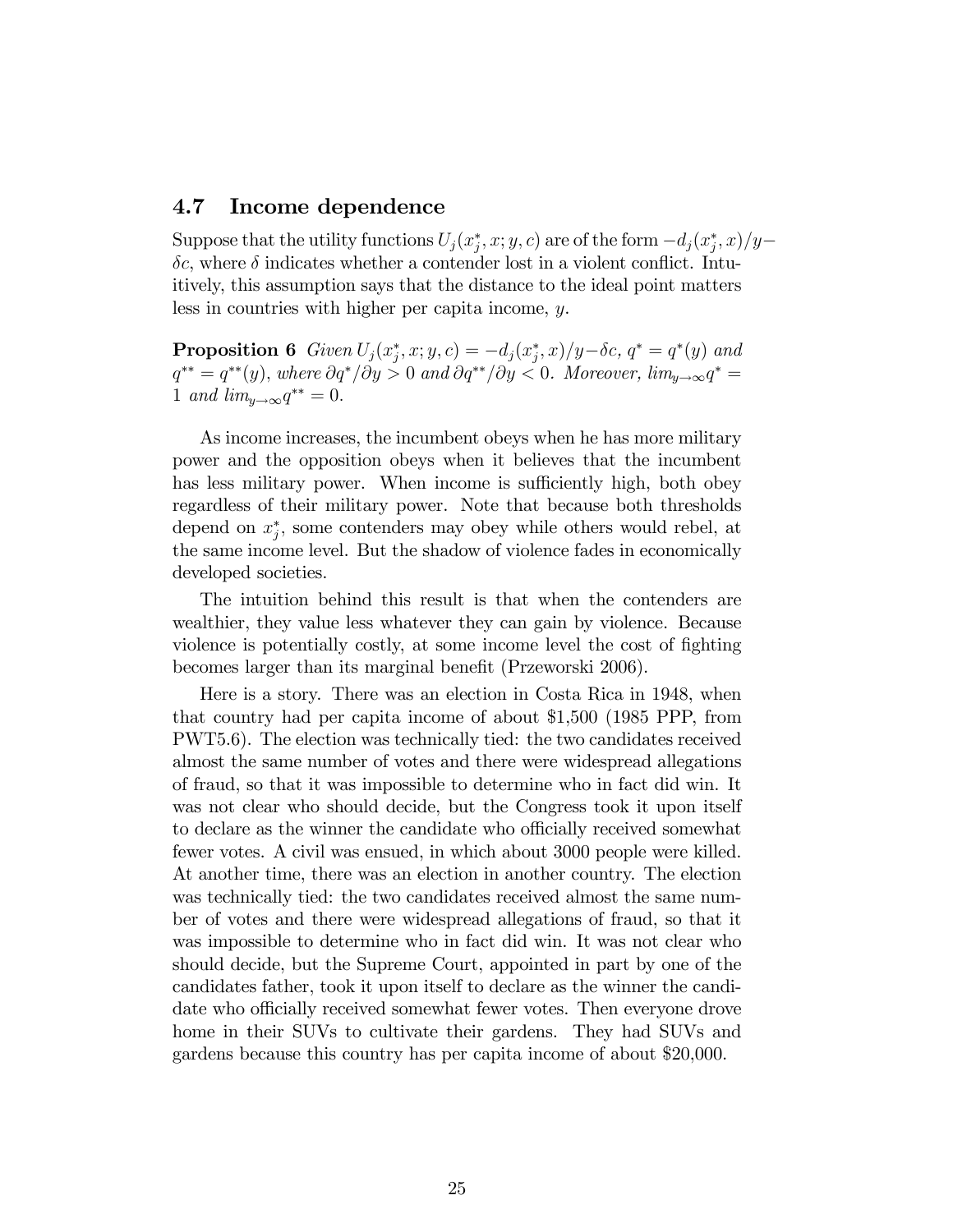# 5 Why elections may be violent even if they need not be?

#### 5.1 A general framework

As in many models of inefficient conflict, elections may not be peaceful when beliefs differ. While Londregan and Vindigni (2006) argue that votes can be used to estimate the military strength, this can be true only if the vote count is perceived as accurate. And there are reasons to believe that often it is not. While the logical implications of differing beliefs may be easy to intuit, the mechanisms that generate violence merit scrutiny.

Elections must inextricably follow some rules that regulate who can vote, whether voting is direct or indirect, secret or public, compulsory or voluntary, how votes are aggregated, and so on. And rules affect outcomes. Even minute details, such as the color of ballots, location of the polling places, or the day of the week when voting takes place can affect the result. Hence, elections are inextricably manipulated.<sup>15</sup> Manipulation, however, can be more or less blatant. Somehow we feel that carving electoral districts in the form of a salamander is excessive, while making districts nicely square does not raise anyone's eyebrows. Manipulation is a matter of degree, which is represented here by m. Think of  $p_I (v, m)$ as the probability that an incumbent who enjoys support of  $v$  percent of the citizens given  $\{x_I, x_O\}$ , wins the election having manipulated the rules to the extent  $m^{16}$ 

Manipulation consists of establishing rules under which elections are conducted. Hence, it is visible. But its consequences are not always easy to determine. Even political scientists need to revert to simulations in order to identify the effects of electoral systems. Consequences of rules are a matter of judgement. In Nicaragua the opposition decided at the last moment to boycott the election of 1984, believing that the Sandinista government had manipulated the rules to the point that the opposition had no chance. Yet in 1990 it won under the same rules.

Manipulation is not the same as fraud.<sup>17</sup> Fraud entails violating rules, however biased they may be. Breaking into the office of the opposition

<sup>&</sup>lt;sup>15</sup>Note that even "*the* opposition" can be a product of manipulation. For example, the incumbent may allow some parties to participate and ban others (Lust-Okar 2005: 27-28).

<sup>&</sup>lt;sup>16</sup>A question arises as to why an incumbent who can manipulate the rules and commit fraud would still want to move the electoral platform from his ideal point toward the center. The reason is that maniulation works only up to a point while fraud may backfire (see below).

 $17$ On the difficulties of defining fraud, see Annino (1995: 15-18).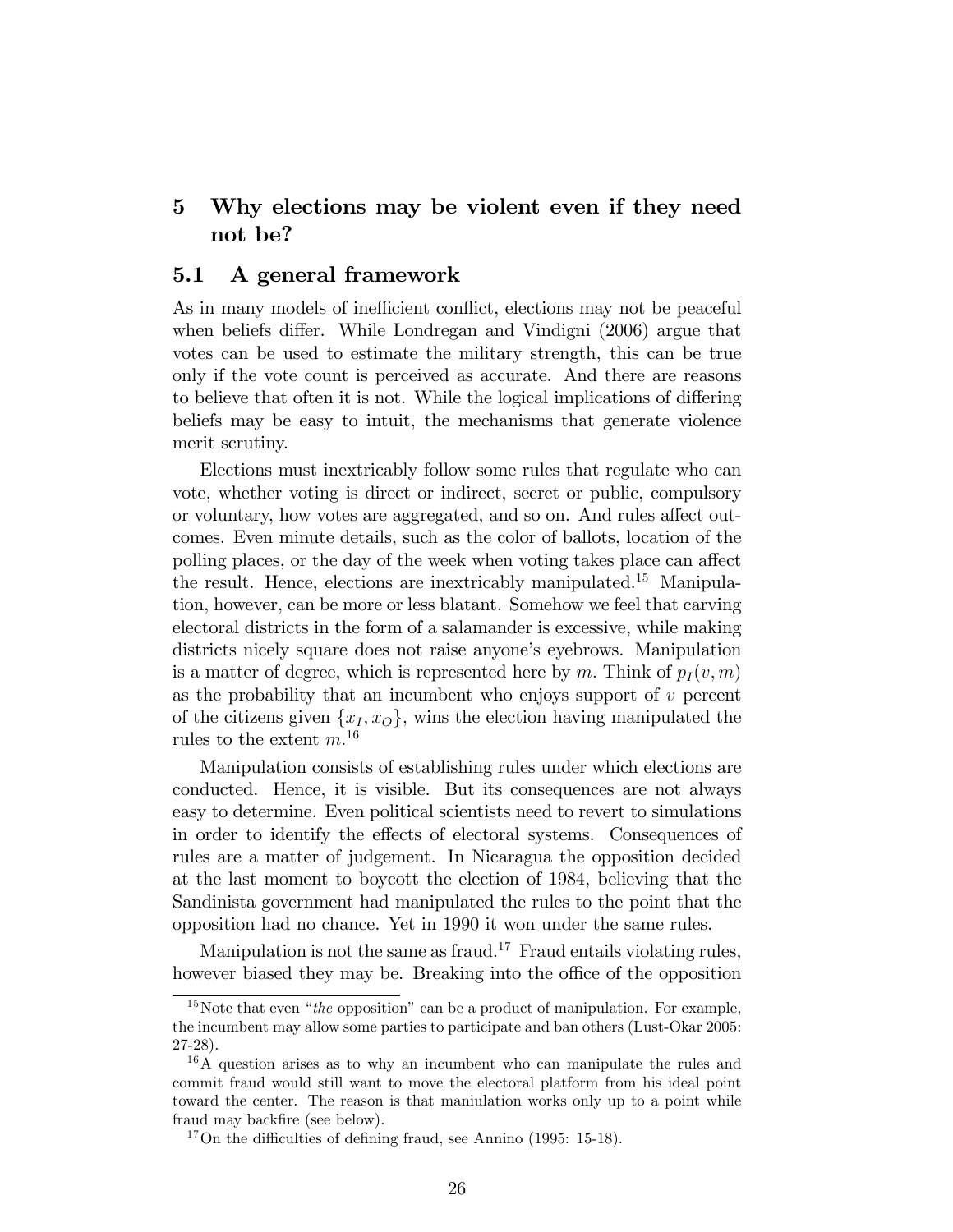party to steal its secrets is fraud because it violates a general prohibition against burglary. Buying votes constitutes fraud when it is prohibited by specific rules. So is casting votes of people whose spirits have passed to a better world. And setting rules and breaking rules are subject to different reactions. The same physical act  $-$  a campaign contribution – has different political consequences when it is permitted by law and when it is illegal: "institutional facts have some autonomy with regard to brute facts" (Sánchez-Cuenca 2003: 81-82). The technology of fraud is highly varied (Simpser 2006, Lehoucq 2003), but in almost all of its forms fraudulent activity is clandestine.

Manipulation and fraud are substitutes: the same probability may be generated by a lot of manipulation with little fraud or by little manipulation with extensive fraud. But to some extent they are also complements, because rules can be manipulated to facilitate fraud. Let f stand for the degree of fraud. The probability that the incumbent wins is then  $p_I = p(v; m, f)$ , increasing both in m and in  $f<sup>18</sup>$ . The difference is that, even if their consequences may be difficult to assess, rules are explicit and public, so that they are known before the election occurs, while fraud can be detected before the election (rigging voter rolls), during (preventing some people from voting), and after (while counting). Hence, one can expect that pre-election violence occurs when the opposition believes that the incumbent gives it too little of a chance to win (For a model in which smaller parties are more inclined to use violence, see Chaturvedi 2005). In turn, while post-election violence may be a belated reaction to the defeat caused by manipulation, it is more likely to result from discovery of fraud. Note that in Magaloni's (2007) model, if fraud is unobservable and there is more than one opposition party, one of them may allege fraud even if there was none.

The fact is that, as Malamud (2000: 9) observes with regard to nineteenth-century Latin America, "... an important part of the revolutions, civil wars, and other types of coups were often related to electoral processes, in order to attempt to change the rules of the game before voting took place or to modify the popular verdict." Note, however, that even if elections concentrate violence, the inference that they cause violence is perilous. Schorr Newman (2010) shows that incidence of politically motivated violence increases in the proximity of elections:

Yet other modes of succession may be even more violent. As Rapoport and Weinberg (2000) observe, political succession may be just a violent

<sup>&</sup>lt;sup>18</sup>Gandhi and Przeworski (2009) use the function  $p(m, f) = m(1 + f^{\alpha}), \alpha \in (0, 1),$ with  $\partial p/\partial f = \alpha mf^{\alpha - 1} > 0$ .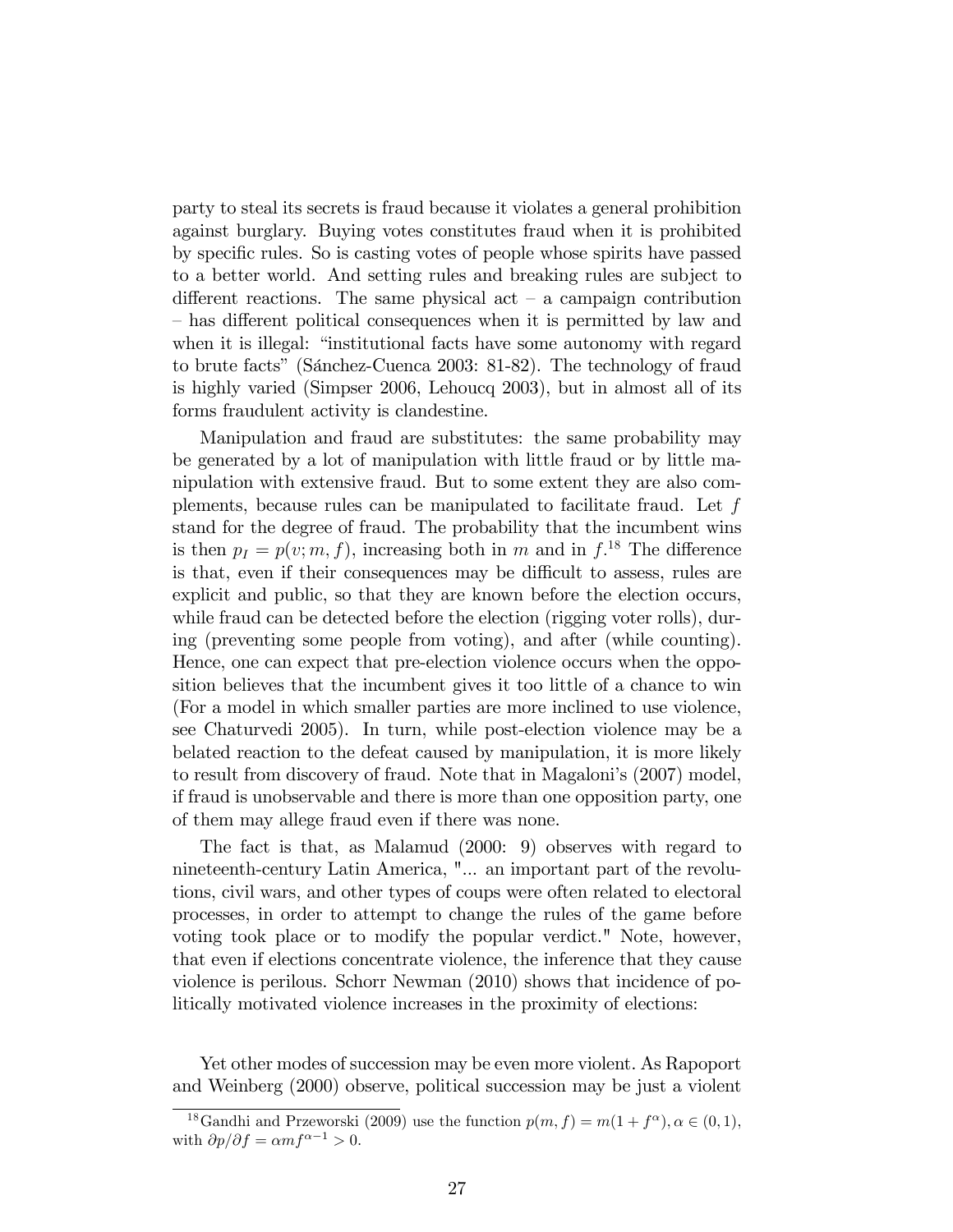process whatever its modalities are. After all, Pinochetís Chile or contemporary Saudi Arabia experienced a high level of political violence without holding elections. Hence, to identify the causal effect of elections on political violence, one has to ask about counterfactuals, and the answer is not obvious.

# 5.2 Analysis

Assume that the stage game has the following structure: (1) The incumbent decides whether to hold an election. Because we want to analyze the situation in which elections are be peaceful, assume that  $q < q^*$ , that is, that he does hold them. (2) The incumbent chooses the extent of manipulation, m. He can choose m such that  $p_I = p(v, m) \leq \max p_I$ or such that  $p_I = p(v, m) > \max p_I$ . (2.1) If the opposition concludes that  $p_I = p(v, m) \leq \max p_I$ , it participates in the election and the incumbent chooses the degree of fraud,  $f$ , which again can be such that  $p_I = p(v; m, f) \leq \max p_I$  or  $p_I = p(v; m, f) > \max p_I$ . (2.1.1) If the opposition believes that  $p_I = p(v; m, f) \leq \max p_I$ , it obeys the outcome.  $(2.1.2)$  If the opposition believes that  $p_I = p(v; m, f) > \max p_I$ , it rises in protest. (2.2) If the opposition concludes that  $p_I = p(v, m) > \max p_I$ , it threatens to rebel. The incumbent then has two choices: (2.2.1) Reduce m and bring  $p(v, m)$  down to max  $p<sub>I</sub>$ , in which case the game enters into stage (2.1), or (2.2.2) maintain  $p_I > \max p_I$ , and face a rebellion. Hence, electoral violence can occur either if the incumbent manipulates excessively or if he is caught having committed excessive fraud.

Suppose that beliefs about the military power of the incumbent differ: specifically, the incumbent believes that his strength is  $q^* > q_I > q_T$ , where  $q_T$  is what the opposition believes. Consider first the manipulation stage. The incumbent chooses  $p_I = \max p_I(q_I)$ , which is the value of  $p_I$ that would make the opposition indifferent had it believed that  $q =$  $q_I$ . But if the opposition believes that  $q = q_T < q_I$ , the opposition rebels given  $p_I = \max p_I(q_I)$ . Say the opposition threatens to boycott the election. There are two questions to investigate: (1) How much is the incumbent willing to reduce m and thus  $p_I$ ? (2) What are the conditions for elections to be peaceful given divergent beliefs about  $q$ ?

**Proposition 7** When beliefs about q differ,  $q_I > q_T$ , the incumbent is willing to reduce his probability of winning to  $\max p_I(q_T) < \max p_I(q_I)$ and the opposition obeys if  $(1)$   $q<sub>I</sub>$  is not too high and  $(2)$  the incumbent is not too extreme. The divergence of beliefs,  $q_I - q_T$ , has only a small effect.

**Corollary 1** Given that  $p_I = \max p_I(q_T)$  and that  $dp_I/dm > 0$ , there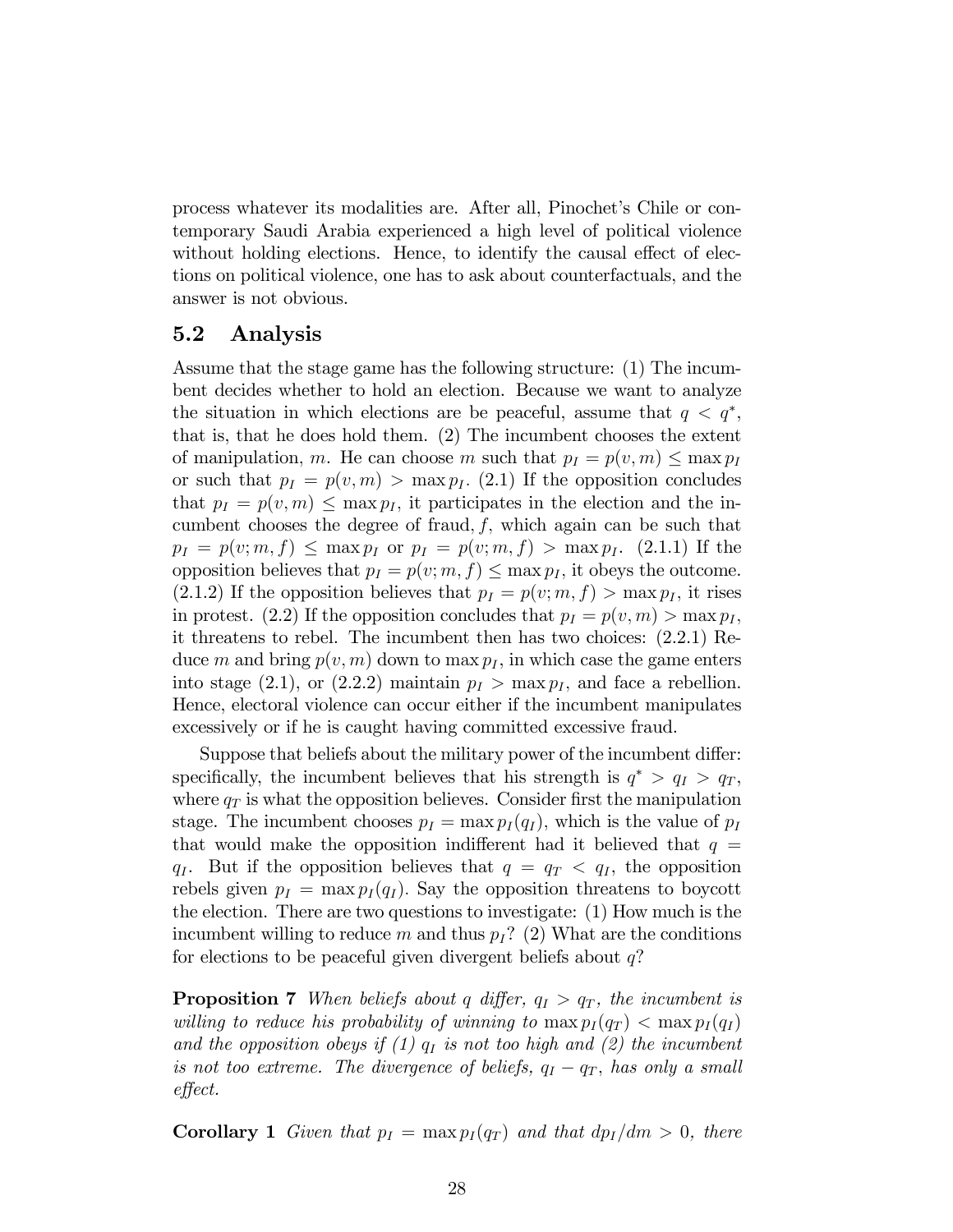is a maximum degree of manipulation,  $m^*$ , under which the opposition participates in elections.

Given this corollary, to study fraud we can now use the model of Gandhi and Przeworski (2009), in which the degree of manipulation is constrained exogenously but the incumbent optimally chooses the extent of fraud,  $f^*$ , thought of as the proportion of votes the incumbent falsifies.

Now, even if particular acts of fraud can be detected, the extent of fraud is not observable. Suppose that the opposition believes that, after all the manipulation, some proportion  $v_I(m^*)$  is certain to vote for the incumbent and some proportion  $v<sub>O</sub>(m<sup>*</sup>)$  is certain to vote against him. If the probability that the voters whose intentions are not known vote one way or another is uniformly distributed, the probability that the incumbent wins is  $p_I = \frac{0.5 - F(v_O)}{1 - F(v_O) - F(v_O)}$  $\frac{0.5-F(v_O)}{1-F(v_O)-F(v_I)}$ . Suppose that  $v_I = 0.4$  and  $v_O = 0.3$ , so that  $p_I = 2/3$ . The results of the election are announced and the incumbent is declared to have won 60 percent of the vote. The opposition cannot tell if this result is accurate or fabricated. It may actually calculate that the expected vote share of the incumbent was 60 percent  $(Ev_I = v_I + p_I * (1 - v_I - v_O))$  but it does not know what proportion of the 0:2 share the incumbent claims to have won among the voters whose intentions were unknown were cast as such. Even with the best monitoring technology, this is simply unknowable: think of 2000!

This is not to say that monitoring technology does not matter. Let  $r(f)$  be the probability that fraud of magnitude f is detected, with  $r'(f) > 0, r''(f) > 0.$  Given that the opposition is indifferent between obeying and rebelling when the extent of manipulation is  $m^*$ , if the opposition detects fraud it rebels. Hence,  $r(f)$  is the probability that the opposition rebels if the incumbent declares himself to be the winner.

The results of Gandhi and Przeworski (2009) now hold in the present framework:

**Proposition 8** The extent of fraud increases in the degree of manipulation until the probability of detection becomes dissuasive. Formally,  $\partial f^* / \partial m \geqslant 0$  if  $r(f^*) \leqslant r^*(q, s, \rho)$ , where  $r^*$  is some critical value.

Proposition 9 Incumbents with higher military power commit more fraud,  $\partial f^* / \partial q > 0$ .

**Proposition 10** The optimal degree of fraud is lower when the coercive forces are less partisan,  $\partial f^* / \partial s < 0$ .

**Proof.** See Gandhi and Przeworski (2009) ■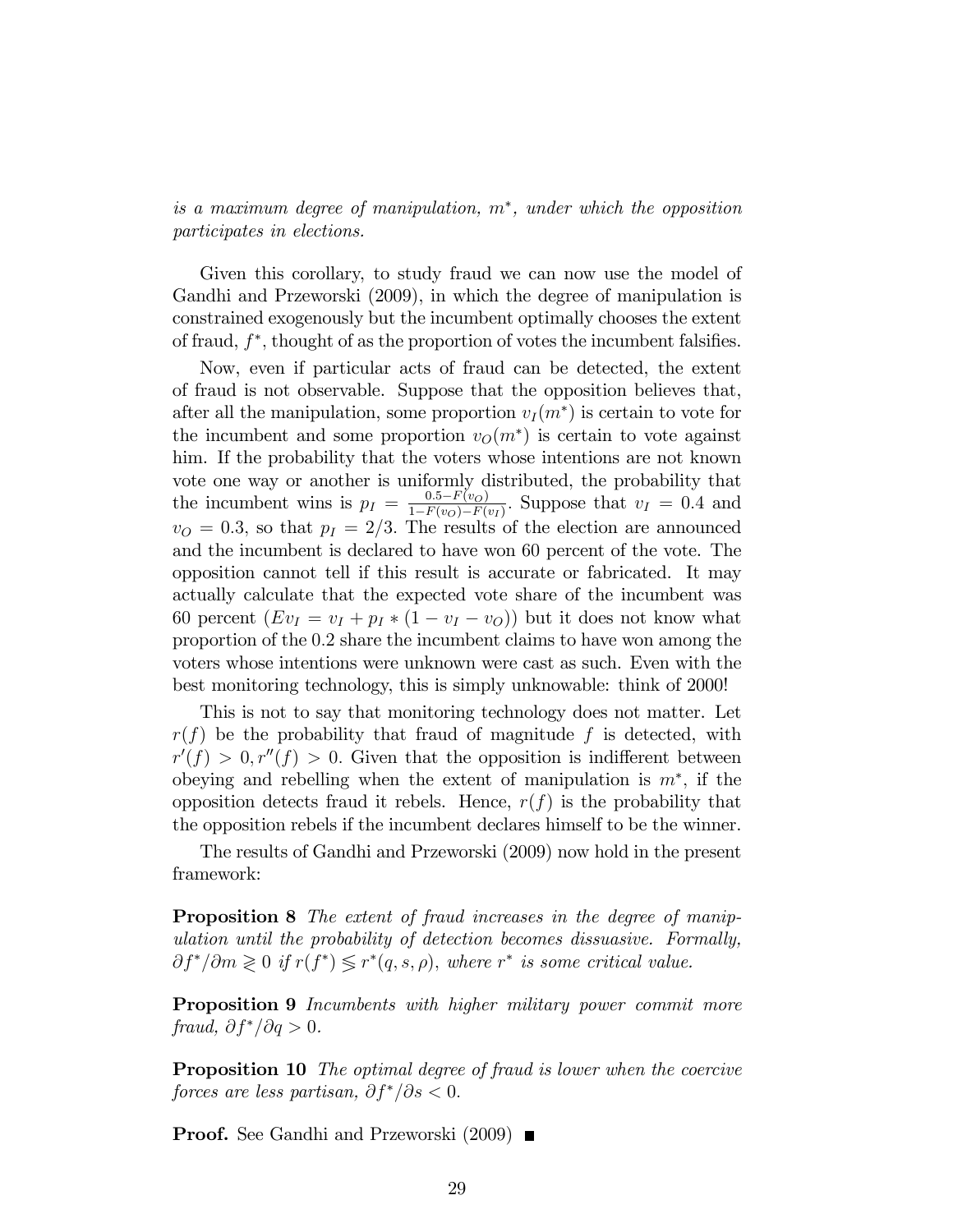Note that if they can get away with it, that is, if they do not fear that fraud would be detected, incumbents commit some fraud even if they have a good chance to win without it. Secondly, contrary to Schedler (2002: 46), the capacity to repress is what enables fraud: an incumbent who is less afraid to be overthrown if fraud would be detected, engages in more of it. Finally, if the military are less partisan, that is, if they turn against an incumbent caught at fraud, the incumbent uses less of it.

### 6 Elections, violence, and competition

Why are conflicts processed through elections at all? Fearon (2006) is correct to point out that the desire for peace is not sufficient to justify elections. If everyone knows everything, then they also know the expected value of the policy outcome x associated with  $q$ . Why then hold elections, rather than simply agree to  $x = E_q(x_t)$ ,  $\forall t$ ? Moreover, if utility functions are concave in x, agreeing to a fixed x is superior in welfare terms to policies chosen by alternating parties (Alesina 1988). Hence, additional reasons must be adduced to understand why to be peaceful conflicts must be processed by elections. Przeworski (2005) argues that x could not be completely specified and rulers would use their residual power to deviate from any agreement. Fearon (2006) sees elections as a device to coordinate revolt in case the incumbent abuses his power, that is, exceeds  $x = E(x_t)$ . Londregan and Vindigni (2006) think that elections are a cheap way to learn the value of  $q$ <sup>19</sup> But, in the end, all these are arguments to the effect that elections are a peaceful way of processing conflicts that otherwise may have or would have been violent. As Bobbio (1984: 156) put it, "What is democracy other than a set of rules ... for the solution of conflicts without bloodshed."

Yet one must be careful not to pose this question in functionalist terms. The answer cannot be that we have elections because they are in some way good, because they generate peace or some other efficient outcomes. Elections occur either because incumbents want to hold them or because incumbents who do not hold them are often deposed. Take the extreme and the most puzzling situation: elections without opposition, elections in which the incumbents are certain to win, so that no one is selected as their result. We have seen that within some range of repressive power incumbents hold such elections because the opposition

 $19$ This was already the view of Simmel (1950: 241-2): "because the voting individuals are considered to be equals, the majority has the physical power to coerce the minority.... The voting serves the purpose of avoiding the immediate contest of forces and finding out its potential result by counting votes, so that the minority can convince itself that its actual resistance would be of no avail."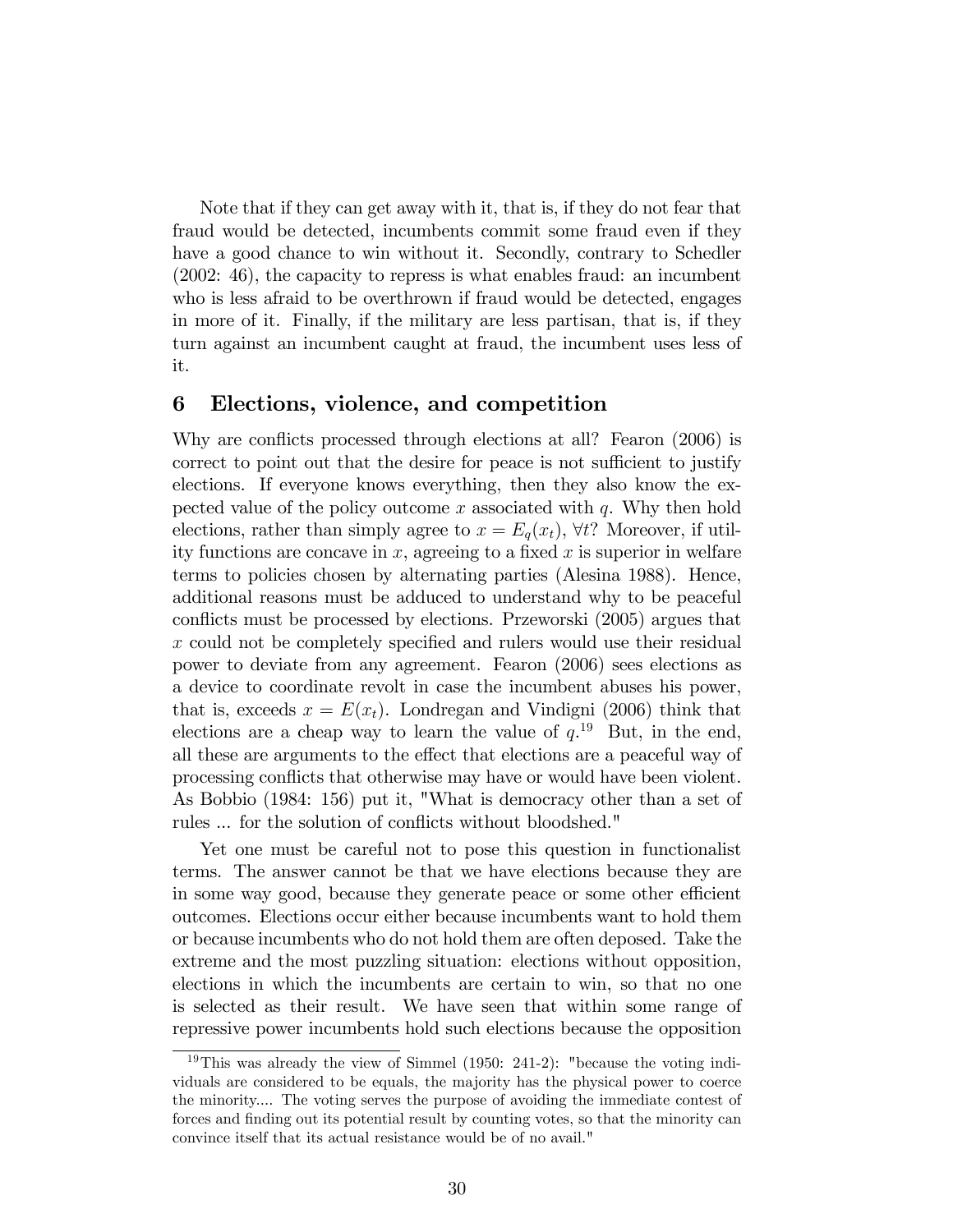does not revolt when they hold them but would revolt if they did not hold them. The reason is that incumbents who hold non-competitive elections still behave as electoral winners, that is, they set policies less favorable to them than incumbents who rule by sheer force. Hence, the only possible answer to this question is that we have elections because most incumbents want to hold elections.

Whether the results of elections regulate government change depends on the balance of forces between the contesting sides. Countries suffer from civil strife when the state does not have the capacity to deter armed challenges and political forces are polarized in terms of their policy preferences. When the rulers are militarily strong but moderate, they can sustain order without holding elections. Elections occur when the polity is not highly polarized and neither the current incumbent nor the potential challengers have an overwhelming military advantage. Their results are obeyed if the military are non-partisan or if both parties are moderate or if the country has a high income. When beliefs about the power of the incumbent diverge, incumbents may attempt to engage in manipulation which the opposition judges to be excessive or may commit fraud, provoking a rebellion.

We should not be surprised if incumbents repeatedly win. Peaceful elections are thus not necessarily, indeed they are rarely, competitive. Most peaceful elections are neither "fair," nor "genuine," nor "democratic," to use the language of election monitoring agencies.<sup>20</sup> Militarily strong but moderate political parties can maintain themselves in office holding "elections" without any opposition or maintaining an overwhelming chance to win, with a passive consent of the potential challengers. Only when the military power is balanced or the military are constitutionalist or when incomes are high are elections competitive and peaceful.

Thus elections occur in the shadow of violence. The power to use violence is a political power. But the relations of physical force do not uniquely determine the outcomes. What one does with power depends on what one wants to achieve and what one fears from one's opponents. When political forces are moderate about what they want, they expose themselves to peaceful competition even if one of them enjoys military dominance.

The glaring weakness of this model, and of the more general approach

 $^{20}$ European Union observers want elections to be "open and fair," OSCE wants them to be "genuine," while the Declaration of Principles for International Elections Observation of the Carter Center and NDI wants them to to be "genuine and democratic." Everyone also wants elections to be non-violent. See respectively European Commission (2008), OSCE (2007), Carter Center (2005).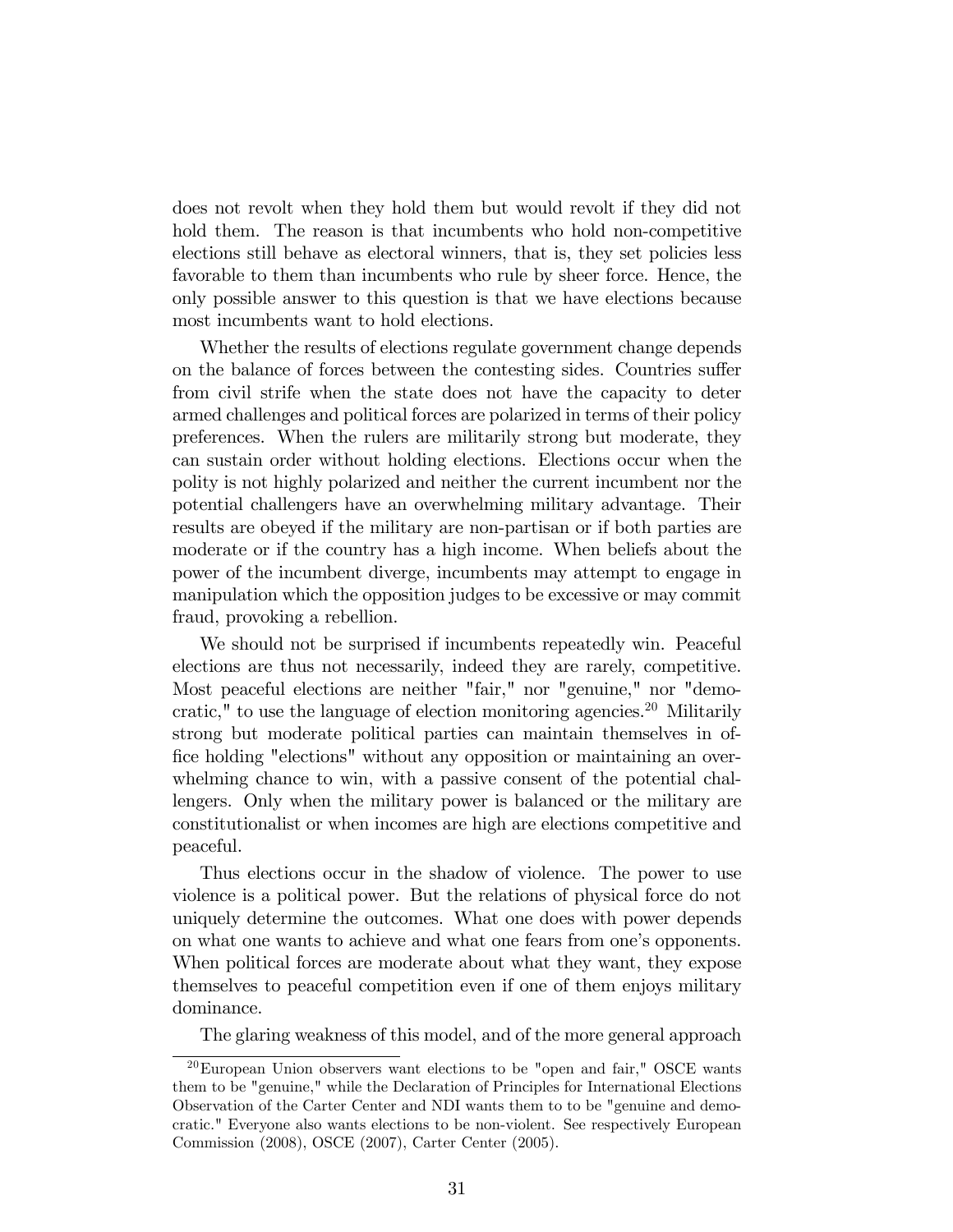it implements, is that the repressive agents are not treated as a fullfledged strategic actor. Obviously, the military intervene in politics not only on behalf or behest of civilians but at times for their own reasons. In a way, the central implication of this analysis is that to understand political regimes, one should look not at elections but elsewhere, namely, at relations of military force. While this is obviously not the place to do it, I am not persuaded by analyses which treat civilian-military relations as a principal-agent problem, in which civilians pay the military to engage in repression and the military revolt when the civilians do not satisfy the participation constraint (Acemoglu, Ticchi, and Vindigni 2008). The coercive apparatus that does day-to-day repressing are not "the military" but various kinds of police forces. Yet, paradoxically, almost all coups are made by the military, not the police. Moreover, about one half of the coups after 1950 were initiated from lower ranks of the military hierarchy (Singh 2009), indicating that relations within the military hierarchy, perhaps simple impatience to reach higher ranks, may motivate coups independently of civil-military relations. All I can say is that partisan postures of different repressive apparatuses and the relations among them are still largely unexplored (but see Davis and Pereira 2003).

Finally, while the violence analyzed here was treated as strategic, some of it must be spontaneous, unpremeditated, resulting simply from flaring tempers.

# 7 Appendix: Proofs

# 7.1 Proposition 1

#### 7.1.1 Assumptions

The following assumptions simplify the algebra and reduce the proliferation of cases:

Assumptions: (i) Without a loss of generality, assume that the distribution  $f(x_j^*)$  is symmetric, so that  $\mu = 0$ , and with some loss of generality that (ii)  $D = \overline{x} - \underline{x} > 1$  and that (iii) all L's are drawn from  $[x, 0)$  and all R's from  $(0, \overline{x})$ .

#### 7.1.2 Lemma 1

Consider the first part, in which  $L$  is the incumbent. If  $L$  were to lose an election, with probability  $1 - p<sub>L</sub>$ , it would be pushed in opposition to indifference between obeying and rebelling. Hence,  $L$  obeys as the incumbent if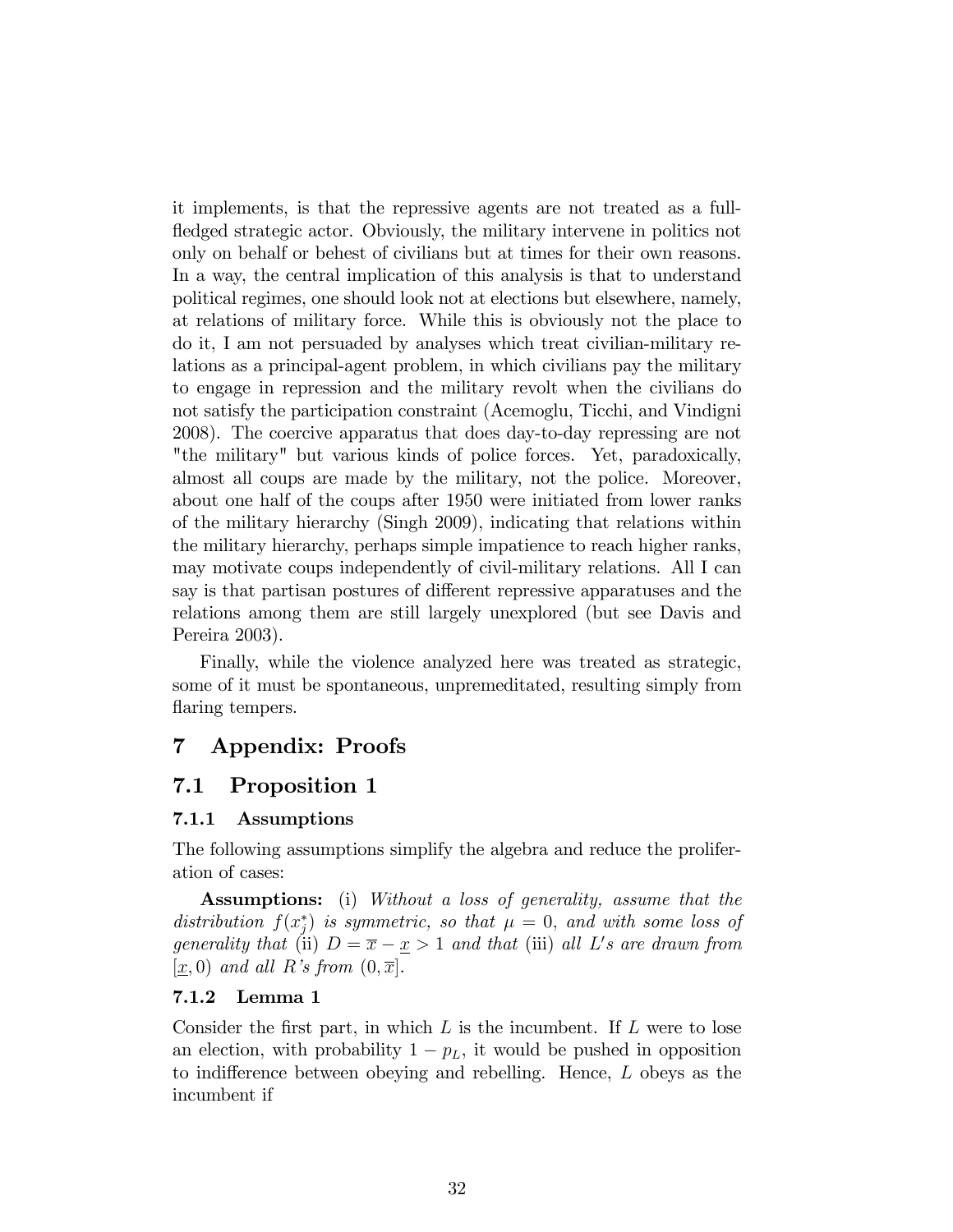$$
V_L^I(o) = \frac{U_L(x_L) + \rho(1 - p_L)V_L(r)}{1 - \rho p_L} > V_L(r),
$$

or if

$$
U_L(x_L) > \frac{1 - q}{1 - \rho q} U_L(\mu - c),
$$

of if

$$
q < \frac{U_L(\mu - c) - U_L(x_L)}{U_L(\mu - c) - \rho U_L(x_L)} \equiv q^*.
$$
\n(12)

Now, R rebels in opposition if  $V_R^O(o) < V_R(r)$  for all  $\max p_L \geq 0$ . Substituting  $p_L = 0$  in  $V_R^O(o)$  shows that R obeys if

$$
q > \frac{(1-\rho)[(1-\rho p_R)U_R(x_L) + \rho U_R(x_R)]}{(1+\rho(1-p_R))U_R(\mu-c) - \rho[(1-\rho p_R)U_R(x_L) + \rho U_R(x_R)]} \equiv q''.
$$
\n(13)

Note that  $p_R = \max p_R$ , so that  $q''$  is unique for a particular pair of contenders given  $\rho$  and  $c$ .

The analysis is analogous for the second part. Substituting  $V_R(r)$ into  $V_R^I(o)$  shows that R obeys as an incumbent only if

$$
V_R^I(o) = \frac{U_R(x_R) + \rho(1 - p_R)V_R(r)}{1 - \rho p_R} > V_R(r)
$$

or if

$$
U_R(x_R) > \frac{q}{1 - \rho(1 - q)} U_R(\mu - c).
$$

or if

$$
q > \frac{(1 - \rho)U_R(x_R)}{U_R(\mu - c) - \rho U_R(x_R)} \equiv q^{**}.
$$
 (14)

In turn,  $L$  obeys in opposition when  $\max p_R \geq 0$  if

$$
q < \frac{(1 + \rho(1 - p_L))U_L(\mu - c) - [(1 - \rho p_L)U_L(x_R) + \rho U_L(x_L)]}{(1 + \rho(1 - p_L))U_L(\mu - c) - \rho[(1 - \rho p_L)U_L(x_R) + \rho U_L(x_L)]} \equiv q'.
$$
\n<sup>(15)</sup>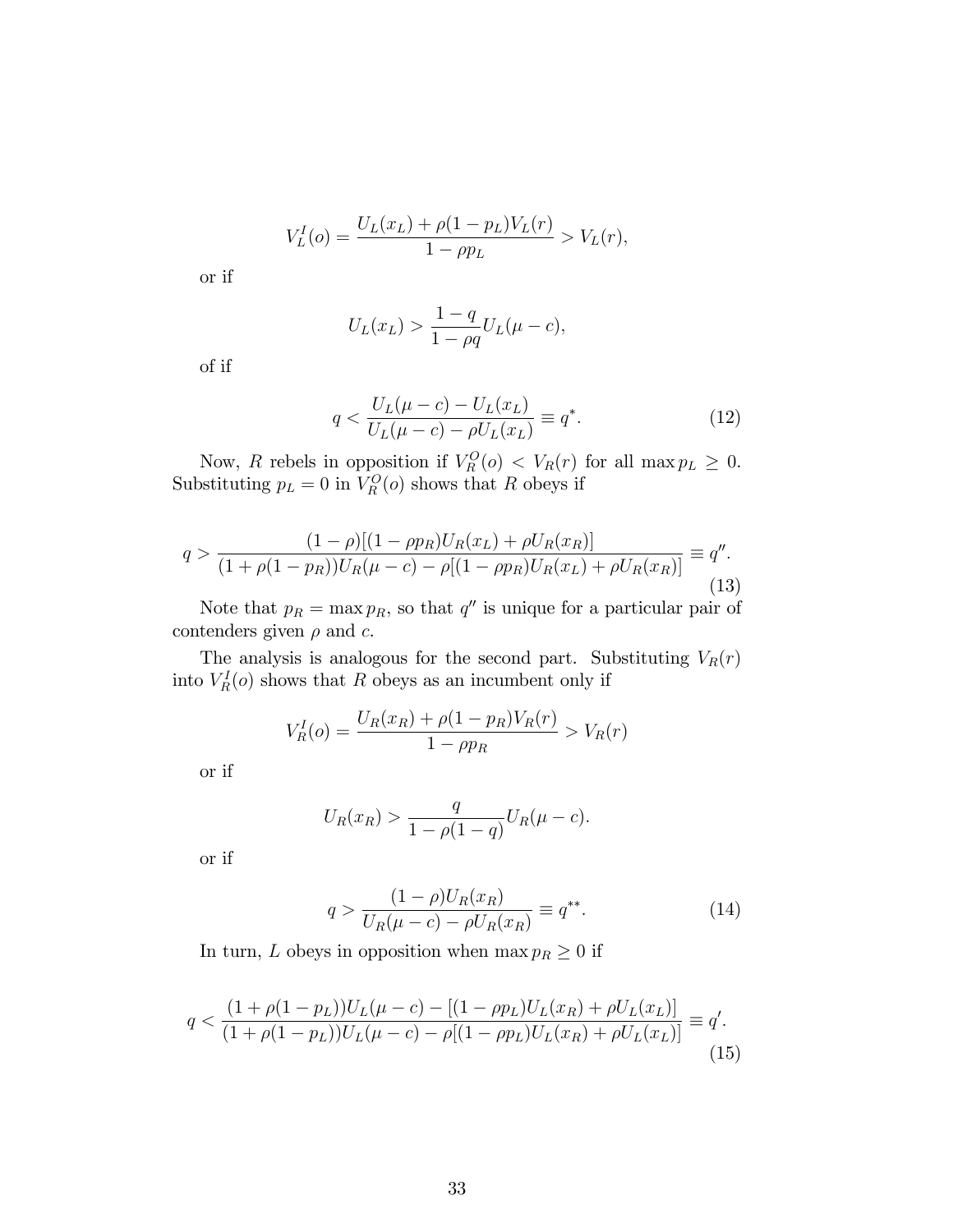#### 7.1.3 Lemma 2

The  $p_L$  that satisfies  $V_R^O(o) \geq V_R(r)$  is

$$
p_L \le 1 + \left(\frac{1}{\rho} - p_R\right) \frac{(1 - \rho(1 - q))U_R(x_L) - qU_R(\mu - c)}{(1 - \rho(1 - q))U_R(x_R) - qU_R(\mu - c)} \equiv \max p_L \tag{16}
$$

We already know that if  $q > q^{**}$ , the denominator of the fraction is positive. Hence,  $\max p_L < 1$  if the numerator is negative. Substituting the utilities shows that the value of the numerator is non-negative if

$$
q \ge \frac{U_R(x_L) - \rho U_R(x_L)}{U_R(\mu - c) - \rho U_R(x_L)} \equiv \hat{q}
$$
\n(17)

Note that if  $U_R(x_L) > U_R(\mu - c)$  then  $\hat{q} > 1$ , so that max  $p_L < 1$ . But if  $U_R(x_L) < U_R(\mu - c)$  or if  $x_L < -c$ ,  $\hat{q} < 1$  and the incumbent L institutes a one-party system at  $1 > q \geq \hat{q}$ . Hence, L chooses max  $p_L = 1$ when it is extreme in relation to cost of defeat in conflict.

In turn, the value  $p_R$  which satisfies  $V_L^O(o) \ge V_L(r)$  is

$$
p_R \le 1 + \left(\frac{1}{\rho} - p_L\right) \frac{(1 - \rho q)U_L(x_R) - (1 - q)U_L(\mu - c)}{(1 - \rho q)U_L(x_L) - (1 - q)U_L(\mu - c)} \equiv \max p_R, \tag{18}
$$

and the analysis is analogous. R institutes a one-party system if

$$
q \le \frac{U_L(\mu - c) - U_L(x_R)}{U_L(\mu - c) - \rho U_L(x_R)} \equiv q^{\hat{\ }}.
$$
 (19)

Note that  $\hat{q}_R > 0$  only if  $U_L(\mu - c) > U_L(x_R)$  or  $x_R > c$ , meaning that  $R$  is extreme in the metric of the costs of defeat.

#### 7.1.4 Proposition 1

Lemmas 1 and 2 imply Proposition 1.

#### 7.2 Proposition 2

#### 7.2.1 Lemma 3

Substituting the utilities into the respective expressions for  $q^*$  and  $q^{**}$ , we learn that

**Condition 1** *L* obeys as the incumbent if  $q < \frac{1-c/x_L}{1+(D-1)(1-\rho)-c/x_L} \equiv q^*$ .

**Condition 2** R obeys as the incumbent if  $q > \frac{(D-1)(1-\rho)}{1+(D-1)(1-\rho)+c/x_R} \equiv q^{**}$ .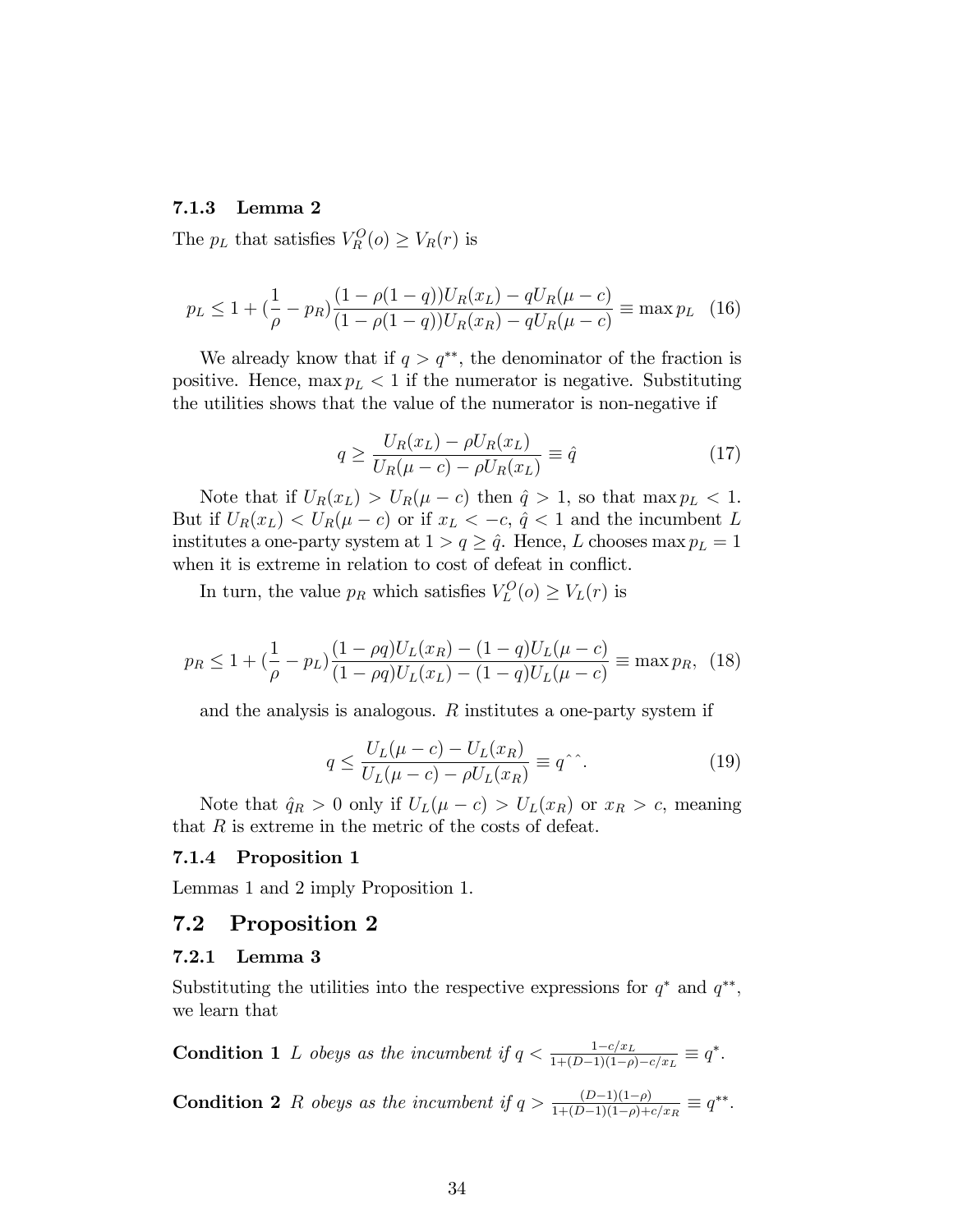Note that  $\partial q^*/\partial x_L > 0$  and  $q^* \to 1$  as  $x_L \to 0$ . Because  $x_L =$  $x_L^*/D$ , an L close to  $\mu = 0$  never rebels as the incumbent (Remember that by assumption  $x_L^* < \mu = 0$ ). The intuitive reason is that as  $x_L^* \to \mu$ , there is little to gain by rebelling. In turn,  $\partial q^{**}/\partial x_R > 0$ , so that  $q^{**} \to 0$ as  $x_R^* \to 0$ , meaning again that if R is very moderate he never rebels as the incumbent.

Comparing these conditions shows that  $q^{**} < q^*$  if

$$
(D-1)^2(1-\rho)^2 < 1 + cD\frac{x_L^* - x_R^* - cD}{x_L^* x_R^*}.
$$

Consider first the case when  $c = 0$  and rewrite this condition as  $D < 1 + \frac{1}{1-\rho}$  $\sqrt{1}$ , yielding  $D(c=0) < \frac{2-\rho}{1-\rho}$  $\frac{2-\rho}{1-\rho}$ . Now, let  $c > 0$  and rewrite it as  $D < 1 + \frac{1}{1-\rho}$  $\sqrt[2]{1 + g(D)}$ . Because  $g(D) > 0, D(c > 0) > D(c = 0)$ . Hence, if fighting is costly to the loser, the range of  $q$  in which both parties can obey is larger.

While it was easier to keep track of who is who by labelling parties, the results for  $L$  apply to any current incumbent and for  $R$  to any current opposition. If  $R$  is the incumbent, then these conditions apply by placing  $-c/x_L$  for  $c/x_R$  in Condition 1 and vice versa in Condition 2. Note only that if we took R to be the incumbent, then  $\partial q^{**}/\partial x_L^* < 0$  and  $\partial q^*/\partial x_R^* < 0.$ 

#### 7.2.2 Lemma 4

Examine first q' in (15). As both  $x_L^*$  and  $x_R^*$  tend to  $\mu$ ,  $U_L(\mu - c) \rightarrow$  $U_L(-c), U_L(x_R) \rightarrow 0, U_L(x_L) \rightarrow 0, \text{ and } q' \rightarrow 1.$  In turn, when both parties are equally moderate,  $q'' \rightarrow 0$  in (13). Hence, when both parties are sufficiently moderate  $q' > q''$ . Now, when L's ideal point remains fixed while R becomes more extreme,  $\partial q' / \partial x_R^* < 0$ . In turn, when R's ideal point is fixed while L becomes more extreme,  $\partial q''/\partial(-x_L^*) > 0$ . Finally, let  $\alpha_j U_j(x_L) + \beta_j U_j(x_R) = X < 0$ , where  $j \in \{L, R\}$  and  $\alpha, \beta$ are any non-negative weights. Lower values of  $X$  are then associated with greater difference between  $x_R^*$  and  $x_L^*$ . Taking the respective derivatives shows that  $\partial q'/\partial(-X) < 0$  and  $\partial q''/\partial(-X) > 0$ , so that q' declines while  $q''$  increases as polarization increases.

#### 7.2.3 Proposition 2

Lemmas 3 and 4 imply Proposition 2.

### 7.3 Proposition 3

#### 7.3.1 Lemma 5

If  $q \lt q^{**}$ , R rebels as the incumbent. If L obeys in opposition in response to R rebelling as the incumbent, L can expect to get  $U_L(x_R^*)$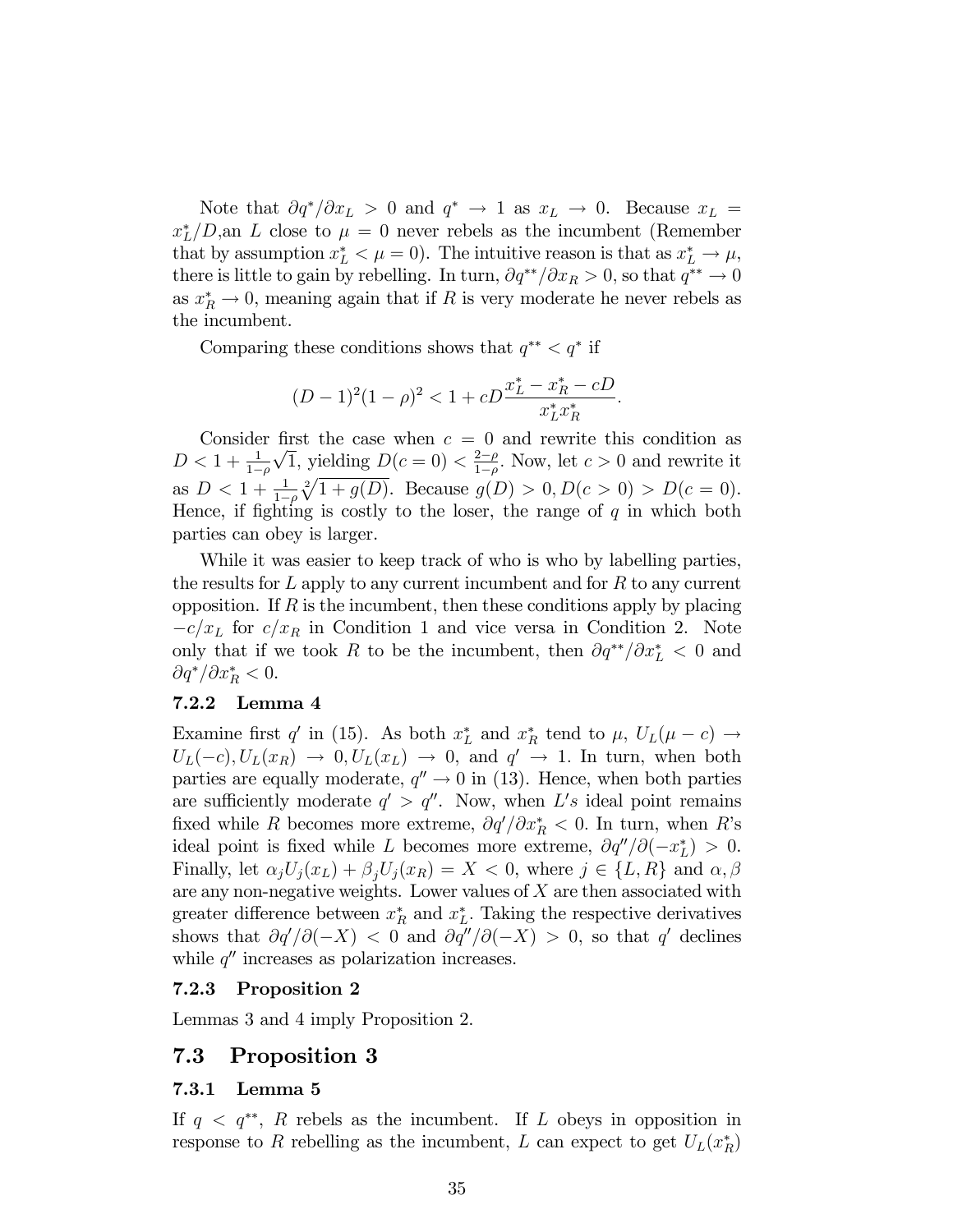for ever. Hence, L obeys if

$$
U_L(x_R^*) > \frac{1-q}{1-\rho q} U_L(\mu - c).
$$
 (20)

Substituting utilities yields

$$
x_L^* - x_R^* > \frac{1 - q}{1 - \rho q} (x_L^* - c).
$$

This inequality defines  $q^o < q^*$  such that if  $q < q^o$ , L obeys in opposition when R rebels as the incumbent.<sup>21</sup> Note that if  $x_R^* > c$  this inequality is never satisfied.

If  $q > q^*$ , L rebels as the incumbent. R obeys if

$$
x_L^* - x_R^* > \frac{q}{1 - \rho(1 - q)}(-x_R^* - c),
$$

which defines  $q^{\circ \circ} > q^{**}$  such that if  $q > q^{\circ \circ}$ , R obeys in opposition when  $L$  rebels as the incumbent. This inequality can be satisfied only if  $-x_L^* < c.$ 

#### 7.3.2 Lemma 6

Suppose now that  $L$  is the incumbent and  $L$  knows it would obey if  $R$ was to rebel as the incumbent because  $q < q^{**}$ . The L incumbent obeys if

$$
\frac{U_L(x_L) + \rho (1 - p_L) U_L(x_R^*)/(1 - \rho)}{1 - \rho p_L} > V_L(r),
$$

which can be rewritten as

$$
[U_L(x_L) - \frac{1-q}{1-\rho q} U_L(\mu - c)] - \rho p_L [U_L(x_R^*) - \frac{1-q}{1-\rho q} U_L(\mu - c)] > \rho [U_L(x_L) - U_L(x_R^*)].
$$

Now, the RHS of this inequality is positive and, given that  $q < q^*$  so is the expression in the Örst bracket on the LHS. Let

$$
U_L(x_R^*) - \frac{1-q}{1-\rho q} U_L(\mu - c) = A,
$$

Substituting yields

$$
(1 - \rho)[U_L(x_L) - \frac{1 - q}{1 - \rho q}U_L(\mu - c)] > -\rho(1 - p_L)A.
$$

<sup>&</sup>lt;sup>21</sup>We know that  $q^o < q^*$  because the left-hand side of (17) is smaller than the left-hand side of  $(14)$  and the right-hand side declines in  $q$ .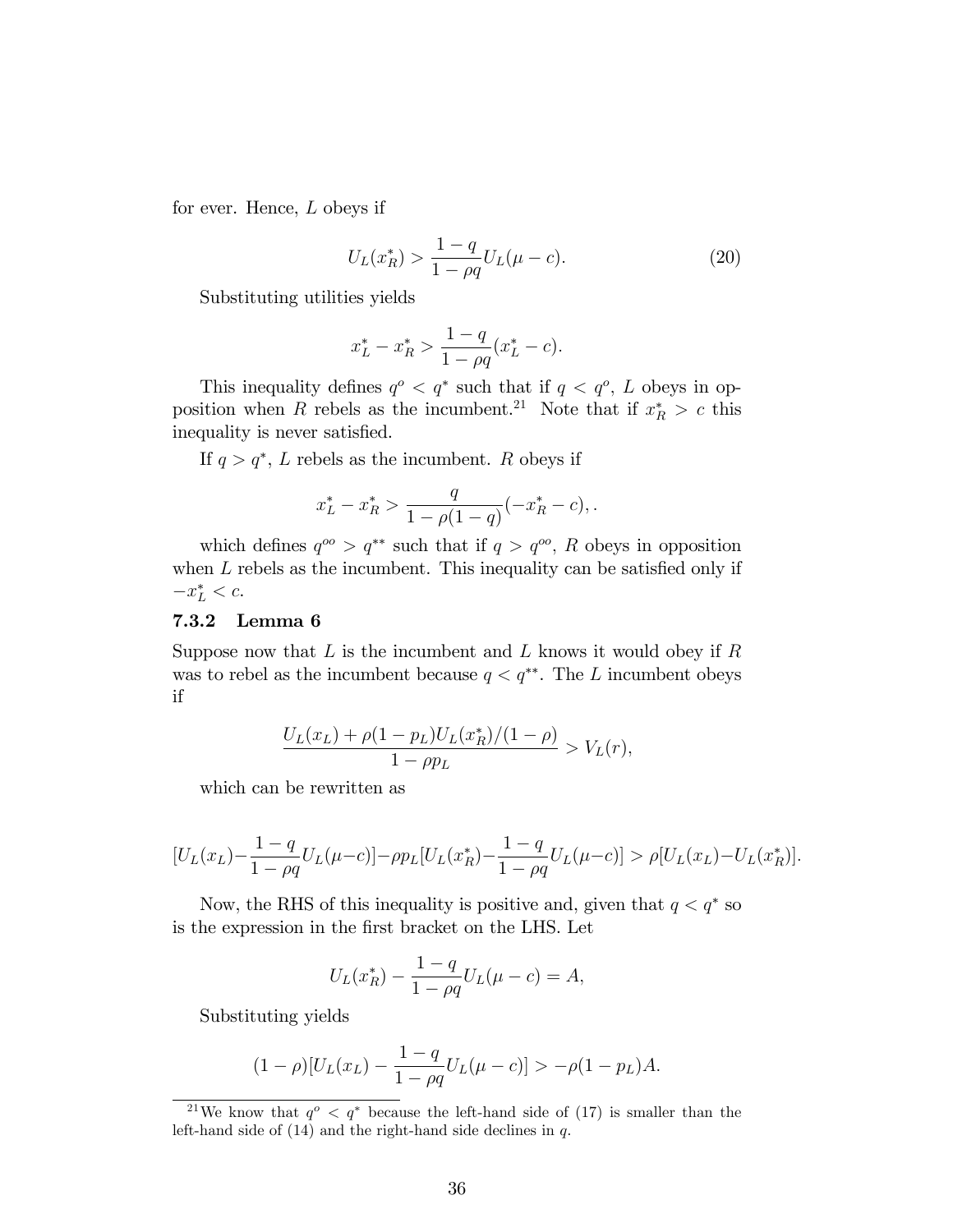If  $A > 0$ , which is equivalent to  $q < q'$ , this is always true. If  $A < 0$ , this inequality is satisfied if

$$
\frac{(1-\rho)U_L(x_L) + \rho(1-p_L)U_L(x_R^*)}{1-\rho p_L} > \frac{1-q}{1-\rho q}U_L(\mu-c),
$$

which, in turn, is true for some  $q \in (q^o, q^*)$  but it can be true only if  $x_R^*$  is not too high, that is, the current opposition that rebels as the incumbent is not too extreme.

Analogous reasoning leads to the conclusion that R obeys as the incumbent knowing that it would obey in opposition when L rebels as the incumbent if  $q > q^{oo}$ , but R rebels as the incumbent at some  $q \in (q^{**}, q^{oo})$ if L is too extreme.

#### 7.3.3 Proposition 3

Follows directly from the two Lemmas. There are several cases:

(1) If  $q < q^{**} < q^o < q^*$  or if  $q^o < q < q^{**} < q^*$  and R is moderate, the equilibrium is  $\{L \text{ obeys as the incumbent}, R \text{ obeys in opposition}; L\}$ obeys in opposition,  $R$  rebels as the incumbent,

(2) If  $q^{**} < q^{oo} < q^* < q$  or if  $q^{**} < q^* < q < q^{oo}$  and L is moderate,  ${L}$  rebels as the incumbent, R obeys in opposition; L obeys in opposition, R obeys as the incumbent.

These two equilibria are peaceful but not electoral.

(3) If  $q^o$  <  $q < q^{**}$  <  $q^*$  and if R is extreme, {L obeys as the incumbent,  $R$  obeys in opposition;  $L$  rebels in opposition,  $R$  rebels as the incumbent,

(4) If  $q^{**} < q^* < q < q^{oo}$  and if L is extreme, {L rebels as the incumbent,  $R$  rebels in opposition;  $L$  obeys in opposition,  $R$  obeys as the incumbent.

These equilibria are violent, respectively when  $L$  or  $R$  are the incumbents.

# 7.4 Proposition 5

Note that  $q^*$  was defined implicitly by

$$
\frac{U_L(x_L) + \rho (1 - p_L) V_L(r|q^*)}{1 - \rho p_L} = V_L(r|q^*).
$$

But if the incumbent loses s of his power upon electoral defeat,

$$
\frac{U_L(x_L) + \rho(1 - p_L)V_L(r|q^* - s)}{1 - \rho p_L} < V_L(r|q^*).
$$

Hence, he does not hold elections when  $q^*(s) < q < q^*$ . Moreover, because  $\partial V_L(r|q^*-s)/\partial s < 0$ , it must be true that  $\partial q^*(s)/ds < 0$ .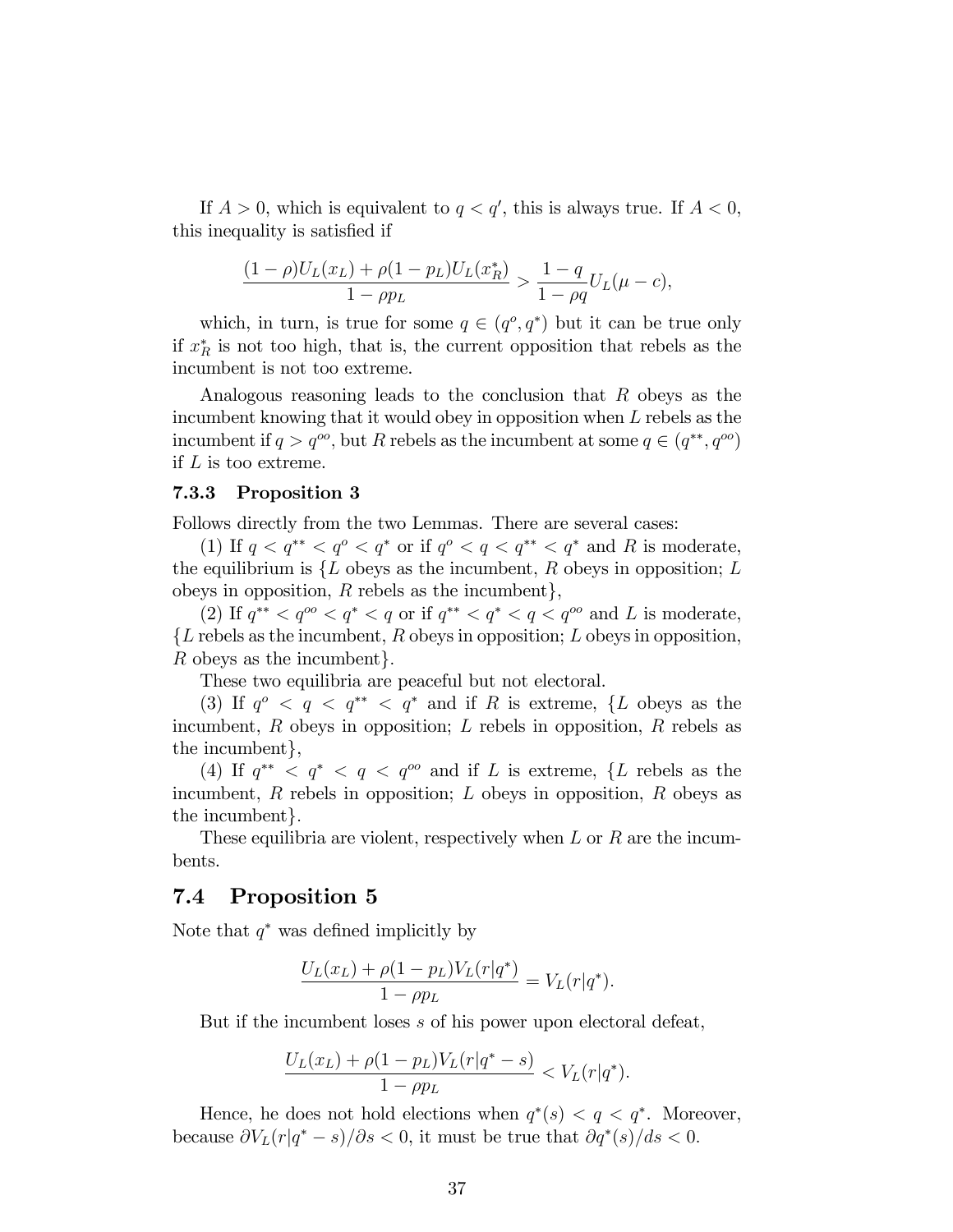# 7.5 Proposition 6

If  $U_j(x_j^*, x; y, c) = -d(x_j^*, x)/y - \delta c$ , the incumbent L obeys if

$$
q < \frac{1 - cy/x_L}{1 + (D - 1)(1 - \rho) - cy/x_L} \equiv q^*(y),
$$

and  $\partial q^*(y)/\partial y > 0$ , given that  $x_L < 0, D > 1$ .

In turn, the opposition  $R$  would obey as an incumbent if

$$
q > \frac{(D-1)(1-\rho)}{1 + (D-1)(1-\rho) + cy/x_R} \equiv q^{**}(y),
$$

and  $\partial q^{**}(y)/\partial y < 0.$ 

It is sufficient to inspect (13) and (15) to see that  $q^{**} \to 0$  and  $q^* \to 1$ as  $y \to \infty$ . Note that contenders with extreme ideal points may revolt given an income level under which moderate contenders would not.

It is easy to show that the same result hold with regard to  $q'$  and  $q''$ .

# 7.6 Proposition 7

The incumbent L believes that his strength is  $q_I$  and he is told by the opposition that his strength is  $q_T < q_I$  and that it will rebel if the incumbent runs the election with max  $p_l(q_l)$ . Now, expecting that if the opposition wins it will operate elections with  $\max p_R(q_T)$ , L asks himself what is the maximum  $p<sub>L</sub>$  that the opposition would accept. The answer is the  $p<sub>L</sub>$  that solves

$$
V_R^O(\mathbf{o}; \max p_R(q_T), p_L) = V_R(r; q_T) \tag{21}
$$

which is given by (13) with  $q = q_T$  and  $p_R = \max p_R(q_T)$ .

Now, given that the opposition rebels unless  $p_L \leq \max p_L(q_T)$ max  $p_L(q_I)$ , the incumbent asks himself if he is willing to accept max  $p_L(q_T)$ . He is willing to do so if  $p_L \ge \min p_L(q_I)$  given by  $V_L^I(o; p_L, \max p_R(q_T)) \ge$  $V_L(r; q_I)$ . The solution is

$$
p_L \ge 1 + \left(\frac{1}{\rho} - \max p_R(q_T)\right) \frac{(1 - \rho q)U_L(x_L) - (1 - q)U_L(\mu - c)}{(1 - \rho q)U_L(x_R) - (1 - q)U_L(\mu - c)} \equiv \min p_L(q_I)
$$
\n(22)

Hence, a compromise is possible if  $\min p_L(q_I) \leq \max p_L(q_T)$ . Tedious algebra shows that

**Condition 3** min 
$$
p_L(q_I) \leq \max p_L(q_T)
$$
 if  $\frac{1-q_I}{1-\rho q_I} - \frac{q_T}{(1-\rho(1-q_T))} > \frac{1}{x_L^*-c} \frac{(x_L^*-x_R^*)^2}{(D-1)(x_L^*+x_R^*)}$ 

: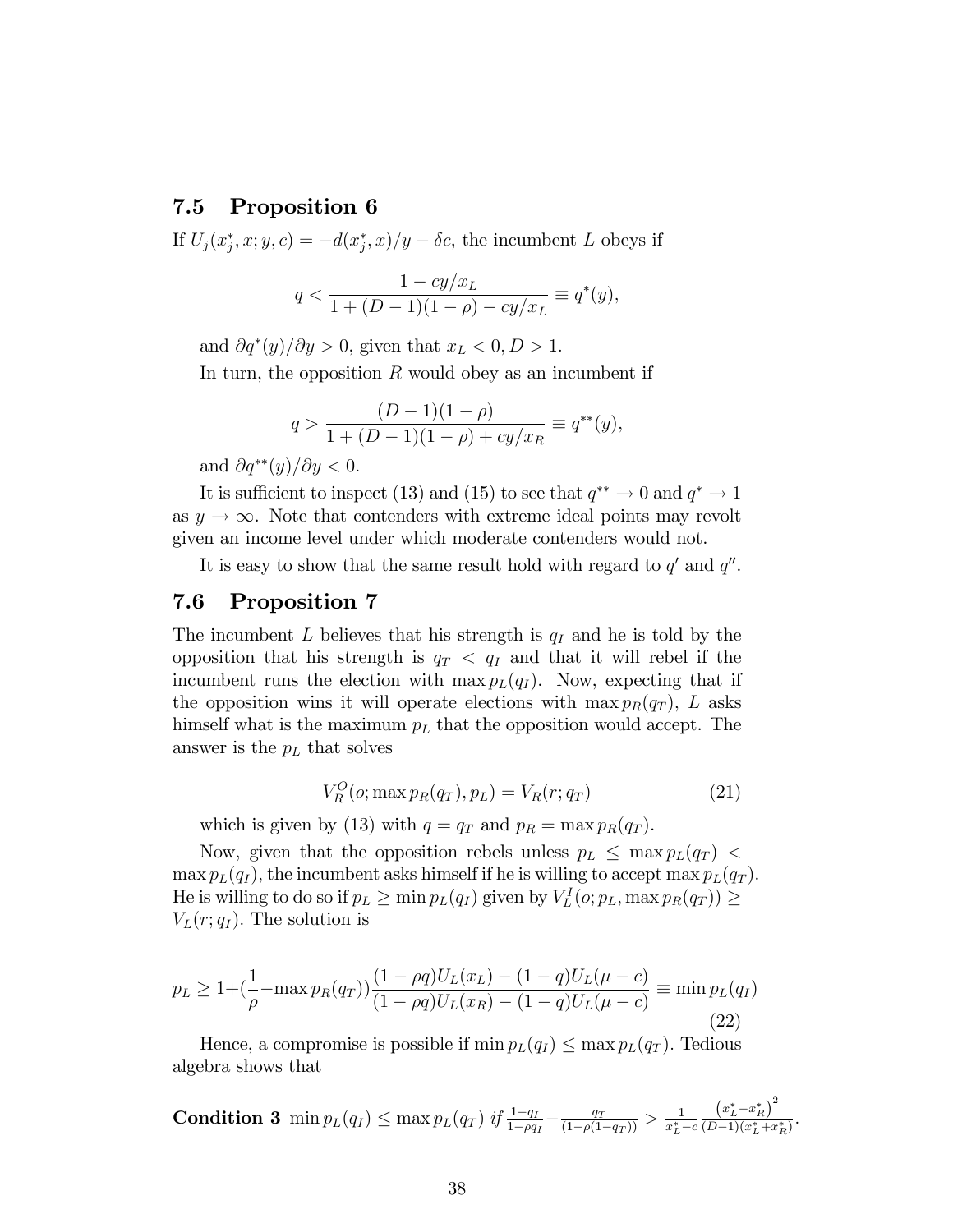Now,  $\frac{1-q_I}{1-\rho q_I} - \frac{q_T}{(1-\rho(1-q_T))} > 0$  if  $q_T + q_I < 1$  or  $q_I < 1-q_T$ . In turn, the right-hand side is positive if  $x_R^* < -x_L^*$ , meaning that the incumbent L is more extreme (further from the mean) than the opposition  $R$ . Hence, we must consider the particular cases:

(1) If  $x_R^* > -x_L^*$ , meaning that R is more extreme, and  $q_I < 1 - q_T$ , this condition is always satisfied. The incumbent does not feel strong, the opposition believes him to be weak and the opposition cares less about avoiding a fight

(2) If  $x_R^* > -x_L^*$ , R is more extreme, and  $q_I > 1 - q_T$ , this condition is satisfied only if  $\frac{(1-\rho)(1-q_T-q_I)}{(1-\rho q_I)(1-\rho(1-q_T))} > \frac{1}{x_L^*}$  $x_L^* - c$  $(x_L^* - x_R^*)^2$  $\frac{({}^{x}L x_{R})}{(D-1)(x_{L}^{*}+x_{R}^{*})}$ .

(3) If  $x_R^* < -x_L^*$ , L is more extreme, and  $q_I < 1 - q_T$ , it is satisfied only if  $\frac{(1-\rho)(1-q_T-q_I)}{(1-\rho q_I)(1-\rho(1-q_T))} > \frac{1}{x_L^*}$  $x_L^* - c$  $\left(x_L^* - x_R^*\right)$  $\frac{({}^{x}L \, {}^{x}R)}{(D-1)(x_L^*+x_R^*)}$ .

(4) If  $x_R^* < -x_L^*$ , L is more extreme, and  $q_I > 1 - q_T$ , the condition cannot be satisfied. In this case, the incumbent believes he is strong and he risks a lot by letting R win elections.

Although the left-hand side of Condition (3),  $LHS = \frac{(1-\rho)(1-q_T-q_I)}{(1-\rho q_I)(1-\rho(1-q_T))}$ , increases in the distance in the beliefs, let it be  $k = q_I - q_T$ , this distance matters little. Basically, a compromise is possible if the incumbent does not believe that he is very strong and if he is not too extreme in his preferences. The following figure illustrates the condition  $(3)$  for different values of k.



LHS as a function of  $q_I$  and  $q_T = q_I - k$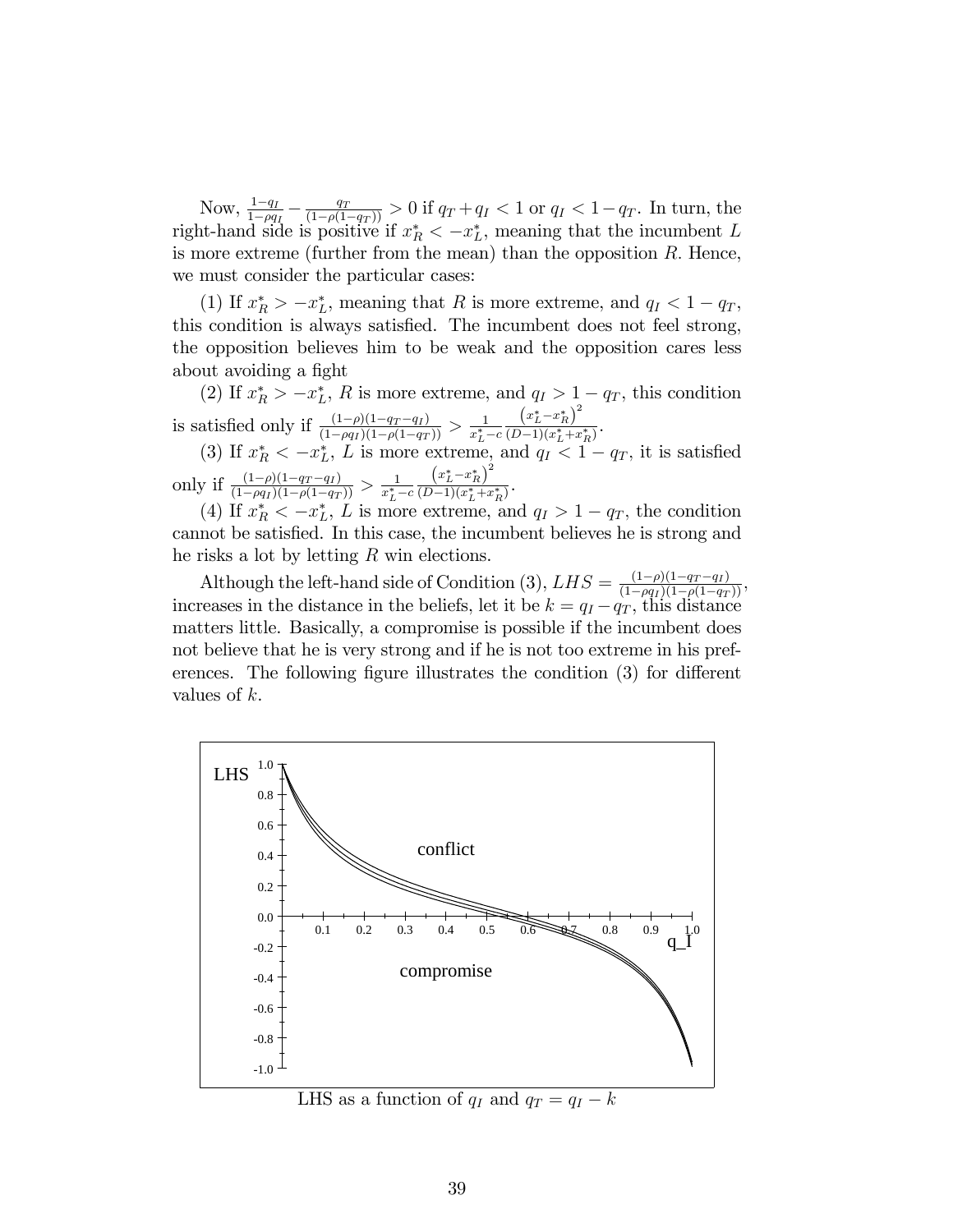#### 8 References

Acemoglu, Daron, Davide Ticchi, and Andrea Vindigni. 2008. "A Theory of Military Dictatorships."

Alonso, Paula. 2000. Between Revolution and the Ballot Box: The Origins of the Argentine Radical Party. Cambridge: Cambridge University Press.

Annino, Antonio. 1995. "Introducción." In Annino (ed.), *Historia* de las elecciones en Iberoamérica, siglo XIX. México: Fondo de Cultura Económica.

Banks, Jeffrey S., and Rangarajan K. Sundaram. 1993. "Adverse selection and moral hazard in a repeated elections model." In William A. Barnett, Melvin J. Hinich, and Norman J. Schofield (eds.), Political Economy: Institutions, Competition, and Representation. New York: Cambridge University Press. Pages 295-312.

Barros, Robert. 2002. Constitutionalism and Dictatorship: Pinochet, the Junta, and the 1980 Constitution. New York: Cambridge University Press.

Benhabib, Jess and Adam Przeworski. 2006. "The political economy of redistribution under democracy." Economic Theory 29: 271-290.

Bertocchi, Graziella and Michael Spagat. 2001. "The Politics of Cooptation." Journal of Comparative Economics 29: 591-607.

Bobbio, Norberto. 1987. Democracy and Dictatorship. Minneapolis: University of Minnesota Press.

Bobbio, Norberto. 1989. The Future of Democracy. Minneapolis: University of Minnesota Press.

Bryce, James. 1921. Modern Democracies. London.

Carter Center. 2005. "Declaration of Principles for International Election Observers." http://www.cartercenter.org

Condorcet. 1986 [1785]. "Essai sur l'application de l'analyse a la probabilité des décisions rendues a la pluralité des voix." In Sur les Èlections et autres textes. Textes choisis et revus par Olivier de Bernon. Paris: Fayard. Pages 9-176.

Crook, Malcolm. 1996. Elections in the French Revolution. Cambridge: Cambridge University Press.

Davis, Diane E. and Anthony W. Pereira (eds.), 2003. Irregular Armed Forces and Their Role in Politics and State Formation. Cambridge: Cambridge University Press.

Dixit, Avinash, Gene M. Grossman, and Faruk Gul. 2000. "The Dynamics of Political Compromise." Journal of Political Economy 108: 531-568.

European Commission. 2008. Handbook for European Union Observation, 2nd edition. http://ec.europa.en/external\_relations/human\_rights/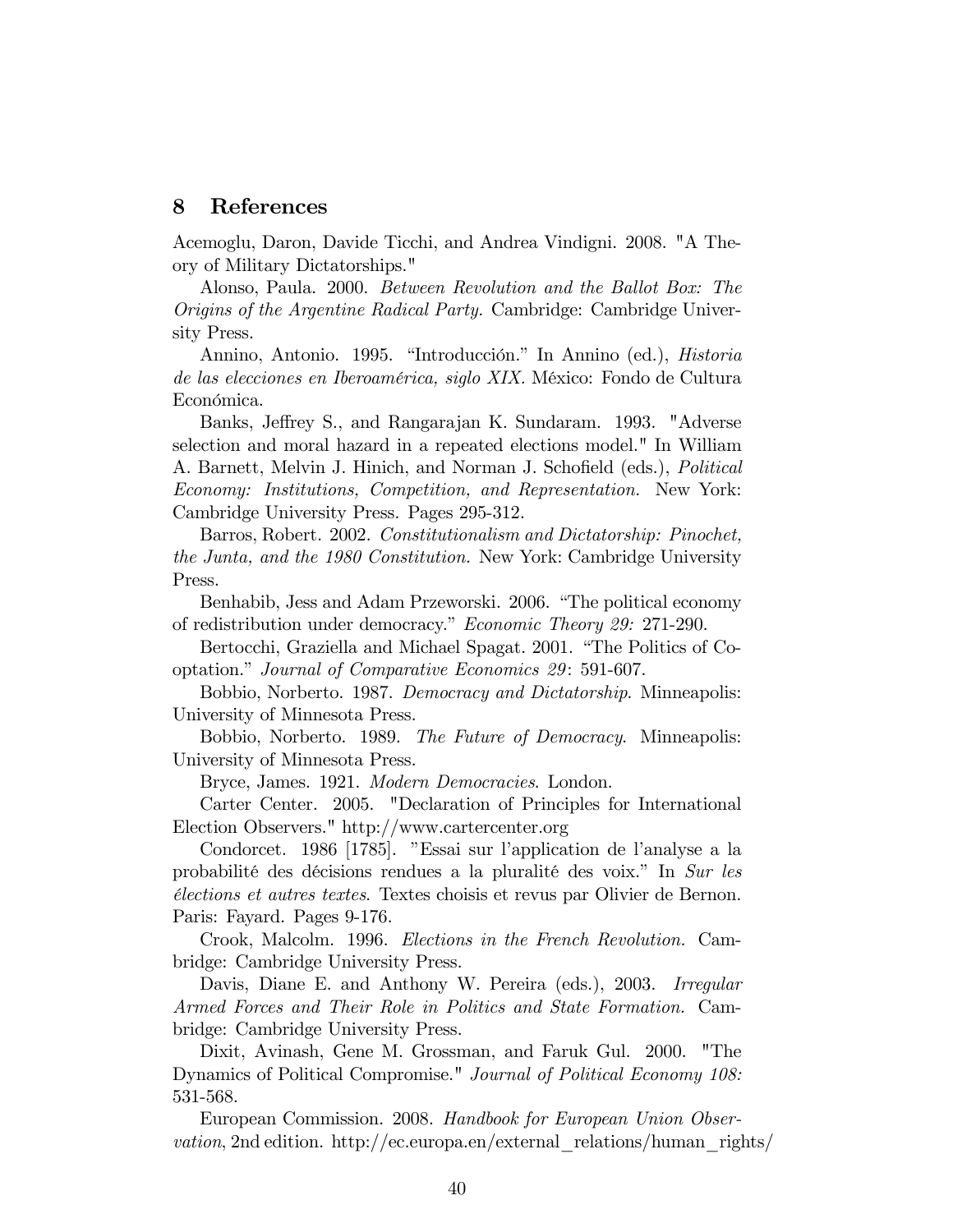eu\_election\_ass\_observ/docs/handbook\_en.pdf

Fearon, James. 2006. "Self-Enforcing Democracy." Working Paper No. 14, Institute of Governmental Studies, University of California, Berkeley.

Gandhi, Jennifer. 2009.

Gandhi, Jennifer and Adam Przeworski. 2006. "Cooperation, Cooptation, and Rebellion under Dictatorships." Economics and Politics 18: 1-26.

Gandhi, Jennifer and Adam Przeworski. 2009. "Holding Onto Power by Any Means? On the Origins of Competitive Elections." Ms.

Ginkel, John and Alastair Smith. 1999. "So You Say You Want a Revolution: A Game Theoretic Explanation of Revolution in Repressive Regimes." Journal of Conflict Revolution 43: 291-316.

Grossman, Herschel and Suk Jae Noh. 1990. "A Theory of Kleptocracy with Probabilistic Survival and Reputation." Economics and Politics 2: 157-171.

Halperin-Donghi, Tulio. 1973. The Aftermath of Revolution in Latin America. New York: Harper&Row.

Lehoucq, Fabrice. 2003. "Electoral Fraud: Causes, Types, and Consequences." Annual Review of Political Science 6: 233-256.

Little, Andrew. 2009. "Endogenous Elections and Civil Conflict." Ms. Department of Politics, New York University.

Londregan, John and Andrea Vindigni. 2006. "Voting as a Credible Threat." Working Paper, Department of Politics, Princeton University.

Lust-Okar, Ellen. 2005. Structuring Conflict in the Arab World: Incumbents, Opponents, and Institutions. New York: Cambridge University Press.

McGuire, Martin and Olson, Mancur. 1996. "The Economics of Autocracy and Majority Rule: The Invisible Hand and the Use of Force." Journal of Economic Literature 34: 72-96.

Magaloni, Beatriz. 2007. "Elections under Autocracy and the Strategic Game of Fraud." Paper presented at the annual meeting of the American Political Science Association. Chicago, IL.

OSCE. 2007. *Election Observation Handbook.* Fifth edition. http://www.osce.org/publications/

Powell, Robert. 1999. In the Shadow of Power. Princeton: Princeton University Press.

Posada-Carbó, Eduardo. 1994. "Elections and Civil Wars in Nineteenthcentury Colombia: the 1875 Presidential Campaign." Journal of Latin American Studies 26: 621-649.

Posada-Carbó, Eduardo. 2000. "Electoral Juggling: A Comparative History of the Corruption of Suffrage in Latin America, 1830-1930. Journal of Latin American Studies 32: 611-644.